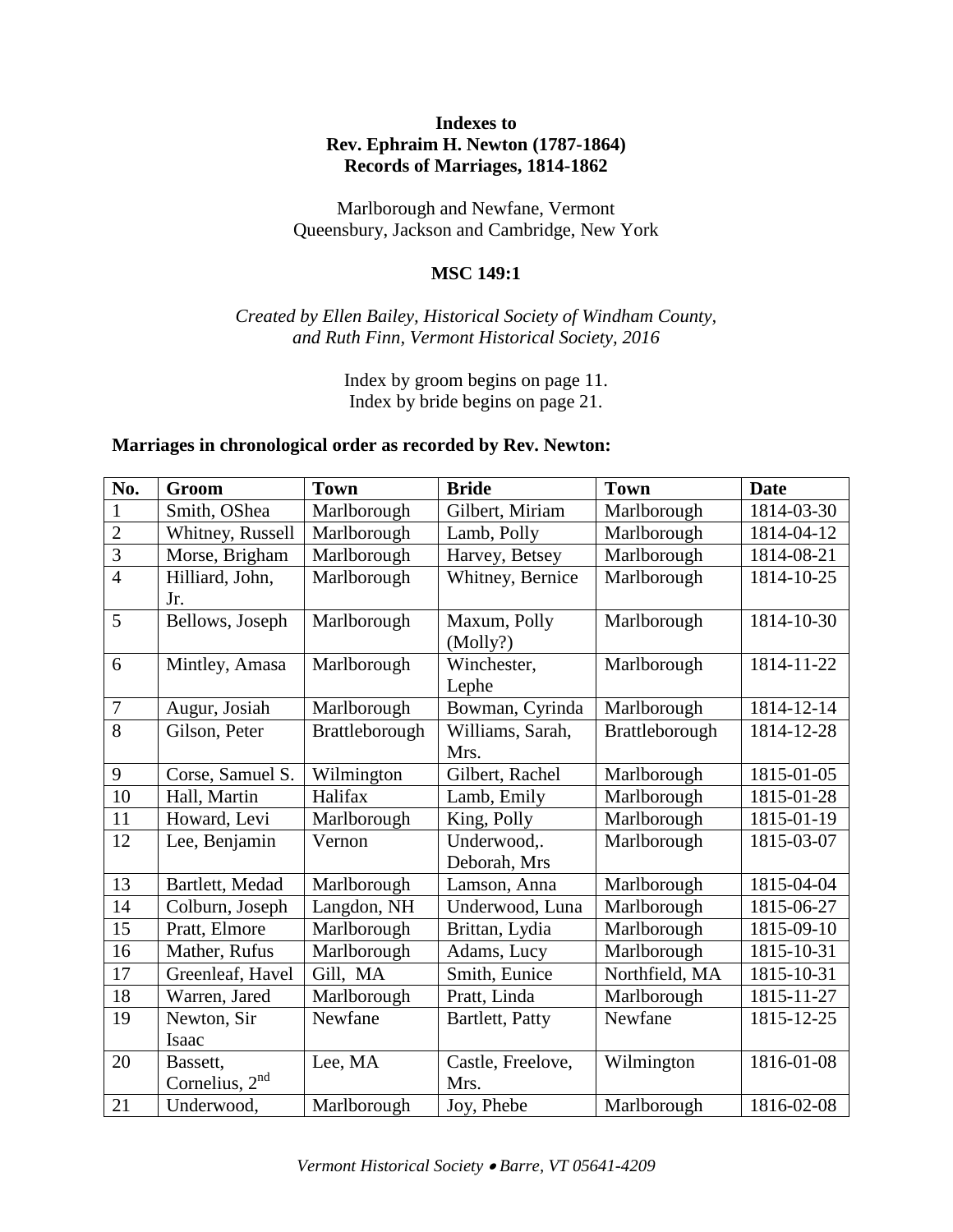|    | Thadeus, Jr.                         |                          |                                    |                |            |
|----|--------------------------------------|--------------------------|------------------------------------|----------------|------------|
| 22 | Mixer, Rufus                         | Brattleborough           | Adams, Susan                       | Marlborough    | 1816-03-21 |
| 23 | Adams,                               | Marlborough              | Mather, Beda                       | Marlborough    | 1816-07-17 |
|    | Abraham                              |                          |                                    |                |            |
| 24 | Deans, John N.                       | Ashford, CT              | Morse, Abigail                     | Marlborough    | 1816-09-15 |
| 25 | Pratt, Alfred                        | Brattleborough           | Proughty, Cynthia                  | Brattleborough | 1817-01-26 |
| 26 | Goodenough,<br>John                  | Brattleborough           | Cobleigh, Betsey                   | Brattleborough | 1817-02-19 |
| 27 | Fisher, Edmund                       | Marlborough              | Colburn,<br>Elizabeth              | Marlborough    | 1817-06-09 |
| 28 | Winchester,<br>Hubbard<br>Harrington | Marlborough              | Buell, Lydia                       | Wilmington     | 1817-11-16 |
| 29 | Halladay, Daniel                     | Greenfield, OH           | Sawtell, Polly                     | Marlborough    | 1817-12-01 |
| 30 | Bartlett,<br>Nathaniel, Jr.          | Marlborough              | Rising, Roxy                       | Marlborough    | 1817-12-08 |
| 31 | Church, Obadiah                      | Columbia, OH             | Halladay, Clarissa                 | Marlborough    | 1817-12-31 |
| 32 | Bartlett, Zarazer                    | Marlborough              | Church, Esther,<br>Mrs.            | Marlborough    | 1818-03-12 |
| 33 | Wood, Thomas<br>Hough, Rev.          | Halifax                  | Swain, Meliscent                   | Halifax        | 1818-03-15 |
| 34 | Howard,<br>Jonathan, Jr.             | Marlborough              | Jacobs, Samantha                   | Marlborough    | 1818-03-18 |
| 35 | Higley, Levi                         | Marlborough              | Phillips, Charlotte                | Newfane        | 1818-08-20 |
| 36 | Phillips, George                     | Newfane                  | Higley, Polly M.                   | Marlborough    | 1818-09-16 |
| 37 | Nichols, John                        | Marlborough              | Jenks, Aurelia                     | Marlborough    | 1818-12-03 |
| 38 | Mather, Enos                         | Marlborough              | Houghton, Tamar                    | Marlborough    | 1818-12-31 |
| 39 | Whitney,<br>Stephen                  | Marlborough              | Winchester, Annis                  | Marlborough    | 1819-01-18 |
| 40 | Pratt, Dolphus                       | Marlborough              | Winchester,<br>Lucina              | Marlborough    | 1819-01-19 |
| 41 | Mather, Dan                          | Marlborough              | Miller, Almira                     | Marlborough    | 1819-01-19 |
| 42 | Hatch, Ezra                          | Marlborough              | Houghton, Lucy,<br>2 <sup>nd</sup> | Marlborough    | 1819-01-20 |
| 43 | Brown, Samuel                        | Marlborough              | Mather, Philena                    | Marlborough    | 1819-01-28 |
| 44 | Proughty, Amos                       | Marlborough              | Wallis, Bathsheba                  | Marlborough    | 1819-01-28 |
| 45 | Lyman, Asahel                        | Winchester,<br><b>NH</b> | Bartlett, Lucena                   | Marlborough    | 1819-03-01 |
| 46 | Snow, Willard                        | Wilmington               | Winchester, Betsy                  | Marlborough    | 1819-03-02 |
| 47 | Thomas, Joseph                       | Fort Ann, NY             | Miller, Lucinda                    | Marlborough    | 1819-03-02 |
| 48 | Fessenden, John                      | Townshend                | Phelps, Anstiss                    | Marlborough    | 1819-03-18 |
| 49 | Foster, Samuel<br>Edwards            | Marlborough              | Bartlett, Miriam                   | Marlborough    | 1819-06-09 |
| 50 | Hazeltine,<br>Abner, Esq.            | Chautauqua,<br>NY        | Kider, Polly                       | Wardsborough   | 1819-09-21 |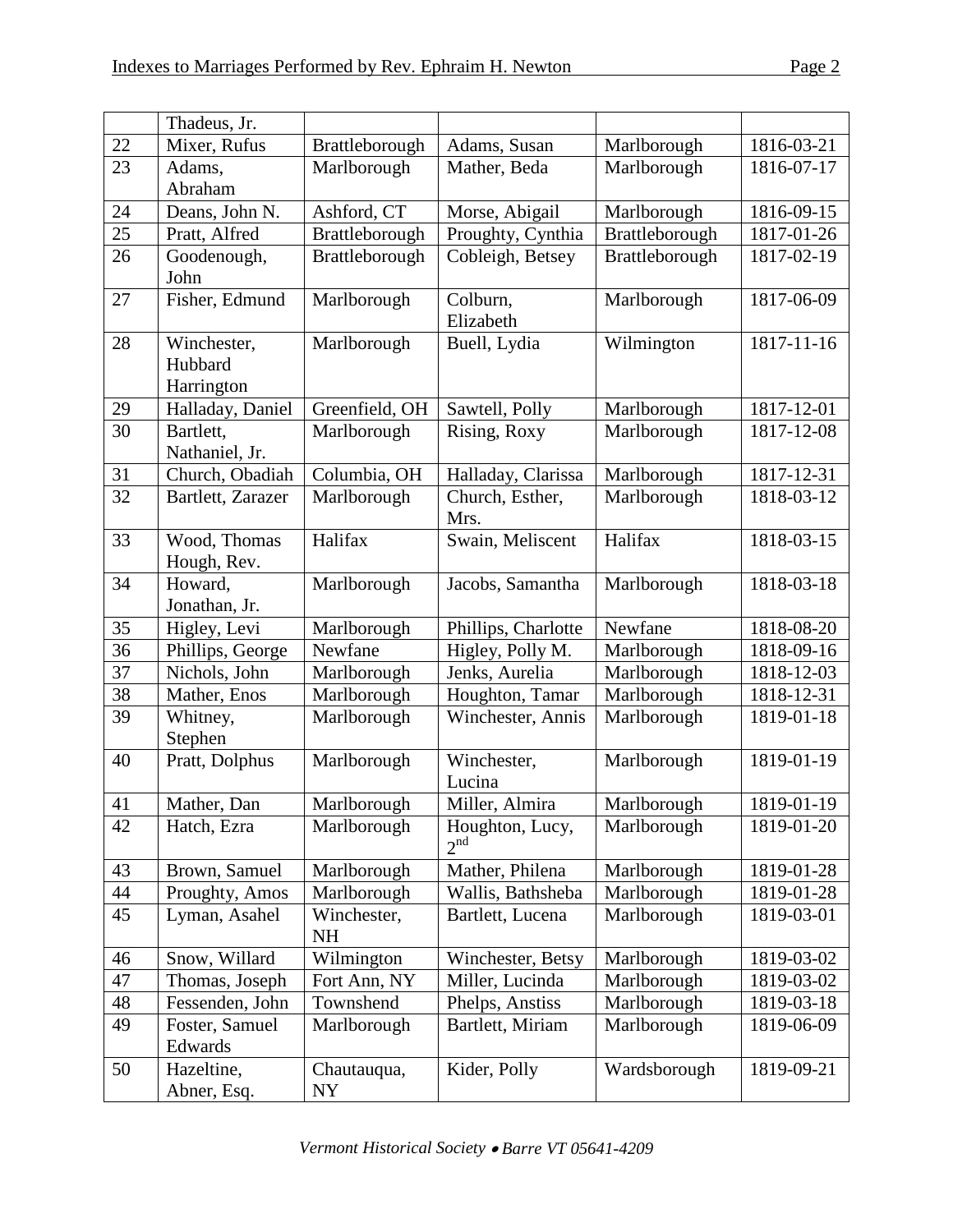| 51 | Rising, Jonathan         | Marlborough                | Kelsey, Lucy             | Marlborough    | 1819-10-29 |
|----|--------------------------|----------------------------|--------------------------|----------------|------------|
| 52 | May, Lyman               | Marlborough                | Bellows, Elenor          | Marlborough    | 1820-01-11 |
| 53 | Pratt, Lawson            | Wilmington                 | Haskel, Cloe             | Wilmington     | 1820-03-13 |
| 54 | Haskel, Thomas,<br>Capt. | Wilmington                 | Orcutt, Huldah           | Wilmington     | 1820-03-13 |
| 55 | Weatherhead,<br>Jeremiah | Guilford                   | Kelsey, Prudence         | Marlborough    | 1820-03-22 |
| 56 | Curtis, Chester          | Brattleborough             | Cobleigh, Phebe          | Marlborough    | 1820-04-24 |
| 57 | Gilbert, George          | Strongsville,<br><b>OH</b> | Brown, Phebe             | Marlborough    | 1820-08-06 |
| 58 | Wilbur, John, Jr.        | Leyden, MA                 | Mixer, Roxana            | Brattleborough | 1820-08-22 |
| 59 | Wallis, Jabez            | Marlborough                | Bartlett, Rebecca        | Marlborough    | 1820-11-20 |
| 60 | Babbit, Henry            | Colerain, MA               | Halladay, Susan,<br>Mrs. | Marlbrook      | 1820-12-14 |
| 61 | Robins, Joshua           | Marlborough                | Smith, Lucy              | Marlborough    | 1820-12-17 |
| 62 | Powers, Emory            | Marlborough                | King, Hannah             | Marlborough    | 1820-12-26 |
| 63 | Gould, Nathan            | Brattleborough             | Jacobs, Achsah           | Marlborough    | 1820-12-27 |
| 64 | Warden, Isaac,<br>Capt.  | Halifax                    | Adams, Orenda            | Marlborough    | 1820-12-31 |
| 65 | Fisher, Nathan           | Marlborough                | Ingram, Abigail          | Marlborough    | 1821-01-04 |
| 66 | Morse, Charles           | Marlborough                | Knight, Sally            | Marlborough    | 1821-01-16 |
| 67 | Adams, Ira               | Marlborough                | Houghton, Lucy           | Marlborough    | 1821-04-25 |
| 68 | Smith, Marcus,<br>A.B.   | Otisco, NY                 | Tyler, Sally             | Methuen, MA    | 1821-05-12 |
| 69 | Olds, Calvin             | Marlborough                | Pratte, Hepzibah         | Marlborough    | 1821-08-26 |
| 70 | Laribee,<br>Timothy      | Halifax                    | Olds, Cynthia            | Marlborough    | 1821-08-26 |
| 71 | Blanchard, Isaac         | Halifax                    | Prouty, Philena          | Marlborough    | 1821-10-03 |
| 72 | Chipman, Swain           | Halifax                    | Gilbert, Dency           | Marlborough    | 1822-01-01 |
| 73 | Winchester,<br>Antipass  | Marlborough                | Kelsey, Louis            | Marlborough    | 1822-01-02 |
| 74 | Olds, Chester,<br>Dr.    | Marlborough                | Adams, Phila             | Marlborough    | 1822-02-27 |
| 75 | Ryther, Charles<br>J.    | Bernardstown,<br><b>MA</b> | Munn, Rebecah            | Marlborough    | 1822-06-12 |
| 76 | Wilson,<br>Benjamin      | Rowe, MA                   | Jenks, Eunice            | Marlborough    | 1822-12-05 |
| 77 | Howard, Burt             | Dover                      | Burr, Mary               | Dover          | 1822-12-21 |
| 78 | Morse, Joshua,<br>Jr.    | Newfane                    | Kelsey, Eunice           | Marlborough    | 1823-01-01 |
| 79 | Bellows, Ward            | Marlborough                | Wheelock, Sally          | Newfane        | 1823-01-02 |
| 80 | Carpenter,<br>Ebenezer   | Marlborough                | Bartlett, Sally          | Marlborough    | 1823-04-07 |
| 81 | Howe, Lambert            | Dover                      | Harris, Lucinda          | Marlborough    | 1823-04-08 |
| 82 | Knights, John            | Brattleborough             | Rockwell, Kezia          | Marlborough    | 1823-04-27 |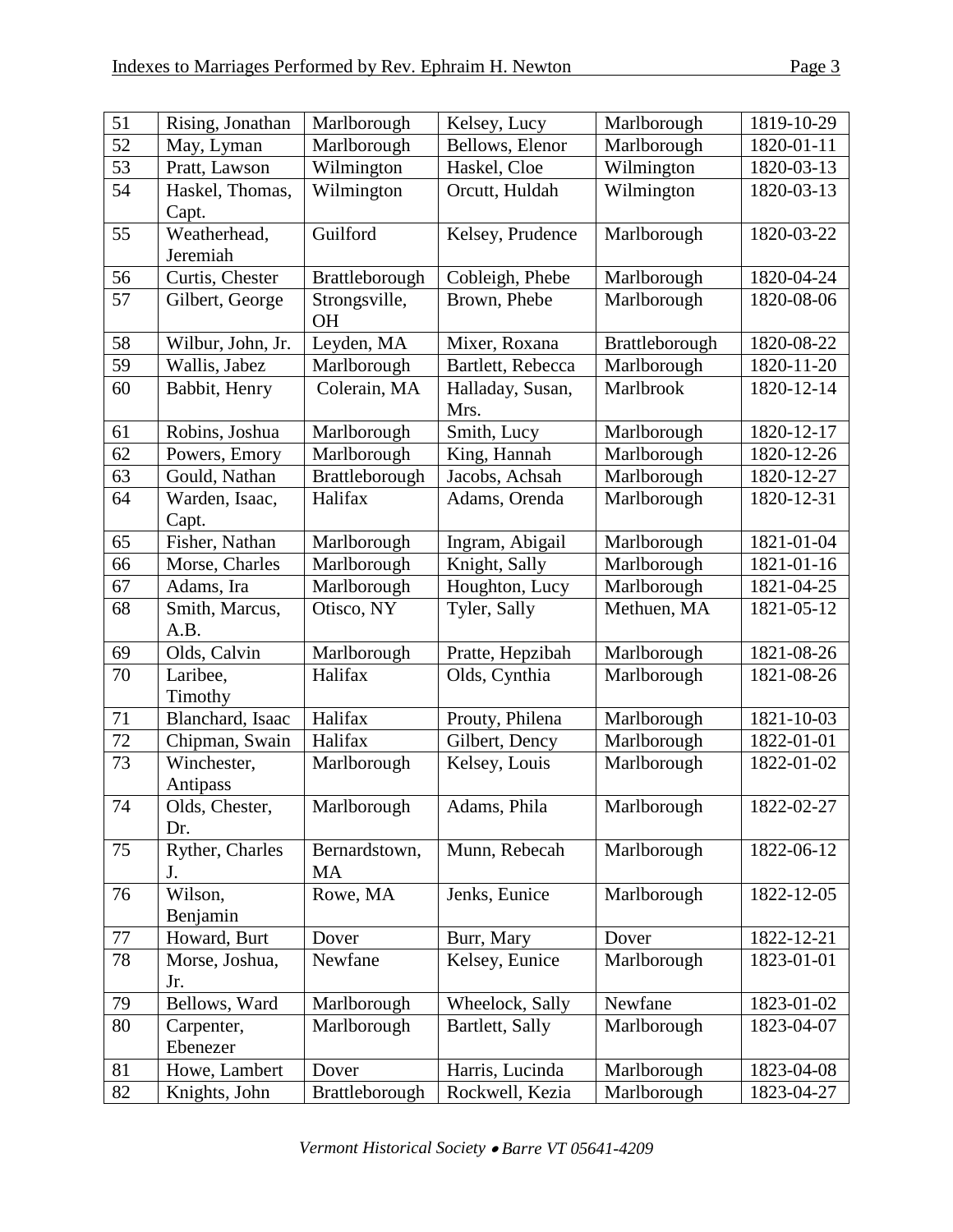| 83  | Hatch, Reuben    | Halifax        | Jones, Olive      | Dover          | 1823-06-18 |
|-----|------------------|----------------|-------------------|----------------|------------|
| 84  | Jacobs, Nathan,  | Marlborough    | Whitney, Berilla  | Marlborough    | 1823-07-08 |
|     | Jr.              |                |                   |                |            |
| 85  | Wood, Reuben     | Colrain, MA    | Smith, Permelia   | Marlborough    | 1823-07-23 |
| 86  | Munn, Francis    | Marlborough    | Adams, Lepha      | Marlborough    | 1823-08-27 |
|     | $\mathcal{C}$ .  |                |                   |                |            |
| 87  | Whitney, Luke    | Harvard, MA    | Brown, Bathsheba  | Marlborough    | 1823-09-29 |
| 88  | Bishop, Isaac    | Marlborough    | Miller, Tirzah    | Marlborough    | 1823-12-04 |
| 89  | Warren, Jotham   | Brattleborough | Ames, Ruth        | Marlborough    | 1823-12-11 |
| 90  | Howe, Joseph     | Dover          | Worden, Sally     | Marlborough    | 1824-01-22 |
| 91  | Worden,          | Marlborough    | Cutter, Louisa    | Marlborough    | 1824-03-18 |
|     | Roswell          |                |                   |                |            |
| 92  | Leonard, George  | Guilford       | Phelps, Anna      | Halifax        | 1824-04-06 |
| 93  | May, Samuel S.   | Sterling, MA   | Pike, Eliza A.    | Marlborough    | 1824-05-02 |
| 94  | Bassett, Elias   | Dover          | Warner, Amy       | Dover          | 1824-05-25 |
| 95  | Cummings,        | Windsor        | Bennet, Mary E.   | Marlborough    | 1824-07-18 |
|     | Willard P.       |                |                   |                |            |
| 96  | Shepherd,        | Alstead, NH    | Merrifield, Sally | Marlborough    | 1824-08-31 |
|     | Gardner          |                |                   |                |            |
| 97  | Burnap, Bliss    | Newfane        | Newton, Hannah    | Newfane        | 1824-11-04 |
| 98  | Bates, Chandler, | Newfane        | Newton, Louisa    | Newfane        | 1824-11-25 |
|     | Rev.             |                |                   |                |            |
| 99  | Fisher, Lyman    | Marlborough    | Barker, Fanny     | Marlborough    | 1824-12-26 |
| 100 | Conant, Jonas    | Warwick, MA    | Barker, Anna,     | Brattleborough | 1825-01-23 |
|     |                  |                | Mrs.              |                |            |
| 101 | Knap, Asaph      | Marlborough    | Higley, Relief    | Marlborough    | 1825-03-08 |
| 102 | Bartlett, Luther | Marlborough    | Church, Lucy      | Marlborough    | 1825-04-19 |
| 103 | Gillet, Fitch    | Wilmington     | Yaw, Serecta      | Dover          | 1825-04-27 |
| 104 | Houghton,        | Wilmington     | Adams, Lucy       | Dover          | 1925-04-27 |
|     | <b>Bradley</b>   |                |                   |                |            |
| 105 | Worden, Joel     | Marlborough    | Harris, Lodeicea, | Marlborough    | 1825-05-01 |
|     |                  |                | Mrs.              |                |            |
| 106 | Hodges, William  | Dover          | Hastings, Hannah  | Wilmington     | 1825-05-06 |
|     | Henry, Rev.      |                |                   |                |            |
| 107 | Hallady, Apollos | Marlborough    | Whitney, Annis    | Marlborough    | 1825-09-15 |
| 108 | Bruice, Emory    | Marlborough    | Lamson, Almira    | Marlborough    | 1825-10-24 |
| 109 | Edwards,         | Marlborough    | Richmond,         | Guilford       | 1825-11-09 |
|     | Benjamin, Jr.    |                | Assenath          |                |            |
| 110 | Thayer, Simeon   | Marlborough    | Barrett, Matilda  | Marlborough    | 1825-12-01 |
| 111 | Adams, Henry     | Hinsdale, NH   | Pratt, Assenath   | Marlborough    | 1926-01-10 |
| 112 | Shermian,        | Dover          | Howard, Mary      | Dover          | 1926-03-23 |
|     | Nathan           |                |                   |                |            |
| 113 | Higley, Elliot   | Marlborough    | Ames, Cynthia     | Marlborough    | 1826-05-24 |
| 114 | Lamb, Joel,      | Jackson, PA    | Corse, Dorothy    | Wilmington     | 1827-02-20 |
|     | Majr.            |                |                   |                |            |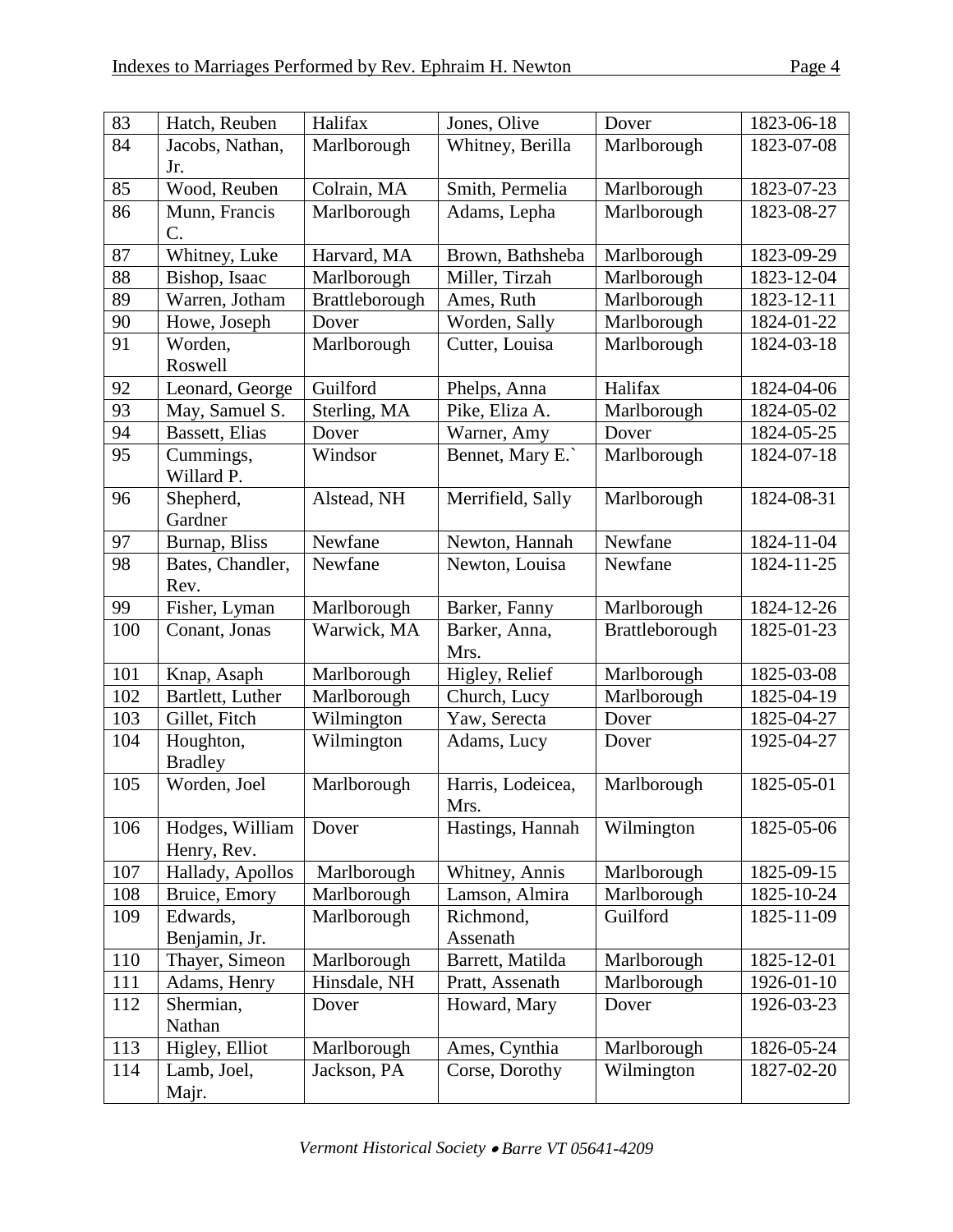| 115 | Arnold, Thomas              | Dummerston     | Butterfield, Emily      | Dummerston         | 1827-02-28 |
|-----|-----------------------------|----------------|-------------------------|--------------------|------------|
| 116 | Turner,                     | Brattleborough | Cobleigh, Sally         | Brattleborough     | 1827-04-29 |
|     | Xenophon                    |                |                         |                    |            |
| 117 | Mather, Cotton              | Marlborough    | Carpenter, Betsey       | Marlborough        | 1827-06-07 |
| 118 | King, Joseph                | Marlborough    | Childs, Sarah           | Marlborough        | 1827-96-10 |
| 119 | Whitney, Emery              | Marlborough    | Hale, Serepta           | <b>Brattleboro</b> | 1827-10-25 |
| 120 | Caldwell, Rufus             | Northfield, MA | King, Lucinda           | Marlborough        | 1828-01-20 |
| 121 | Snow, Absalom               | Marlborough    | Barrett, Lura           | Marlborough        | 1828-01-29 |
| 122 | Stearns, Luman              | Marlborough    | Bellows, Laura          | Marlborough        | 1828-03-25 |
| 123 | Whitney,<br><b>Bernard</b>  | Marlborough    | Buell, Lydia            | Wilmington         | 1828-09-11 |
| 124 | Mather, Timothy             | Marlborough    | Winslow, Harriet        | Marlborough        | 1828-09-28 |
| 125 | Knapp, Hyram                | Dover          | Stearns, Elvira         | Marlborough        | 1828-10-21 |
| 126 | Worden, John                | Marlborough    | Ware, Nancy             | Wilmington         | 1828-11-26 |
| 127 | Adams, Simeon,<br>Jr.       | Marlborough    | Sargent, Mary<br>Ann W. | Brattleborough     | 1828-12-17 |
| 128 | Morse, Willard              | Marlborough    | Goodnow, Polly          | Newfane            | 1829-01-08 |
| 129 | Putnam, Levi, Jr.           | Whitingham     | Prouty, Phebe           | Marlborough        | 1829-03-25 |
| 130 | Clapp, Asahel               | Worcester, MA  | Pratt, Annis            | Marlborough        | 1829-05-   |
|     |                             |                |                         |                    | 06         |
| 131 | Higley, George              | Marlborough    | Winchester, Lucy        | Marlborough        | 1829-05-30 |
| 132 | Hyde, Zenas<br>Fitch, Major | Guilford       | Smith, Helian           | Marlborough        | 1829-12-20 |
| 133 | Thompson,<br>Jonathan       | Dover          | Fisher, Emila           | Marklborough       | 1830-03-28 |
| 134 | Rand, Joseph                | Worcester, MA  | Hyde<br>Brown, Meriam   | Marlborough        | 1830-05-22 |
| 135 | Closson, Henry,             | Whitingham     | Whitney, Emily          | Marlborough        | 1830-06-01 |
|     | Esq.                        |                |                         |                    |            |
| 136 | Worden, Rufus               | Marlborough    | Powers, Susan           | Marlborough        | 1830-08-17 |
| 137 | Prouty, Forsdie             | Spencer, MA    | Prouty, Sally           | Marlborough        | 1830-10-19 |
| 138 | Lamson,<br>Louimia Bernard  | Dover          | Warner, Sally           | Dover              | 1830-12-02 |
| 139 | Ames, Almerin               | Marlborough    | Strong, Henrietta       | Marlborough        | 1831-01-04 |
| 140 | Winchester,<br>Clark A.     | Marlborough    | Thayer, Louisa          | Marlborough        | 1831-03-23 |
| 141 | Hall, Cyrenus               | Marlborough    | Aynes, Elvira           | Marlborough        | 1831-05-02 |
| 142 | Jenks, Andren<br>N.         | Marlborough    | Higley, Philura         | Marlborough        | 1831-05-25 |
| 143 | Prouty, Clark               | Marlborough    | Carpenter, Huldah       | Marlborough        | 1831-09-22 |
| 144 | Mather,                     | Marlborough    | Cole, Mary              | Marlborough        | 1831-09-28 |
|     | Phinehas, Jr.,<br>General   |                |                         |                    |            |
| 145 | Russell, Alvan J.           | Halifax        | Miller, Nancy           | Marlborough        | 1831-12-04 |
| 146 | Briant, Joseph              | Marlborough    | Charter, Phebe,         | Marlborough        | 1831-12-13 |
|     |                             |                | Mrs.                    |                    |            |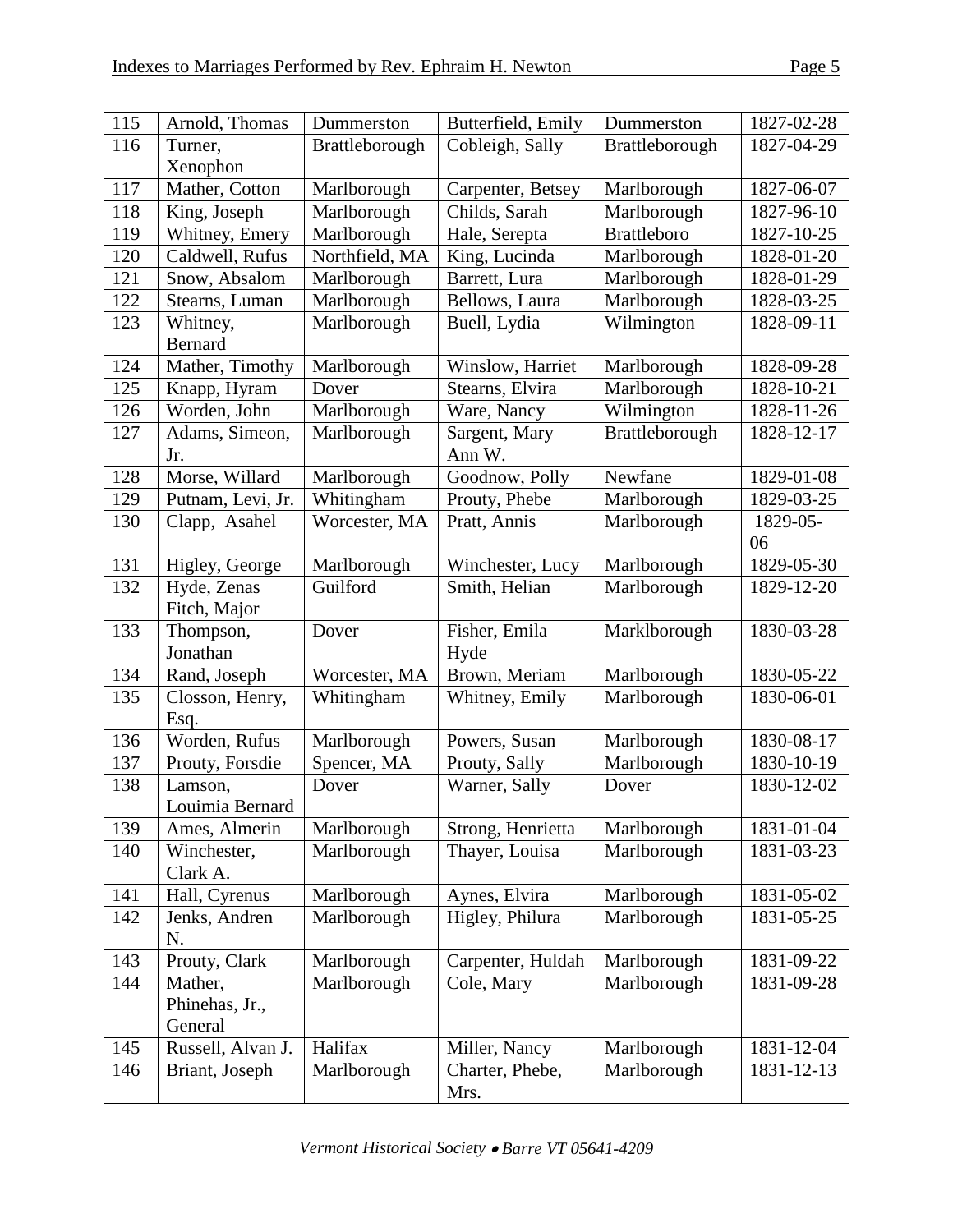| 147 | Maynard, Seth               | Phillipston,             | Nickerson, Mary          | Marlborough                  | 1832-01-25 |
|-----|-----------------------------|--------------------------|--------------------------|------------------------------|------------|
|     |                             | MA                       | A.                       |                              |            |
| 148 | Ingram,<br>Jonathan, Jr.    | Marlborough              | Estabrook, Lucy<br>W.    | Marlborough                  | 1832-04-11 |
| 149 | Crafts, Martin              | Whatley, MA              | Ingram, Emily            | New Fane                     | 1832-04-19 |
| 150 | Winchester, Asa<br>F.       | Marlborough              | Willis, Clarissa         | Marlborough                  | 1832-06-13 |
| 151 | Gillet, Waters,<br>Dr.      | Wilmington               | Whitney, Brittania       | Marlborough                  | 1832-06-28 |
| 152 | Brown, Levi                 | Dummerston               | Halladay, Lucretia       | Marlborough                  | 1832-09-09 |
| 153 | Ingram, William             | Troy, NY                 | Strong, Jennett          | Marlborough                  | 1932-11-07 |
| 154 | Briant, Ira                 | Marlborough              | Gains, Julia             | Marlborough                  | 1832-11-21 |
| 155 | Burnham,<br>Thomas          | Queensbury,<br>NY        | White, Maria<br>Louisa   | Queensbury, NY               | 1833-10-29 |
| 156 | Irish, Amos                 | Queensbury,<br><b>NY</b> | Skinner, Sophrona        | Queensbury, NY               | 1834-04-10 |
| 157 | Kelley, James<br>Folsom     | Queensbury,<br><b>NY</b> | Johnson,<br>Catherine    | Queensbury, NY               | 1834-06-04 |
| 158 | Harris, Simon<br>Dakin      | Queensbury,<br><b>NY</b> | Loomis, Ursula           | Queensbury, NY               | 1834-08-20 |
| 159 | Fonda, William<br>А.        | Saratoga, NY             | Higby, Thankful          | Glens Falls, NY              | 1834-08-31 |
| 160 | Kidd, Joseph                | Queensbury,<br><b>NY</b> | Folsom, Armenia          | Queensbury, NY               | 1834-11-08 |
| 161 | Peck, Ruebin                | Queensbury,<br><b>NY</b> | Haight, Jane             | Queensbury, NY               | 1834-12-22 |
| 162 | Esmond,<br>Hezekiah R.      | Saratoga, NY             | Gurney, Almy B.          | Queensbury, NY               | 1835-09-30 |
| 163 | Knapp, Issac J.             | Queensbury,<br><b>NY</b> | Soper, Nancy R.          | Queensbury, NY               | 1835-11-17 |
| 164 | Mead, Orlin                 | Queensbury,<br><b>NY</b> | Sanford, Frances         | Queensbury, NY               | 1835-12-03 |
| 165 | Lane, Abraham               | Montgomery,<br><b>NY</b> | Stephenson, Sarah        | Montgomery,<br><b>NY</b>     | 1836-01-06 |
| 166 | Leonard,<br>Richard         | Moreau, NY               | Jackson, Annette         | Moreau, NY                   | 1836-01-07 |
| 167 | Tifts, John P.              | Greenwich,<br><b>NY</b>  | Putnam, Allmira          | Queensbury, NY               | 1836-01-27 |
| 168 | Hitchcock,<br>Dwight        | Queensbury,<br><b>NY</b> | Gardner, Jane            | Queensbury, NY               | 1836-02-10 |
| 169 | Chase, Azra B.              | Fort Ann, NY             | Shaw, Perlina A.         | Fort Ann, NY                 | 1836-02-04 |
| 170 | Mott, Stephen<br>Vanderburg | Moreau, NY               | Thompson,<br>Angelina    | Northumberland,<br><b>NY</b> | 1836-04-06 |
| 171 | Goodman,<br>Elbridge        | Fort Ann, NY             | Adams, Ruama S.,<br>Mrs. | Fort Miller, NY              | 1836-04-27 |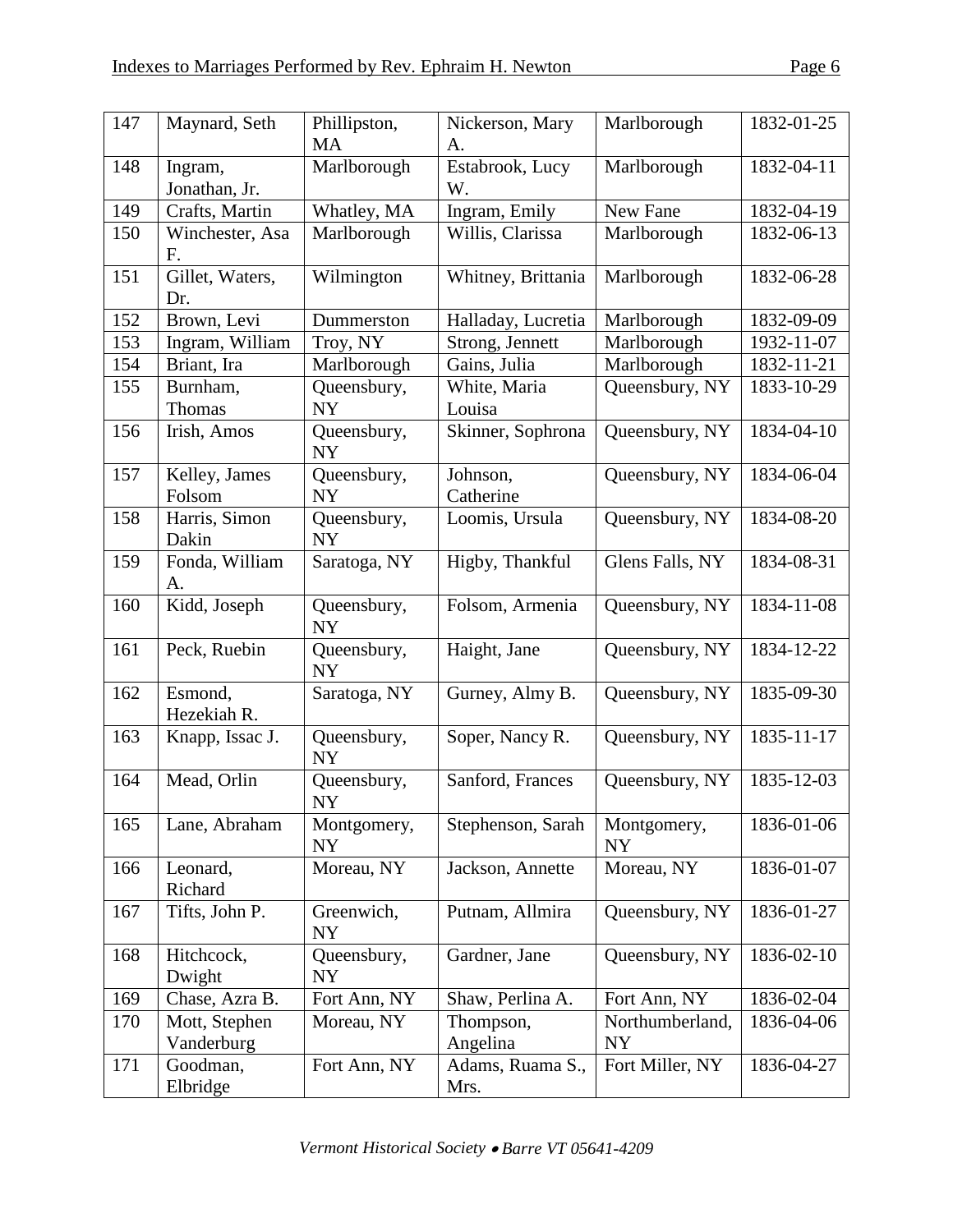| 172 | Threehouse,<br>Lewis                           | Queensbury,<br><b>NY</b>  | Stay, Miranda                 | Queensbury, NY  | 1836-05-02 |
|-----|------------------------------------------------|---------------------------|-------------------------------|-----------------|------------|
| 173 | TenBrook,<br>Mannuel                           | Stillwater, NY            | Palmer, Nancy,<br>Mrs.        | Glens Falls, NY | 1836-05-30 |
| 174 | Simpson,<br>Alexander                          | Hunter, NY                | Chafee, Julia Ann             | Hunter, NY      | 1836-06-22 |
| 175 | Grandy, Horton                                 | Queensbury,<br><b>NY</b>  | Gibbs, Maria Jane             | Queensbury, NY  | 1836-06-30 |
| 176 | Briggs, Jabes,<br>Esq.                         | Port Master,<br><b>NY</b> | Smith, Hepsibah               | Glens Falls, NY | 1836-09-15 |
| 177 | Easman, Arthur<br>M.                           | Gilmanton, NY             | Moulton,<br>Elizabeth H.      | Gilmanton, NY   | 1836-09-15 |
| 178 | Peck, William                                  | Queensbury,<br><b>NY</b>  | Numan, Hannah                 | Queensbury, NY  | 1836-11-30 |
| 179 | Crocker,<br>Nathaniel<br><b>Scudder Prince</b> | Whitecreek,<br><b>NY</b>  | Day, Sarah Jane               | Cambridge, NY   | 1837-01-04 |
| 180 | Ashton, John                                   | Jackson, NY               | Van Vechton,<br>Rebeca        | Jackson, NY     | 1837-01-12 |
| 181 | Sweet, Almon                                   | Salem, NY                 | Heth, Maria                   | Salem, NY       | 1837-03-02 |
| 182 | Stevens, Mathew<br>Howe                        | Salem, NY                 | Church, Caroline<br>Maria     | Salem, NY       | 1837-03-15 |
| 183 | Port, Prince                                   | Cambridge,<br><b>NY</b>   | Bedoni, Cordelia              | Jackson, NY     | 1837-07-04 |
| 184 | Foster, Robert<br>law                          | Jackson, NY               | Simpson,<br>Margaret Van Juyl | Jackson, NY     | 1837-10-17 |
| 185 | Simpson,<br>Nelson, Capt.                      | Jackson, NY               | Crocker, Mary                 | Whitecreek, NY  | 1837-10-18 |
| 186 | Warner, Gerritt<br>Wendell                     | Cambridge,<br><b>NY</b>   | Fenton, Julia Ann             | Cambridge, NY   | 1838-01-04 |
| 187 | Duers, John                                    | Kingsbury, NY             | Beatty, Jane                  | Whitecreek, NY  | 1838-05-10 |
| 188 | Harvey, Joseph                                 | Jackson, NY               | Biggs, Rosillanon<br>Η.       | Jackson, NY     | 1838-09-05 |
| 189 | Lambert, David<br>Craft                        | Whitecreek,<br>NY         | Nelson, Ann Elisa             | Whitecreek, NY  | 1838-09-11 |
| 190 | Crittenden,<br><b>Alpheus Carey</b>            | Crittenden, NY            | Sharpe, Orra<br>Cornelia      | Whitecreek, NY  | 1838-09-19 |
| 191 | Dickinson,<br>Sylvanus, Jr.                    | Salem, NY                 | Fox, Eunice Lucy              | Salem, NY       | 1838-10-17 |
| 192 | Erwin, James, Jr.                              | Lansingburgh,<br>NY       | Ackley, Mary<br>McLean        | Jackson, NY     | 1839-01-08 |
| 193 | Fuller, James R.                               | Vernon, NY                | Fuller, Lovina                | Salem, NY       | 1839-01-29 |
| 194 | Spunner, George                                | White Creek,<br>NY        | Young, Sarah                  | Salem, NY       | 1839-02-28 |
| 195 | Burtis, John                                   | Hoosic, NY                | Hanks, Cyllinda               | Salem, NY       | 1839-03-02 |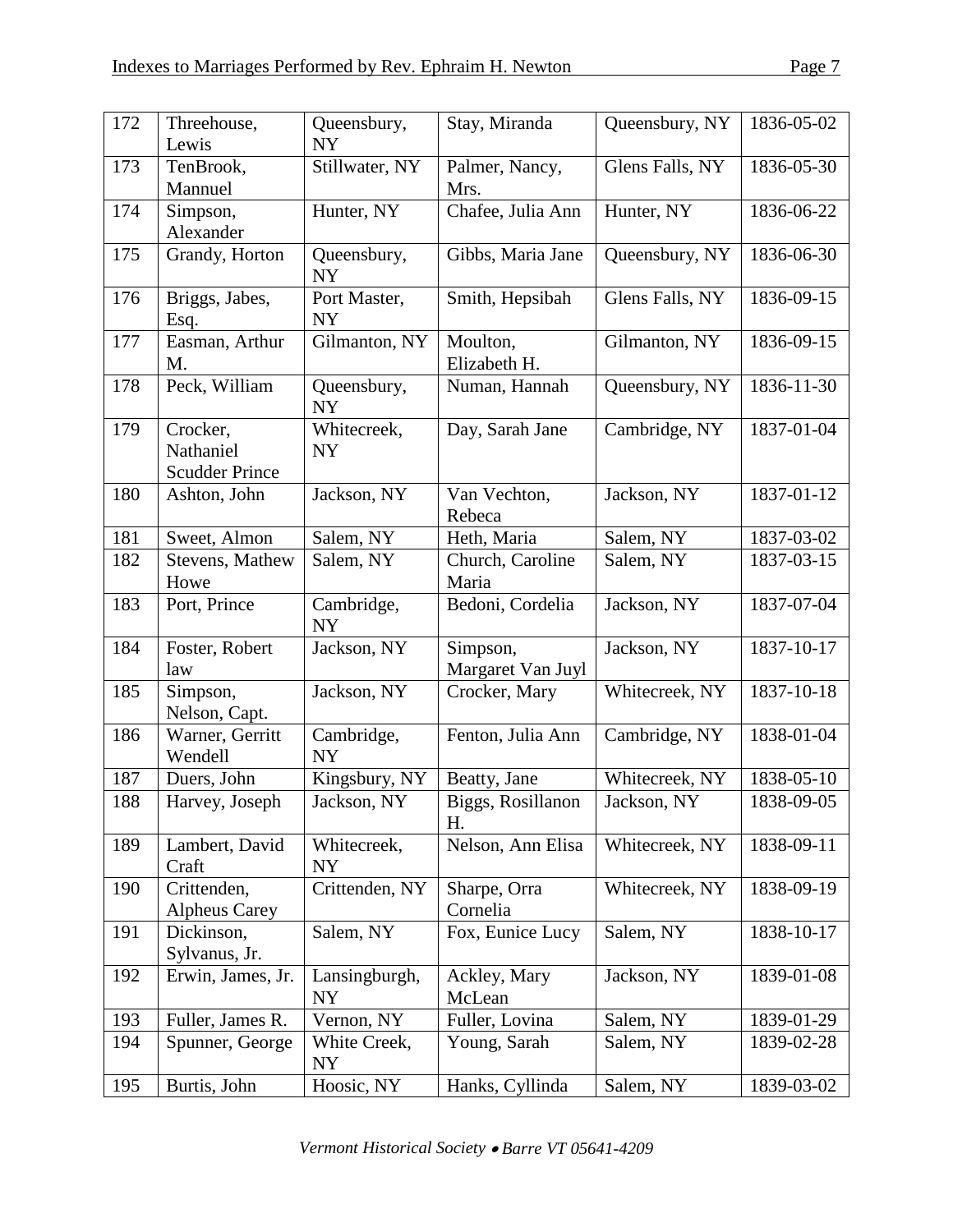|     |                   |               | C.                |                |            |
|-----|-------------------|---------------|-------------------|----------------|------------|
| 196 | Crosby, Samuel    | Whitecreek,   | Woodworth,        | Whitecreek, NY | 1839-05-14 |
|     | Worcester         | <b>NY</b>     | <b>Betsy</b>      |                |            |
| 197 | Warner,           | Jackson, NY   | Tefft, Eliza      | Jackson, NY    | 1839-09-26 |
|     | Solomon W.,       |               |                   |                |            |
|     | Capt.             |               |                   |                |            |
| 198 | Wells, Leonard    | Whitecreek,   | Allen, Eliza      | Whitecreek, NY | 1839-10-17 |
|     |                   | <b>NY</b>     |                   |                |            |
| 199 | Simpson, Robert   | Jackson, NY   | Simpson, Hetty    | Jackson, NY    | 1839-10-23 |
|     | А.                |               |                   |                |            |
| 200 | Quackenboch,      | Hosick, NY    | Brownell, Mary    | Pownell, VT    | 1839-11-14 |
|     | John L.           |               | D.                |                |            |
| 201 | Rice, George      | Jackson, NY   | Campbell,         | lJackson, NY   | 1839-11-19 |
|     | Germain           |               | Catherine         |                |            |
| 202 | Livingston,       | Jackson, NY   | Robertson,        | Vambridge, NY  | 1839-12-31 |
|     | Alexander         |               | Rebecca W.        |                |            |
| 203 | Fowler, David     | Whitecreek,   | Fowler, Sarah     | Cambridge, NY  | 1940-01-09 |
|     |                   | <b>NY</b>     | Ann               |                |            |
| 204 | Blossom, Zenas    | Salem, NY     | Hunt, Mary Ann    | Salem, NY      | 1840-04-20 |
| 205 | Volintine, Joel,  | Salem, NY     | Hammond, Lydia    | Jackson, NY    | 1840-07-01 |
|     | 2 <sup>nd</sup>   |               |                   |                |            |
| 206 | Wood, William,    | Fork, NY      | Russell, Mary     | Jackson, NY    | 1840-10-01 |
|     | Capt.             |               |                   |                |            |
| 207 | Griffin, James    | Owego, NY     | Rising, Ann D.    | Jackson, NY    | 1840-10-05 |
|     | W.                |               |                   |                |            |
| 208 | Bayley, Calvin    | Manlius, NY   | Fisher, Ann J.    | Whitecreek, NY | 1840-12-01 |
|     | Chapin            |               |                   |                |            |
| 209 | Graham, John      | Salem, NY     | Sele, Sarah W.    | Salem, NY      | 1840-12-08 |
| 210 | Voluntine,        | Salem, NY     | Ruste, Sarah Jane | Whitecreek, NY | 1841-03-17 |
|     | Daniel, $2nd$     |               |                   |                |            |
| 211 | Simpson,          | Jackson, NY   | Hammond,          | Greenwich, NY  | 1841-04-17 |
|     | Simeon DeWitt     |               | Penelope          |                |            |
| 212 | Fox, Joseph, Jun. | Lousingburgh, | Corbett, Martha   | Jackson, NY    | 1841-06-12 |
|     |                   | <b>NY</b>     | Wood              |                |            |
| 213 | Bacon, Henry      | Tecumack, MI  | Cleavland,        | Cambridge, NY  | 1841-06-17 |
|     |                   |               | Elizabeth Ann     |                |            |
|     |                   |               | Warner            |                |            |
| 214 | Teffts, Edwin     | Cambridge,    | Rich, Amanda      | Whitecreek, NY | 1841-09-20 |
|     |                   | NY            |                   |                |            |
| 215 | House, Hiram      | Cambridge,    | Nelson, Belinda   | Cambridge, NY  | 1841-10-26 |
|     |                   | NY            |                   |                |            |
| 216 | Adams, David      | Whitecreek,   | Wing, Catherine   | Whitecreek, NY | 1841-11-04 |
|     |                   | <b>NY</b>     |                   |                |            |
| 217 | Gow, James        | Oakland,      | Cleavland, Lucy   | Cambridge, NY  | 1841-12-01 |
|     |                   | Michigan      | Marie             |                |            |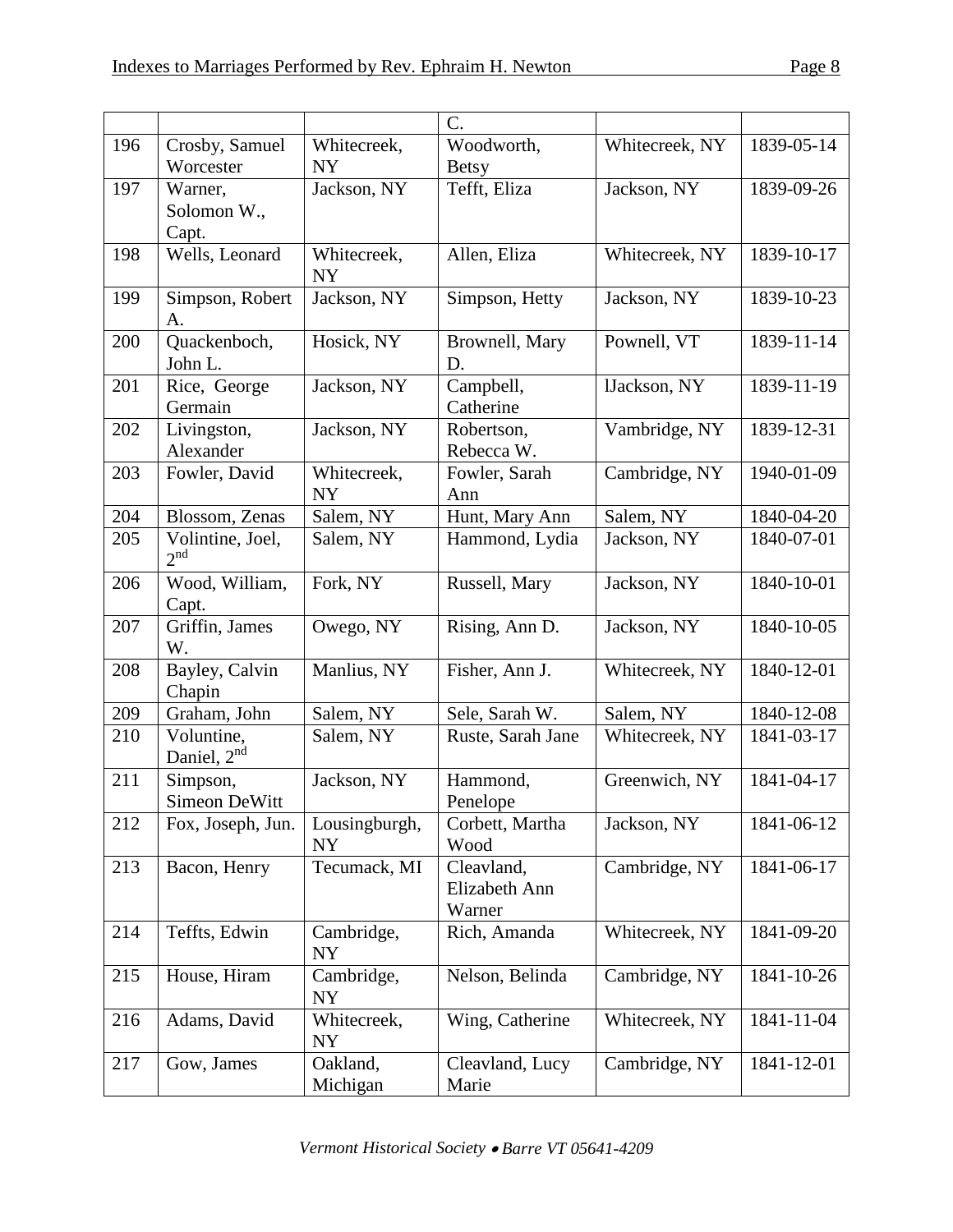| 218 | Wilson, Henry               | Jackson, NY             | Little, Elizabeth              | Cambridge, NY               | 1842-02-12 |
|-----|-----------------------------|-------------------------|--------------------------------|-----------------------------|------------|
| 219 | Woodworth,                  | Salem, NY               | Park, Louisa                   | Salem, NY                   | 1843-03-30 |
|     | <b>Charles Gilbert</b>      |                         | Almena                         |                             |            |
| 220 | Fenton, Elijah              | Whitecreek,             | Cobb, Lucie                    | Cambridge, NY               | 1842-09-04 |
|     | Pearl                       | <b>NY</b>               | Marcia                         |                             |            |
| 221 | Jermain, James              | Newburgh, NY            | Rice, Catherine                | Jackson, NY                 | 1842-11-17 |
|     | B., Esq.                    |                         | Ann                            |                             |            |
| 222 | VanBuren,                   | Jackson, NY             | Epps, Lucina                   | Jackson, NY                 | 1843-01-01 |
|     | William R.                  |                         | Maria                          |                             |            |
| 223 | Hurd, Edwin                 | Whitecreek,             | Parsons, Jane                  | Whitecreek, NY              | 1843-09-04 |
|     | Frost                       | <b>NY</b>               | Lemira                         |                             |            |
| 224 | Hillman, James<br>H.        | Greenwich,<br><b>NY</b> | Rice, Lydia                    | Jackson, NY                 | 1843-02-23 |
| 225 | Billings, Peter<br>Perine   | Jackson, NY             | Porter, Abigail                | Whitecreek, NY              | 1843-09-12 |
| 226 | Stevenson, John             | Cambridge,              | Towne<br>Newton, Seraph        | Whitecreek, NY              | 1843-09-20 |
|     | McAllister, Esq.            | <b>NY</b>               | Huldah                         |                             |            |
| 227 | Hughes, Haren               | Perrinton, NY           | Hard, Jane                     | Perrinton, NY               | 1843-11-09 |
| 228 | Green, Emory                | Whiteford, NY           | Crosbee, Mary                  | Whitecreek, NY              | 1843-11-16 |
|     | Blodget                     |                         | <b>Blake</b>                   |                             |            |
| 229 | Chapin, John                | Easton, NY              | Handy, Mercy                   | Easton, NY                  | 1844-02-01 |
|     | Thomson                     |                         |                                |                             |            |
| 230 | Allen, Ebenezer             | Troy, NY                | Barker, Mary                   | Easton, NY                  | 1844-07-05 |
|     | Duel                        |                         | Corrinner                      |                             |            |
| 231 | Newman, John                | Troy, NY                | Loomis, Syla Ann               | Cambridge, NY               | 1844-07-09 |
|     | Henry                       |                         |                                |                             |            |
| 232 | Lansing, Jacob              | Lansing, NY             | King, Louis Ann                | Whitecreek, NY              | 1846-03-29 |
| 233 | Cornelius<br>Hilt, Phinehas | Pittstown, NY           | Fort, Catherine                | Pittstown, NY               | 1846-09-24 |
| 234 | Stoughton,                  | Fort Edward,            | Payn, Louisa                   | Hoosic, NY                  | 1846-10-15 |
|     | Halsey Wing                 | NY                      | Matilda                        |                             |            |
| 235 | Henry, William              | Greenwich,              | Clapp, Mary H.                 | lackson, NY                 | 1846-11-25 |
|     |                             | <b>NY</b>               |                                |                             |            |
| 236 | McIntosh, Hiram             | Princeton, NY           | Kerr, Helen                    | Jackson, NY                 | 1847-02-09 |
|     |                             |                         | Angus                          |                             |            |
| 237 | Tiff, Norman                | Hoosic, NY              | Bissell, Elmira                | Brunswick, NY               | 1848-11-09 |
| 238 | <b>Stanley</b> , Darius     | Shaftsbury, VT          | Burnett, Sarah                 | Salem, NY                   | 1850-03-06 |
|     |                             |                         | Jane                           |                             |            |
| 239 | Johnson, Edwin              | North                   | Henderson, Jane                | North                       | 1850-09-25 |
|     |                             | Whiltecreek,            | Elizabeth                      | Whitecreek, NY              |            |
|     |                             | <b>NY</b>               |                                |                             |            |
| 240 | Gifford, Ira                | Peonia, IL              | Stratton, Martha               | Lansingburgh,               | 1851-05-31 |
| 241 | Merritt<br>Hastings,        |                         | <b>Brown</b><br>Elwell, Melona | <b>NY</b><br>Bennington, VT | 1851-09-10 |
|     | Pomroy                      | Shaftsbury, VT          |                                |                             |            |
|     |                             |                         |                                |                             |            |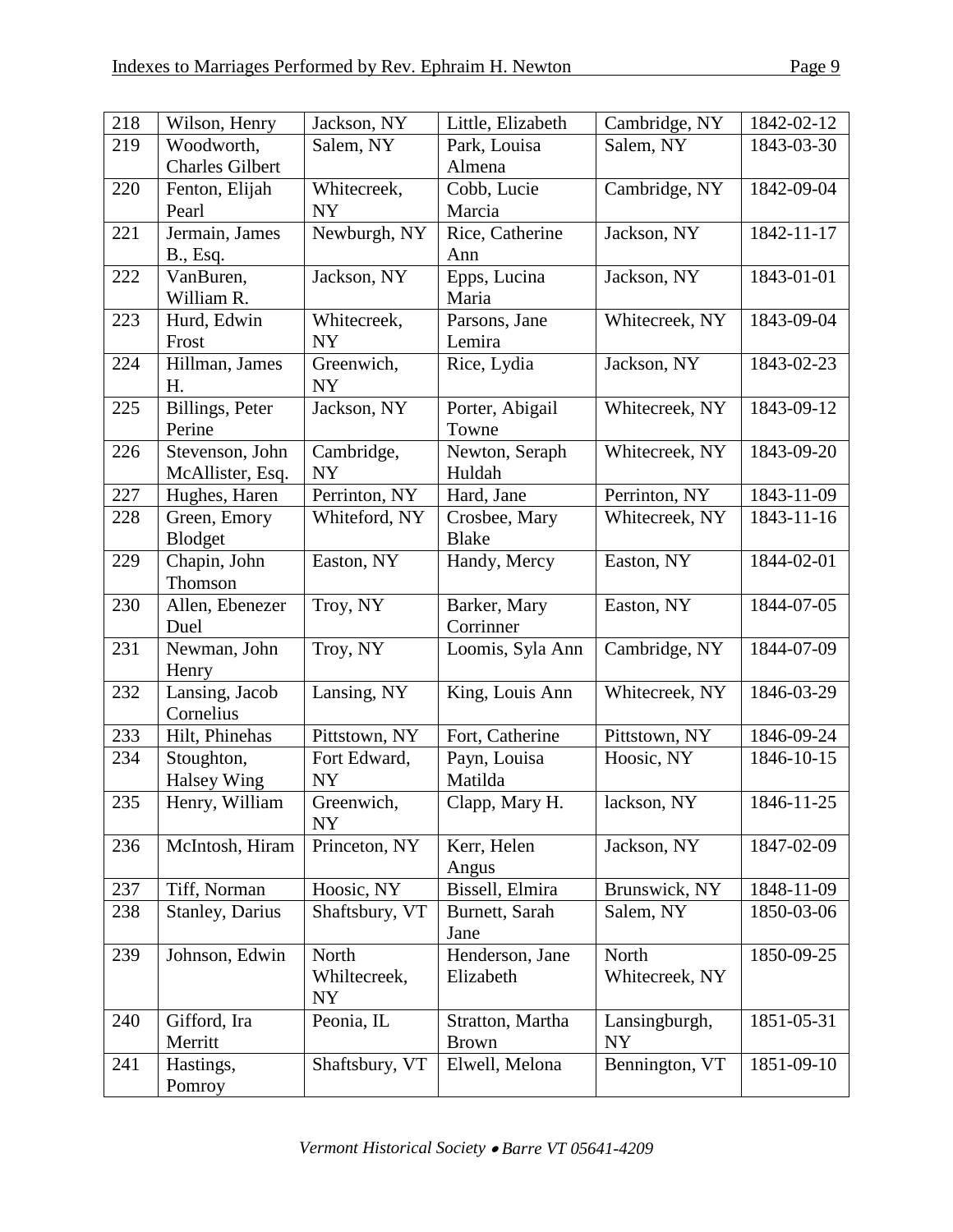| 242 | Cook, William        | Salem, NY       | Foster, Sally    | Salem, NY      | 1852-02-07 |
|-----|----------------------|-----------------|------------------|----------------|------------|
|     | Henry                |                 | Melissa          |                |            |
| 243 | Newton,              | Jackson, NY     | McNerney, Cate   | Salem, NY      | 1853-07-25 |
|     | Frederick            |                 |                  |                |            |
| 244 | Westfall, Daniel     | Whitecreek,     | How, Susan Maria | Whitecreek, NY | 1860-02-08 |
|     | М.                   | <b>NY</b>       |                  |                |            |
| 245 | Allen, Squire W.     | New York, NY    | Loomis, Abbie S. |                | 1860-05-17 |
|     |                      |                 | (adopted)        |                |            |
| 246 | Bardwell,            | West            | Cahill, Honora   | Chickopee, MA  | 1862-07-20 |
|     | <b>Thomas Samuel</b> | Brattleborough, | Elisabeth        |                |            |
|     | Alanson              | VT              |                  |                |            |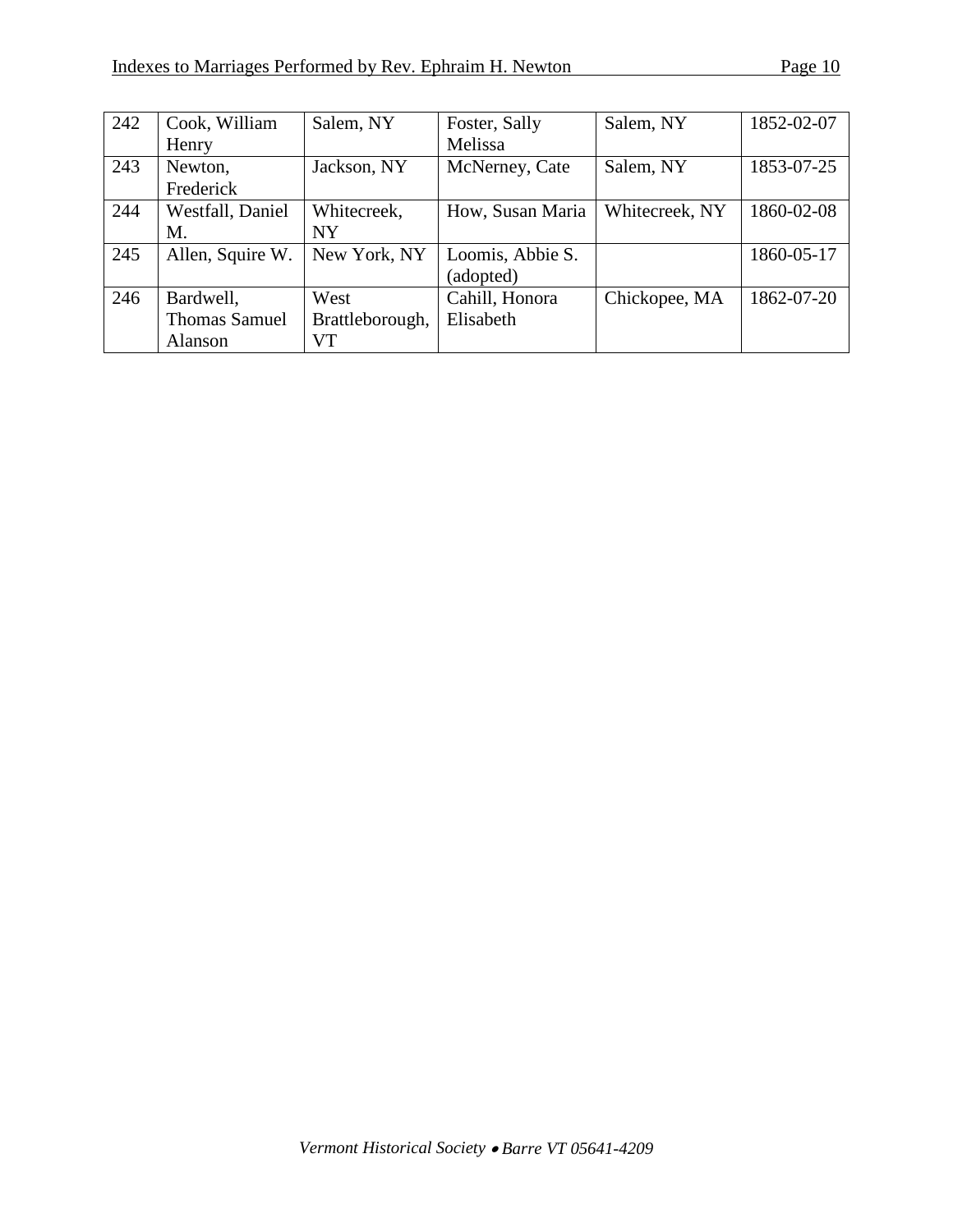# **Index by Groom**

| No.    | Groom                   | <b>Town</b>     | <b>Bride</b>       | <b>Town</b>    | <b>Date</b> |
|--------|-------------------------|-----------------|--------------------|----------------|-------------|
| 23     | Adams,                  | Marlborough     | Mather, Beda       | Marlborough    | 1816-07-17  |
|        | <b>Abraham</b>          |                 |                    |                |             |
| 216    | <b>Adams, David</b>     | Whitecreek,     | Wing, Catherine    | Whitecreek, NY | 1841-11-04  |
|        |                         | NY              |                    |                |             |
| 111    | <b>Adams, Henry</b>     | Hinsdale, NH    | Pratt, Assenath    | Marlborough    | 1926-01-10  |
| 67     | Adams, Ira              | Marlborough     | Houghton, Lucy     | Marlborough    | 1821-04-25  |
| 127    | Adams, Simeon,          | Marlborough     | Sargent, Mary      | Brattleborough | 1828-12-17  |
|        | Jr.                     |                 | Ann W.             |                |             |
| 230    | Allen, Ebenezer         | Troy, NY        | Barker, Mary       | Easton, NY     | 1844-07-05  |
|        | <b>Duel</b>             |                 | Corrinner          |                |             |
| 245    | <b>Allen, Squire</b>    | New York, NY    | Loomis, Abbie S.   |                | 1860-05-17  |
|        | W.                      |                 | (adopted)          |                |             |
| 139    | <b>Ames, Almerin</b>    | Marlborough     | Strong, Henrietta  | Marlborough    | 1831-01-04  |
| 115    | <b>Arnold, Thomas</b>   | Dummerston      | Butterfield, Emily | Dummerston     | 1827-02-28  |
| 180    | Ashton, John            | Jackson, NY     | Van Vechton,       | Jackson, NY    | 1837-01-12  |
|        |                         |                 | Rebeca             |                |             |
| $\tau$ | <b>Augur, Josiah</b>    | Marlborough     | Bowman, Cyrinda    | Marlborough    | 1814-12-14  |
| 60     | <b>Babbit</b> , Henry   | Colerain, MA    | Halladay, Susan,   | Marlbrook      | 1820-12-14  |
|        |                         |                 | Mrs.               |                |             |
| 213    | <b>Bacon</b> , Henry    | Tecumack, MI    | Cleavland,         | Cambridge, NY  | 1841-06-17  |
|        |                         |                 | Elizabeth Ann      |                |             |
|        |                         |                 | Warner             |                |             |
| 246    | Bardwell,               | West            | Cahill, Honora     | Chickopee, MA  | 1862-07-20  |
|        | <b>Thomas</b>           | Brattleborough, | Elisabeth          |                |             |
|        | <b>Samuel</b>           | <b>VT</b>       |                    |                |             |
|        | <b>Alanson</b>          |                 |                    |                |             |
| 102    | <b>Bartlett, Luther</b> | Marlborough     | Church, Lucy       | Marlborough    | 1825-04-19  |
| 13     | <b>Bartlett, Medad</b>  | Marlborough     | Lamson, Anna       | Marlborough    | 1815-04-04  |
| 30     | Bartlett,               | Marlborough     | Rising, Roxy       | Marlborough    | 1817-12-08  |
|        | Nathaniel, Jr.          |                 |                    |                |             |
| 32     | Bartlett,               | Marlborough     | Church, Esther,    | Marlborough    | 1818-03-12  |
|        | <b>Zarazer</b>          |                 | Mrs.               |                |             |
| 20     | Bassett,                | Lee, MA         | Castle, Freelove,  | Wilmington     | 1816-01-08  |
|        | Cornelius, $2nd$        |                 | Mrs.               |                |             |
| 94     | <b>Bassett, Elias</b>   | Dover           | Warner, Amy        | Dover          | 1824-05-25  |
| 98     | Bates,                  | Newfane         | Newton, Louisa     | Newfane        | 1824-11-25  |
|        | Chandler,               |                 |                    |                |             |
|        | Rev.                    |                 |                    |                |             |
| 208    | <b>Bayley, Calvin</b>   | Manlius, NY     | Fisher, Ann J.     | Whitecreek, NY | 1840-12-01  |
|        | Chapin                  |                 |                    |                |             |
| 5      | <b>Bellows</b> , Joseph | Marlborough     | Maxum, Polly       | Marlborough    | 1814-10-30  |
|        |                         |                 | (Molly?)           |                |             |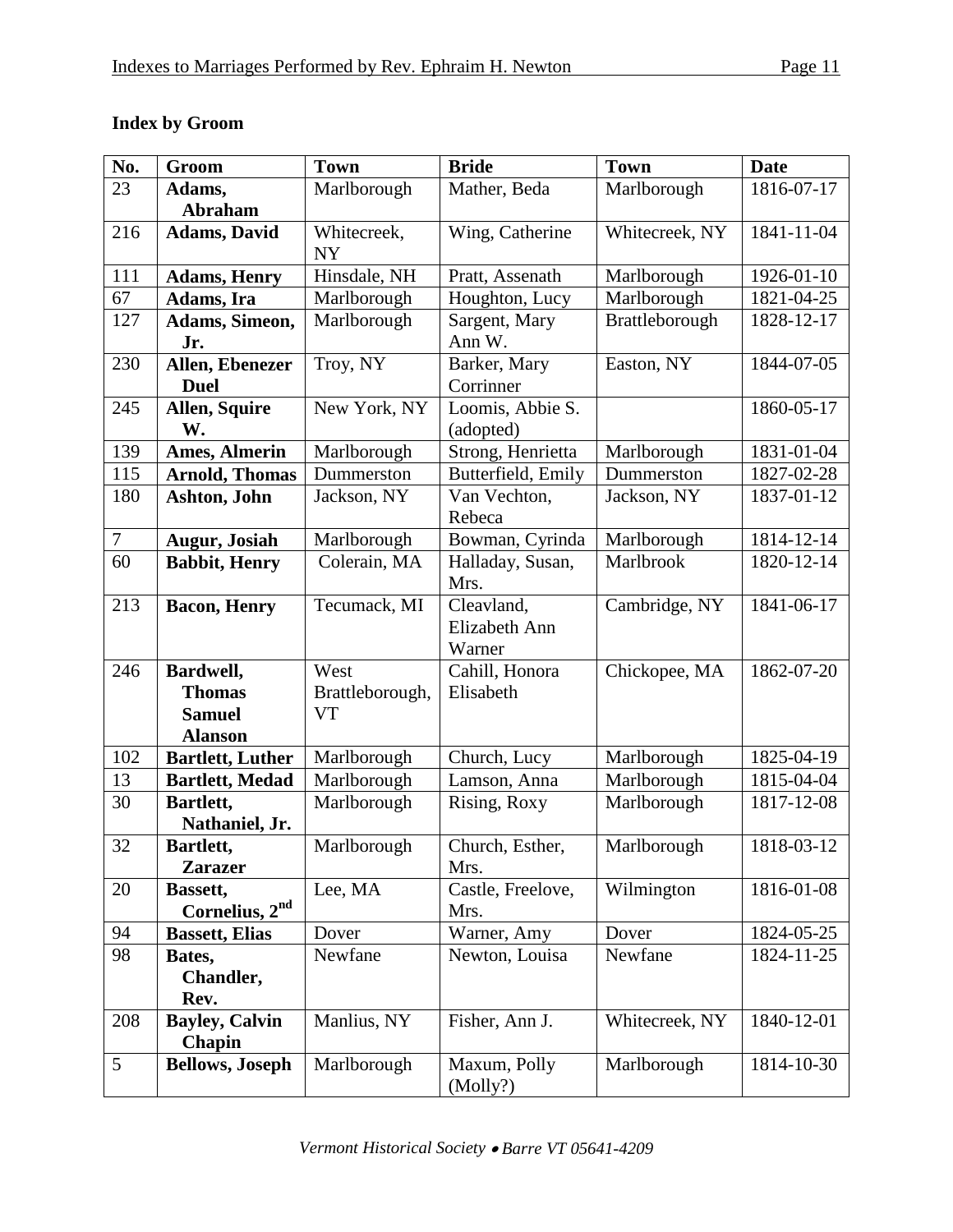| 79  | <b>Bellows, Ward</b>   | Marlborough    | Wheelock, Sally       | Newfane         | 1823-01-02 |
|-----|------------------------|----------------|-----------------------|-----------------|------------|
| 225 | <b>Billings, Peter</b> | Jackson, NY    | Porter, Abigail       | Whitecreek, NY  | 1843-09-12 |
|     | <b>Perine</b>          |                | Towne                 |                 |            |
| 88  | <b>Bishop</b> , Isaac  | Marlborough    | Miller, Tirzah        | Marlborough     | 1823-12-04 |
| 71  | Blanchard,             | Halifax        | Prouty, Philena       | Marlborough     | 1821-10-03 |
|     | <b>Isaac</b>           |                |                       |                 |            |
| 204 | <b>Blossom, Zenas</b>  | Salem, NY      | Hunt, Mary Ann        | Salem, NY       | 1840-04-20 |
| 154 | <b>Briant</b> , Ira    | Marlborough    | Gains, Julia          | Marlborough     | 1832-11-21 |
| 146 | <b>Briant</b> , Joseph | Marlborough    | Charter, Phebe,       | Marlborough     | 1831-12-13 |
|     |                        |                | Mrs.                  |                 |            |
| 176 | Briggs, Jabes,         | Port Master,   | Smith, Hepsibah       | Glens Falls, NY | 1836-09-15 |
|     | Esq.                   | <b>NY</b>      |                       |                 |            |
| 152 | Brown, Levi            | Dummerston     | Halladay, Lucretia    | Marlborough     | 1832-09-09 |
| 43  | <b>Brown, Samuel</b>   | Marlborough    | Mather, Philena       | Marlborough     | 1819-01-28 |
| 108 | <b>Bruice, Emory</b>   | Marlborough    | Lamson, Almira        | Marlborough     | 1825-10-24 |
| 97  | <b>Burnap</b> , Bliss  | Newfane        | Newton, Hannah        | Newfane         | 1824-11-04 |
| 155 | Burnham,               | Queensbury,    | White, Maria          | Queensbury, NY  | 1833-10-29 |
|     | <b>Thomas</b>          | <b>NY</b>      | Louisa                |                 |            |
| 195 | <b>Burtis</b> , John   | Hoosic, NY     | Hanks, Cyllinda       | Salem, NY       | 1839-03-02 |
|     |                        |                | C.                    |                 |            |
| 120 | <b>Caldwell, Rufus</b> | Northfield, MA | King, Lucinda         | Marlborough     | 1828-01-20 |
| 80  | Carpenter,             | Marlborough    | Bartlett, Sally       | Marlborough     | 1823-04-07 |
|     | <b>Ebenezer</b>        |                |                       |                 |            |
| 229 | Chapin, John           | Easton, NY     | Handy, Mercy          | Easton, NY      | 1844-02-01 |
|     | <b>Thomson</b>         |                |                       |                 |            |
| 169 | Chase, Azra B.         | Fort Ann, NY   | Shaw, Perlina A.      | Fort Ann, NY    | 1836-02-04 |
| 72  | Chipman,               | Halifax        | Gilbert, Dency        | Marlborough     | 1822-01-01 |
|     | <b>Swain</b>           |                |                       |                 |            |
| 31  | Church,                | Columbia, OH   | Halladay, Clarissa    | Marlborough     | 1817-12-31 |
|     | Obadiah                |                |                       |                 |            |
| 130 | Clapp, Asahel          | Worcester, MA  | Pratt, Annis          | Marlborough     | 1829-05-   |
|     |                        |                |                       |                 | 06         |
| 135 | Closson, Henry,        | Whitingham     | Whitney, Emily        | Marlborough     | 1830-06-01 |
|     | Esq.                   |                |                       |                 |            |
| 14  | Colburn,               | Langdon, NH    | Underwood, Luna       | Marlborough     | 1815-06-27 |
|     | <b>Joseph</b>          |                |                       |                 |            |
| 100 | <b>Conant, Jonas</b>   | Warwick, MA    | Barker, Anna,<br>Mrs. | Brattleborough  | 1825-01-23 |
| 242 | Cook, William          | Salem, NY      | Foster, Sally         | Salem, NY       | 1852-02-07 |
|     | <b>Henry</b>           |                | Melissa               |                 |            |
| 9   | <b>Corse, Samuel</b>   | Wilmington     | Gilbert, Rachel       | Marlborough     | 1815-01-05 |
|     | S.                     |                |                       |                 |            |
| 149 | <b>Crafts, Martin</b>  | Whatley, MA    | Ingram, Emily         | New Fane        | 1832-04-19 |
| 190 | Crittenden,            | Crittenden, NY | Sharpe, Orra          | Whitecreek, NY  | 1838-09-19 |
|     | <b>Alpheus</b>         |                | Cornelia              |                 |            |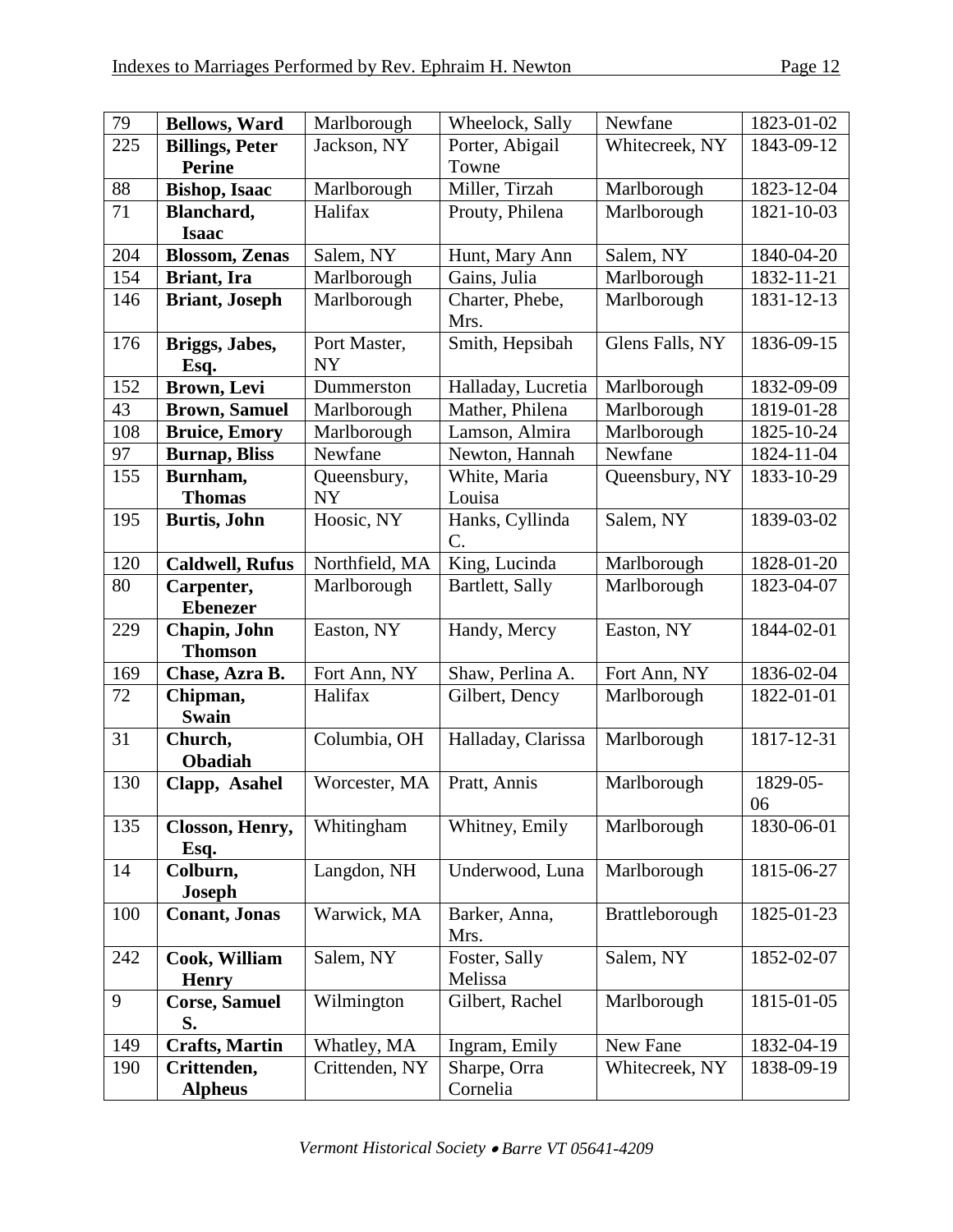|     | <b>Carey</b>            |                |                       |                 |            |
|-----|-------------------------|----------------|-----------------------|-----------------|------------|
| 179 | Crocker,                | Whitecreek,    | Day, Sarah Jane       | Cambridge, NY   | 1837-01-04 |
|     | <b>Nathaniel</b>        | <b>NY</b>      |                       |                 |            |
|     | <b>Scudder</b>          |                |                       |                 |            |
|     | <b>Prince</b>           |                |                       |                 |            |
| 196 | <b>Crosby, Samuel</b>   | Whitecreek,    | Woodworth,            | Whitecreek, NY  | 1839-05-14 |
|     | Worcester               | <b>NY</b>      | <b>Betsy</b>          |                 |            |
| 95  | Cummings,<br>Willard P. | Windsor        | Bennet, Mary E.       | Marlborough     | 1824-07-18 |
| 56  | <b>Curtis, Chester</b>  | Brattleborough | Cobleigh, Phebe       | Marlborough     | 1820-04-24 |
| 24  | Deans, John N.          | Ashford, CT    | Morse, Abigail        | Marlborough     | 1816-09-15 |
| 191 | Dickinson,              | Salem, NY      | Fox, Eunice Lucy      | Salem, NY       | 1838-10-17 |
|     | Sylvanus, Jr.           |                |                       |                 |            |
| 187 | Duers, John             | Kingsbury, NY  | Beatty, Jane          | Whitecreek, NY  | 1838-05-10 |
| 177 | <b>Easman, Arthur</b>   | Gilmanton, NY  | Moulton,              | Gilmanton, NY   | 1836-09-15 |
|     | M.                      |                | Elizabeth H.          |                 |            |
| 109 | Edwards,                | Marlborough    | Richmond,             | Guilford        | 1825-11-09 |
|     | Benjamin, Jr.           |                | Assenath              |                 |            |
| 192 | Erwin, James,           | Lansingburgh,  | Ackley, Mary          | Jackson, NY     | 1839-01-08 |
|     | Jr.                     | <b>NY</b>      | McLean                |                 |            |
| 162 | Esmond,                 | Saratoga, NY   | Gurney, Almy B.       | Queensbury, NY  | 1835-09-30 |
|     | Hezekiah R.             |                |                       |                 |            |
| 220 | Fenton, Elijah          | Whitecreek,    | Cobb, Lucie           | Cambridge, NY   | 1842-09-04 |
|     | <b>Pearl</b>            | <b>NY</b>      | Marcia                |                 |            |
| 48  | Fessenden, John         | Townshend      | Phelps, Anstiss       | Marlborough     | 1819-03-18 |
| 27  | <b>Fisher, Edmund</b>   | Marlborough    | Colburn,<br>Elizabeth | Marlborough     | 1817-06-09 |
| 99  | <b>Fisher, Lyman</b>    | Marlborough    | Barker, Fanny         | Marlborough     | 1824-12-26 |
| 65  | <b>Fisher, Nathan</b>   | Marlborough    | Ingram, Abigail       | Marlborough     | 1821-01-04 |
| 159 | Fonda, William          | Saratoga, NY   | Higby, Thankful       | Glens Falls, NY | 1834-08-31 |
|     | A.                      |                |                       |                 |            |
| 184 | <b>Foster, Robert</b>   | Jackson, NY    | Simpson,              | Jackson, NY     | 1837-10-17 |
|     | law                     |                | Margaret Van Juyl     |                 |            |
| 49  | <b>Foster, Samuel</b>   | Marlborough    | Bartlett, Miriam      | Marlborough     | 1819-06-09 |
|     | <b>Edwards</b>          |                |                       |                 |            |
| 203 | <b>Fowler, David</b>    | Whitecreek,    | Fowler, Sarah         | Cambridge, NY   | 1940-01-09 |
|     |                         | <b>NY</b>      | Ann                   |                 |            |
| 212 | Fox, Joseph,            | Lousingburgh,  | Corbett, Martha       | Jackson, NY     | 1841-06-12 |
|     | Jun.                    | <b>NY</b>      | Wood                  |                 |            |
| 193 | Fuller, James R.        | Vernon, NY     | Fuller, Lovina        | Salem, NY       | 1839-01-29 |
| 240 | Gifford, Ira            | Peonia, IL     | Stratton, Martha      | Lansingburgh,   | 1851-05-31 |
|     | <b>Merritt</b>          |                | <b>Brown</b>          | <b>NY</b>       |            |
| 57  | <b>Gilbert, George</b>  | Strongsville,  | Brown, Phebe          | Marlborough     | 1820-08-06 |
|     |                         | <b>OH</b>      |                       |                 |            |
| 103 | Gillet, Fitch           | Wilmington     | Yaw, Serecta          | Dover           | 1825-04-27 |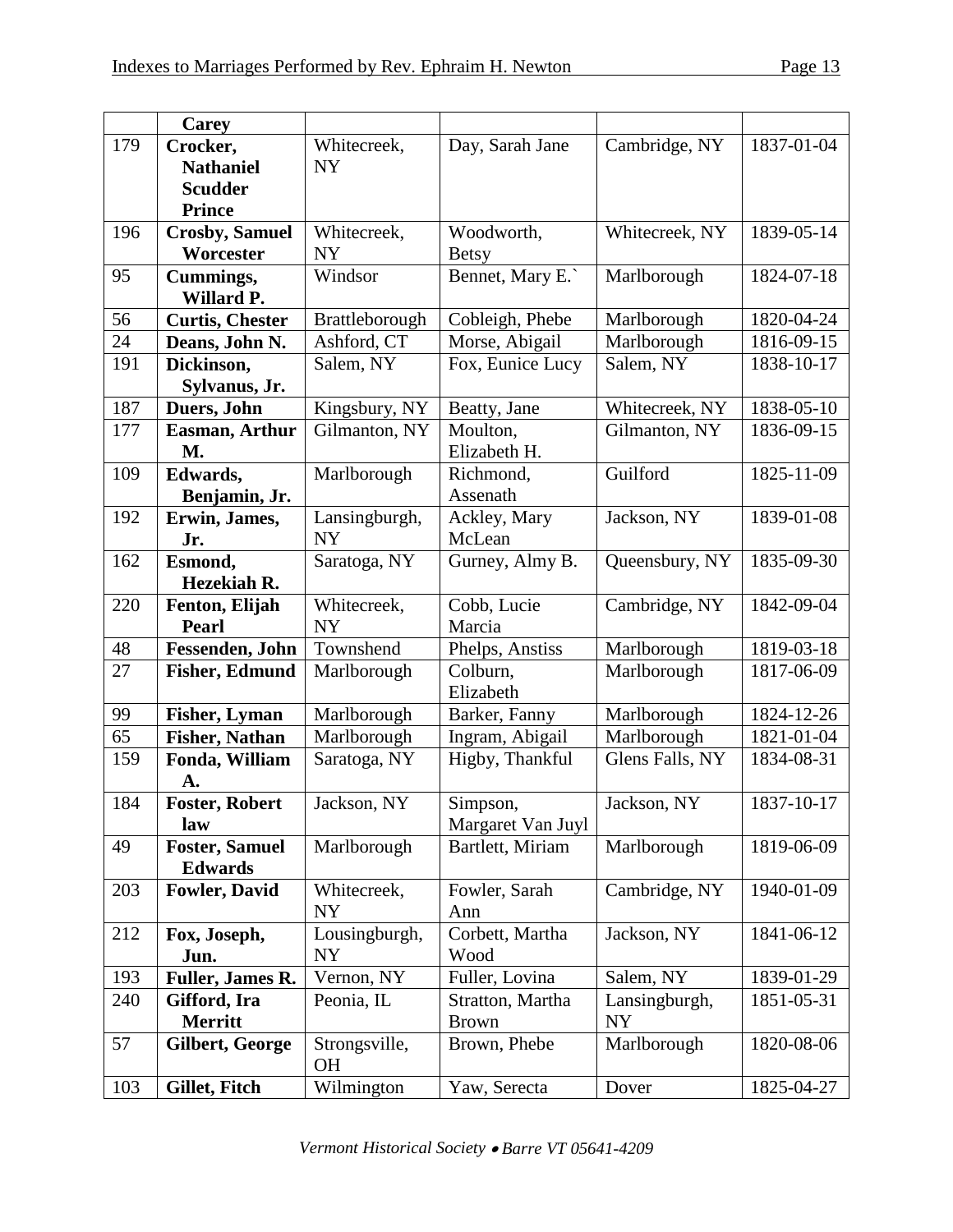| 151 | Gillet, Waters,<br>Dr.                | Wilmington               | Whitney, Brittania                 | Marlborough     | 1832-06-28                  |
|-----|---------------------------------------|--------------------------|------------------------------------|-----------------|-----------------------------|
| 8   | <b>Gilson, Peter</b>                  | Brattleborough           | Williams, Sarah,<br>Mrs.           | Brattleborough  | 1814-12-28                  |
| 26  | Goodenough,<br>John                   | Brattleborough           | Cobleigh, Betsey                   | Brattleborough  | 1817-02-19                  |
| 171 | Goodman,<br>Elbridge                  | Fort Ann, NY             | Adams, Ruama S.,<br>Mrs.           | Fort Miller, NY | 1836-04-27                  |
| 63  | Gould, Nathan                         | Brattleborough           | Jacobs, Achsah                     | Marlborough     | 1820-12-27                  |
| 217 | Gow, James                            | Oakland,<br>Michigan     | Cleavland, Lucy<br>Marie           | Cambridge, NY   | 1841-12-01                  |
| 209 | Graham, John                          | Salem, NY                | Sele, Sarah W.                     | Salem, NY       | 1840-12-08                  |
| 175 | <b>Grandy</b> , Horton                | Queensbury,<br><b>NY</b> | Gibbs, Maria Jane                  | Queensbury, NY  | 1836-06-30                  |
| 228 | <b>Green, Emory</b><br><b>Blodget</b> | Whiteford, NY            | Crosbee, Mary<br><b>Blake</b>      | Whitecreek, NY  | 1843-11-16                  |
| 17  | Greenleaf,<br><b>Havel</b>            | Gill, MA                 | Smith, Eunice                      | Northfield, MA  | 1815-10-31                  |
| 207 | <b>Griffin</b> , James<br>W.          | Owego, NY                | Rising, Ann D.                     | Jackson, NY     | 1840-10-05                  |
| 141 | Hall, Cyrenus                         | Marlborough              | Aynes, Elvira                      | Marlborough     | 1831-05-02                  |
| 10  | <b>Hall, Martin</b>                   | Halifax                  | Lamb, Emily                        | Marlborough     | 1815-01-28                  |
| 29  | Halladay,<br><b>Daniel</b>            | Greenfield, OH           | Sawtell, Polly                     | Marlborough     | 1817-12-01                  |
| 107 | Hallady,<br><b>Apollos</b>            | Marlborough              | Whitney, Annis                     | Marlborough     | 1825-09-15                  |
| 158 | Harris, Simon<br><b>Dakin</b>         | Queensbury,<br><b>NY</b> | Loomis, Ursula                     | Queensbury, NY  | 1834-08-20                  |
| 188 | Harvey, Joseph                        | Jackson, NY              | Biggs, Rosillanon<br>H.            | Jackson, NY     | 1838-09-05                  |
| 54  | Haskel,<br>Thomas,<br>Capt.           | Wilmington               | Orcutt, Huldah                     | Wilmington      | 1820-03-13                  |
| 241 | Hastings,<br><b>Pomroy</b>            | Shaftsbury, VT           | Elwell, Melona                     | Bennington, VT  | 1851-09-10                  |
| 42  | Hatch, Ezra                           | Marlborough              | Houghton, Lucy,<br>2 <sup>nd</sup> | Marlborough     | 1819-01-20                  |
| 83  | <b>Hatch, Reuben</b>                  | Halifax                  | Jones, Olive                       | Dover           | 1823-06-18                  |
| 50  | Hazeltine,<br>Abner, Esq.             | Chautauqua,<br><b>NY</b> | Kider, Polly                       | Wardsborough    | 1819-09-21                  |
| 235 | Henry, William                        | Greenwich,<br><b>NY</b>  | Clapp, Mary H.                     | lackson, NY     | 1846-11-25                  |
| 113 | <b>Higley, Elliot</b>                 | Marlborough              | Ames, Cynthia                      | Marlborough     | 1826-05-24                  |
| 131 | <b>Higley, George</b>                 | Marlborough              | Winchester, Lucy                   | Marlborough     | $\overline{1829} - 05 - 30$ |
| 35  | <b>Higley, Levi</b>                   | Marlborough              | Phillips, Charlotte                | Newfane         | 1818-08-20                  |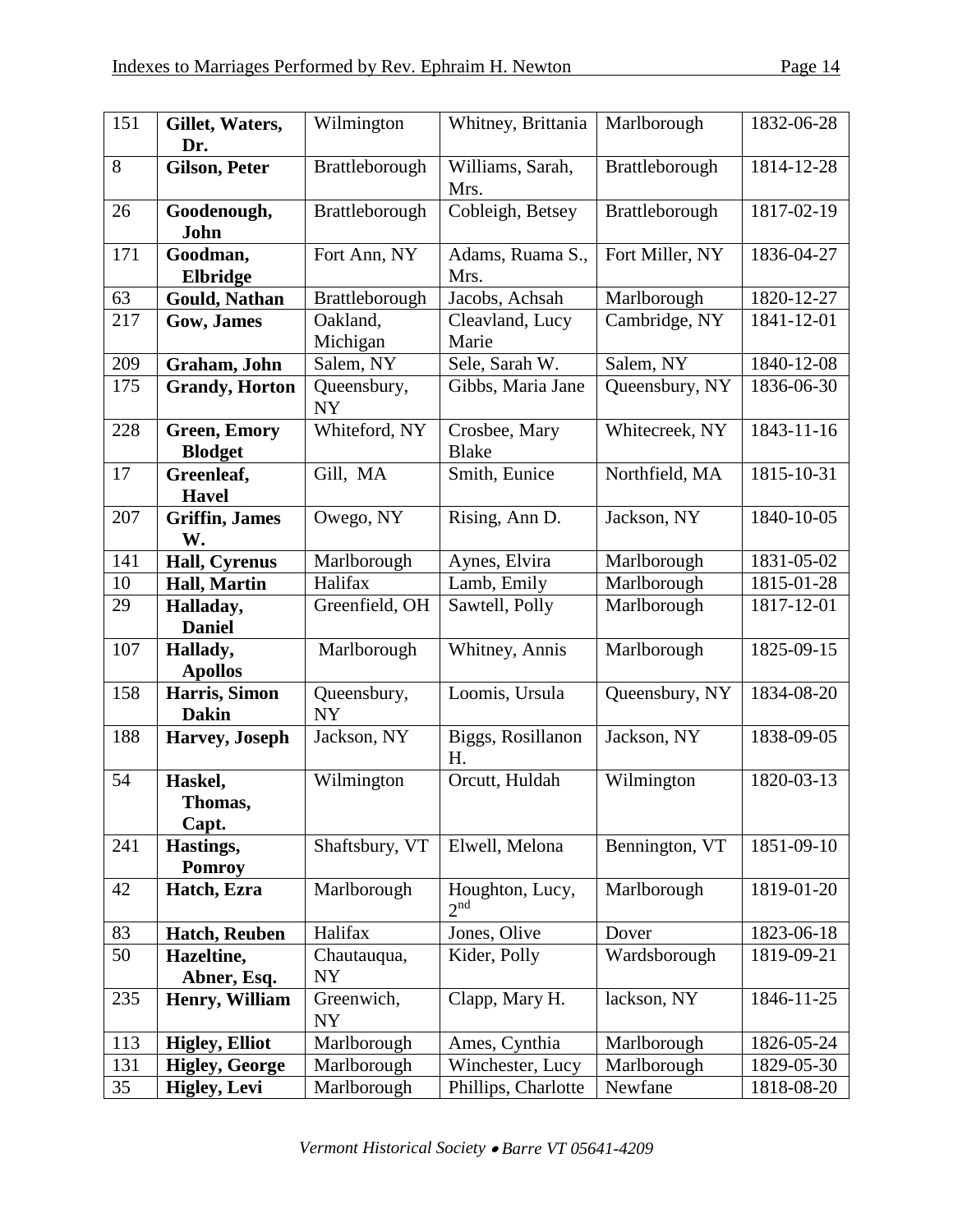| $\overline{4}$ | Hilliard, John,<br>Jr.                    | Marlborough                        | Whitney, Bernice             | Marlborough             | 1814-10-25       |
|----------------|-------------------------------------------|------------------------------------|------------------------------|-------------------------|------------------|
| 224            | Hillman, James<br>H.                      | Greenwich,<br><b>NY</b>            | Rice, Lydia                  | Jackson, NY             | 1843-02-23       |
| 233            | <b>Hilt, Phinehas</b>                     | Pittstown, NY                      | Fort, Catherine              | Pittstown, NY           | 1846-09-24       |
| 168            | Hitchcock,<br><b>Dwight</b>               | Queensbury,<br><b>NY</b>           | Gardner, Jane                | Queensbury, NY          | 1836-02-10       |
| 106            | Hodges,<br><b>William</b><br>Henry, Rev.  | Dover                              | Hastings, Hannah             | Wilmington              | 1825-05-06       |
| 104            | Houghton,<br><b>Bradley</b>               | Wilmington                         | Adams, Lucy                  | Dover                   | 1925-04-27       |
| 215            | House, Hiram                              | Cambridge,<br><b>NY</b>            | Nelson, Belinda              | Cambridge, NY           | 1841-10-26       |
| 77             | <b>Howard</b> , Burt                      | Dover                              | Burr, Mary                   | Dover                   | 1822-12-21       |
| 34             | Howard,<br>Jonathan, Jr.                  | Marlborough                        | Jacobs, Samantha             | Marlborough             | 1818-03-18       |
| 11             | Howard, Levi                              | Marlborough                        | King, Polly                  | Marlborough             | 1815-01-19       |
| 90             | Howe, Joseph                              | Dover                              | Worden, Sally                | Marlborough             | 1824-01-22       |
| 81             | <b>Howe, Lambert</b>                      | Dover                              | Harris, Lucinda              | Marlborough             | 1823-04-08       |
| 227            | <b>Hughes</b> , Haren                     | Perrinton, NY                      | Hard, Jane                   | Perrinton, NY           | 1843-11-09       |
| 223            | Hurd, Edwin<br><b>Frost</b>               | Whitecreek,<br>NY                  | Parsons, Jane<br>Lemira      | Whitecreek, NY          | 1843-09-04       |
| 132            | <b>Hyde, Zenas</b><br><b>Fitch, Major</b> | Guilford                           | Smith, Helian                | Marlborough             | $1829 - 12 - 20$ |
| 148            | Ingram,<br>Jonathan, Jr.                  | Marlborough                        | Estabrook, Lucy<br>W.        | Marlborough             | 1832-04-11       |
| 153            | Ingram,<br><b>William</b>                 | Troy, NY                           | Strong, Jennett              | Marlborough             | 1932-11-07       |
| 156            | <b>Irish, Amos</b>                        | Queensbury,<br><b>NY</b>           | Skinner, Sophrona            | Queensbury, NY          | 1834-04-10       |
| 84             | Jacobs, Nathan,<br>Jr.                    | Marlborough                        | Whitney, Berilla             | Marlborough             | 1823-07-08       |
| 142            | <b>Jenks, Andren</b><br>N.                | Marlborough                        | Higley, Philura              | Marlborough             | 1831-05-25       |
| 221            | Jermain, James<br><b>B., Esq.</b>         | Newburgh, NY                       | Rice, Catherine<br>Ann       | Jackson, NY             | 1842-11-17       |
| 239            | Johnson, Edwin                            | North<br>Whiltecreek,<br><b>NY</b> | Henderson, Jane<br>Elizabeth | North<br>Whitecreek, NY | 1850-09-25       |
| 157            | <b>Kelley</b> , James<br>Folsom           | Queensbury,<br><b>NY</b>           | Johnson,<br>Catherine        | Queensbury, NY          | 1834-06-04       |
| 160            | Kidd, Joseph                              | Queensbury,<br><b>NY</b>           | Folsom, Armenia              | Queensbury, NY          | 1834-11-08       |
| 118            | King, Joseph                              | Marlborough                        | Childs, Sarah                | Marlborough             | 1827-96-10       |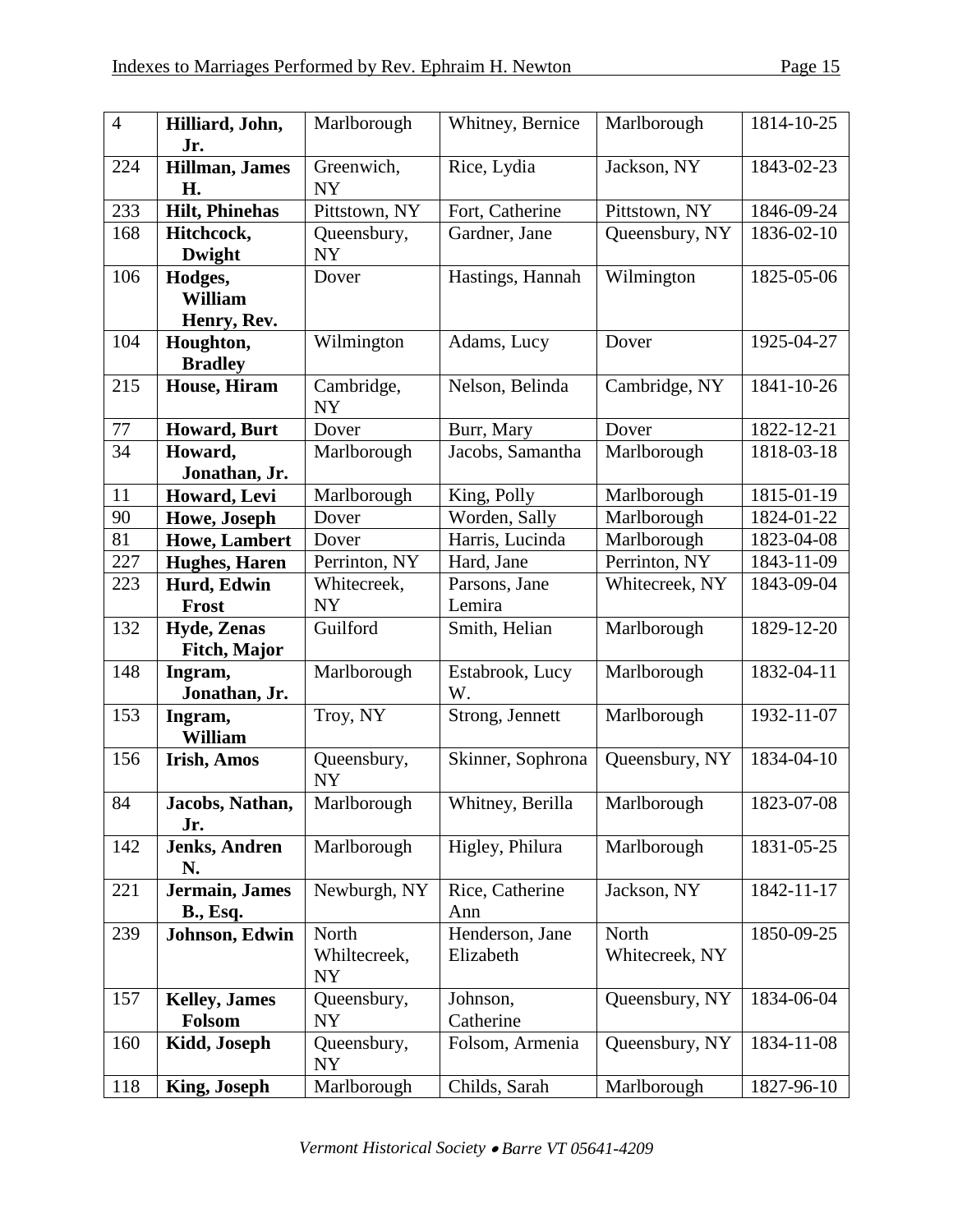| 101 | Knap, Asaph                                 | Marlborough              | Higley, Relief              | Marlborough              | 1825-03-08 |
|-----|---------------------------------------------|--------------------------|-----------------------------|--------------------------|------------|
| 125 | Knapp, Hyram                                | Dover                    | Stearns, Elvira             | Marlborough              | 1828-10-21 |
| 163 | Knapp, Issac J.                             | Queensbury,<br><b>NY</b> | Soper, Nancy R.             | Queensbury, NY           | 1835-11-17 |
| 82  | Knights, John                               | Brattleborough           | Rockwell, Kezia             | Marlborough              | 1823-04-27 |
| 114 | Lamb, Joel,<br>Majr.                        | Jackson, PA              | Corse, Dorothy              | Wilmington               | 1827-02-20 |
| 189 | <b>Lambert</b> , David<br>Craft             | Whitecreek,<br><b>NY</b> | Nelson, Ann Elisa           | Whitecreek, NY           | 1838-09-11 |
| 138 | Lamson,<br>Louimia<br><b>Bernard</b>        | Dover                    | Warner, Sally               | Dover                    | 1830-12-02 |
| 165 | Lane, Abraham                               | Montgomery,<br><b>NY</b> | Stephenson, Sarah           | Montgomery,<br><b>NY</b> | 1836-01-06 |
| 232 | <b>Lansing, Jacob</b><br><b>Cornelius</b>   | Lansing, NY              | King, Louis Ann             | Whitecreek, NY           | 1846-03-29 |
| 70  | Laribee,<br><b>Timothy</b>                  | Halifax                  | Olds, Cynthia               | Marlborough              | 1821-08-26 |
| 12  | Lee, Benjamin                               | Vernon                   | Underwood,.<br>Deborah, Mrs | Marlborough              | 1815-03-07 |
| 92  | Leonard,<br>George                          | Guilford                 | Phelps, Anna                | Halifax                  | 1824-04-06 |
| 166 | Leonard,<br><b>Richard</b>                  | Moreau, NY               | Jackson, Annette            | Moreau, NY               | 1836-01-07 |
| 202 | Livingston,<br><b>Alexander</b>             | Jackson, NY              | Robertson,<br>Rebecca W.    | Vambridge, NY            | 1839-12-31 |
| 45  | Lyman, Asahel                               | Winchester,<br><b>NH</b> | Bartlett, Lucena            | Marlborough              | 1819-03-01 |
| 117 | <b>Mather, Cotton</b>                       | Marlborough              | Carpenter, Betsey           | Marlborough              | 1827-06-07 |
| 41  | <b>Mather</b> , Dan                         | Marlborough              | Miller, Almira              | Marlborough              | 1819-01-19 |
| 38  | <b>Mather, Enos</b>                         | Marlborough              | Houghton, Tamar             | Marlborough              | 1818-12-31 |
| 144 | Mather,<br>Phinehas, Jr.,<br><b>General</b> | Marlborough              | Cole, Mary                  | Marlborough              | 1831-09-28 |
| 16  | <b>Mather, Rufus</b>                        | Marlborough              | Adams, Lucy                 | Marlborough              | 1815-10-31 |
| 124 | Mather,<br><b>Timothy</b>                   | Marlborough              | Winslow, Harriet            | Marlborough              | 1828-09-28 |
| 52  | May, Lyman                                  | Marlborough              | Bellows, Elenor             | Marlborough              | 1820-01-11 |
| 93  | May, Samuel S.                              | Sterling, MA             | Pike, Eliza A.              | Marlborough              | 1824-05-02 |
| 147 | <b>Maynard, Seth</b>                        | Phillipston,<br>MA       | Nickerson, Mary<br>A.       | Marlborough              | 1832-01-25 |
| 236 | McIntosh,<br><b>Hiram</b>                   | Princeton, NY            | Kerr, Helen<br>Angus        | Jackson, NY              | 1847-02-09 |
| 164 | Mead, Orlin                                 | Queensbury,<br>NY        | Sanford, Frances            | Queensbury, NY           | 1835-12-03 |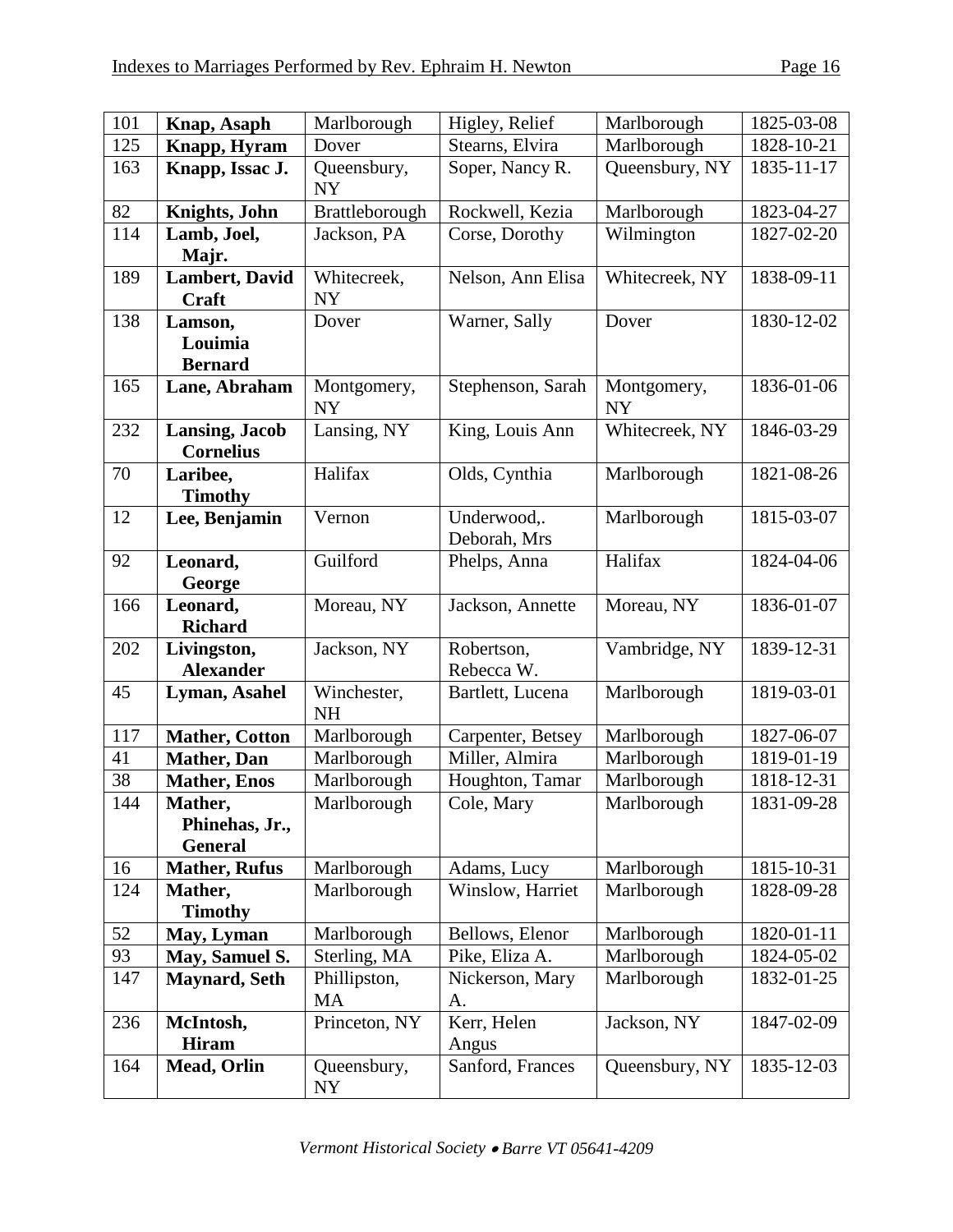| 6   | <b>Mintley, Amasa</b>   | Marlborough             | Winchester,       | Marlborough     | 1814-11-22 |
|-----|-------------------------|-------------------------|-------------------|-----------------|------------|
|     |                         |                         | Lephe             |                 |            |
| 22  | <b>Mixer, Rufus</b>     | Brattleborough          | Adams, Susan      | Marlborough     | 1816-03-21 |
| 3   | Morse, Brigham          | Marlborough             | Harvey, Betsey    | Marlborough     | 1814-08-21 |
| 66  | <b>Morse, Charles</b>   | Marlborough             | Knight, Sally     | Marlborough     | 1821-01-16 |
| 78  | Morse, Joshua,          | Newfane                 | Kelsey, Eunice    | Marlborough     | 1823-01-01 |
|     | Jr.                     |                         |                   |                 |            |
| 128 | Morse, Willard          | Marlborough             | Goodnow, Polly    | Newfane         | 1829-01-08 |
| 170 | Mott, Stephen           | Moreau, NY              | Thompson,         | Northumberland, | 1836-04-06 |
|     | <b>Vanderburg</b>       |                         | Angelina          | <b>NY</b>       |            |
| 86  | <b>Munn</b> , Francis   | Marlborough             | Adams, Lepha      | Marlborough     | 1823-08-27 |
|     | $C_{\bullet}$           |                         |                   |                 |            |
| 231 | Newman, John            | Troy, NY                | Loomis, Syla Ann  | Cambridge, NY   | 1844-07-09 |
| 243 | <b>Henry</b><br>Newton, | Jackson, NY             | McNerney, Cate    | Salem, NY       | 1853-07-25 |
|     | <b>Frederick</b>        |                         |                   |                 |            |
| 19  | Newton, Sir             | Newfane                 | Bartlett, Patty   | Newfane         | 1815-12-25 |
|     | <b>Isaac</b>            |                         |                   |                 |            |
| 37  | Nichols, John           | Marlborough             | Jenks, Aurelia    | Marlborough     | 1818-12-03 |
| 69  | Olds, Calvin            | Marlborough             | Pratte, Hepzibah  | Marlborough     | 1821-08-26 |
| 74  | Olds, Chester,          | Marlborough             | Adams, Phila      | Marlborough     | 1822-02-27 |
|     | Dr.                     |                         |                   |                 |            |
| 161 | Peck, Ruebin            | Queensbury,             | Haight, Jane      | Queensbury, NY  | 1834-12-22 |
|     |                         | <b>NY</b>               |                   |                 |            |
| 178 | Peck, William           | Queensbury,             | Numan, Hannah     | Queensbury, NY  | 1836-11-30 |
|     |                         | <b>NY</b>               |                   |                 |            |
| 36  | <b>Phillips, George</b> | Newfane                 | Higley, Polly M.  | Marlborough     | 1818-09-16 |
| 183 | Port, Prince            | Cambridge,<br><b>NY</b> | Bedoni, Cordelia  | Jackson, NY     | 1837-07-04 |
| 62  | <b>Powers, Emory</b>    | Marlborough             | King, Hannah      | Marlborough     | 1820-12-26 |
| 25  | Pratt, Alfred           | Brattleborough          | Proughty, Cynthia | Brattleborough  | 1817-01-26 |
| 40  | <b>Pratt, Dolphus</b>   | Marlborough             | Winchester,       | Marlborough     | 1819-01-19 |
|     |                         |                         | Lucina            |                 |            |
| 15  | <b>Pratt, Elmore</b>    | Marlborough             | Brittan, Lydia    | Marlborough     | 1815-09-10 |
| 53  | <b>Pratt, Lawson</b>    | Wilmington              | Haskel, Cloe      | Wilmington      | 1820-03-13 |
| 44  | <b>Proughty, Amos</b>   | Marlborough             | Wallis, Bathsheba | Marlborough     | 1819-01-28 |
| 143 | <b>Prouty, Clark</b>    | Marlborough             | Carpenter, Huldah | Marlborough     | 1831-09-22 |
| 137 | <b>Prouty, Forsdie</b>  | Spencer, MA             | Prouty, Sally     | Marlborough     | 1830-10-19 |
| 129 | Putnam, Levi,<br>Jr.    | Whitingham              | Prouty, Phebe     | Marlborough     | 1829-03-25 |
| 200 | Quackenboch,            | Hosick, NY              | Brownell, Mary    | Pownell, VT     | 1839-11-14 |
|     | John L.                 |                         | D.                |                 |            |
| 134 | Rand, Joseph            | Worcester, MA           | Brown, Meriam     | Marlborough     | 1830-05-22 |
| 201 | Rice, George            | Jackson, NY             | Campbell,         | lJackson, NY    | 1839-11-19 |
|     | Germain                 |                         | Catherine         |                 |            |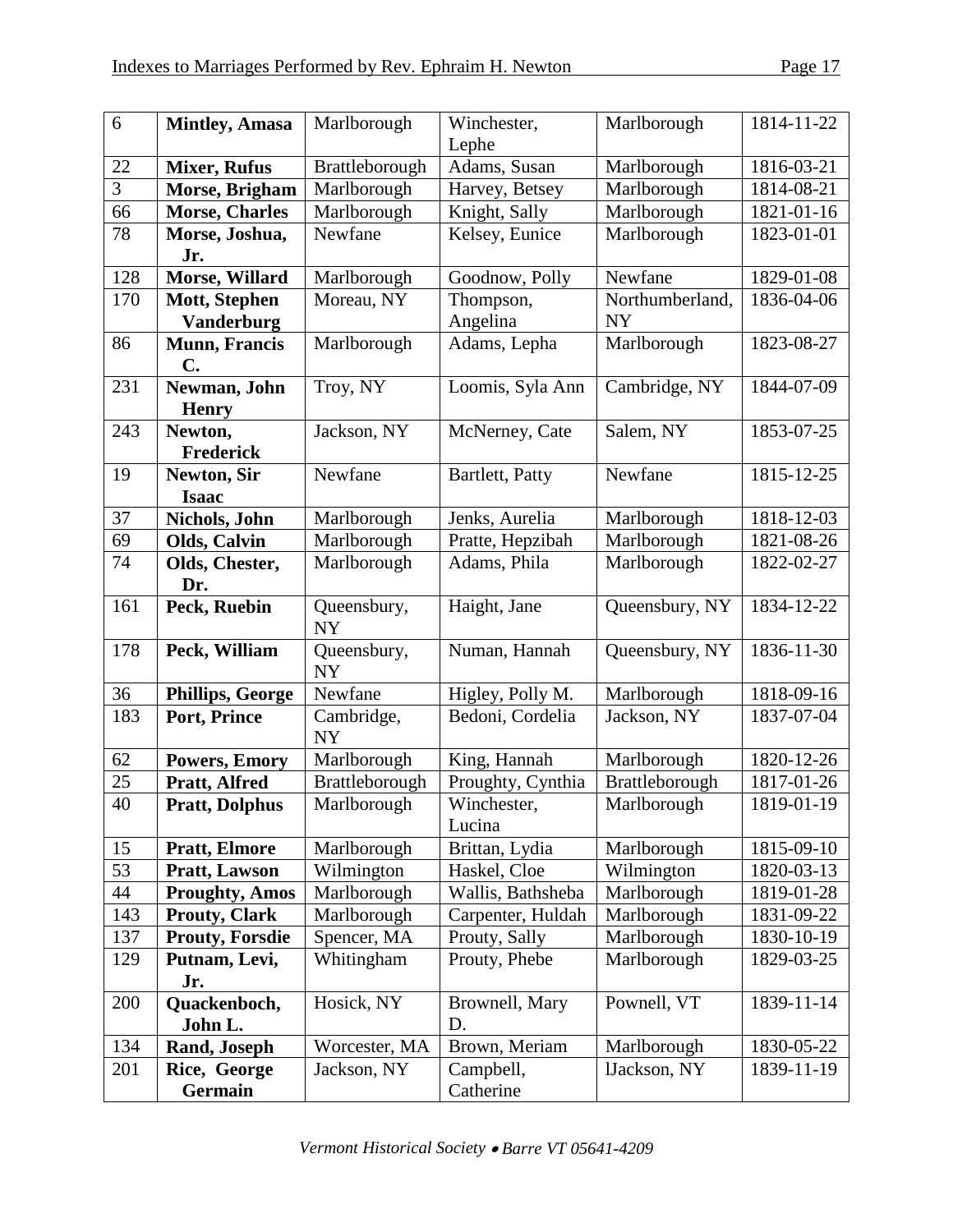| 51  | Rising,                                        | Marlborough                | Kelsey, Lucy              | Marlborough     | 1819-10-29 |
|-----|------------------------------------------------|----------------------------|---------------------------|-----------------|------------|
|     | <b>Jonathan</b>                                |                            |                           |                 |            |
| 61  | Robins, Joshua                                 | Marlborough                | Smith, Lucy               | Marlborough     | 1820-12-17 |
| 145 | <b>Russell, Alvan</b><br>J.                    | Halifax                    | Miller, Nancy             | Marlborough     | 1831-12-04 |
| 75  | <b>Ryther, Charles</b><br>J.                   | Bernardstown,<br><b>MA</b> | Munn, Rebecah             | Marlborough     | 1822-06-12 |
| 96  | Shepherd,<br><b>Gardner</b>                    | Alstead, NH                | Merrifield, Sally         | Marlborough     | 1824-08-31 |
| 112 | Shermian,<br><b>Nathan</b>                     | Dover                      | Howard, Mary              | Dover           | 1926-03-23 |
| 174 | Simpson,<br><b>Alexander</b>                   | Hunter, NY                 | Chafee, Julia Ann         | Hunter, NY      | 1836-06-22 |
| 185 | Simpson,<br>Nelson, Capt.                      | Jackson, NY                | Crocker, Mary             | Whitecreek, NY  | 1837-10-18 |
| 199 | Simpson,<br>Robert A.                          | Jackson, NY                | Simpson, Hetty            | Jackson, NY     | 1839-10-23 |
| 211 | Simpson,<br><b>Simeon</b><br><b>DeWitt</b>     | Jackson, NY                | Hammond,<br>Penelope      | Greenwich, NY   | 1841-04-17 |
| 68  | Smith, Marcus,<br>A.B.                         | Otisco, NY                 | Tyler, Sally              | Methuen, MA     | 1821-05-12 |
| 1   | Smith, OShea                                   | Marlborough                | Gilbert, Miriam           | Marlborough     | 1814-03-30 |
| 121 | <b>Snow, Absalom</b>                           | Marlborough                | Barrett, Lura             | Marlborough     | 1828-01-29 |
| 46  | Snow, Willard                                  | Wilmington                 | Winchester, Betsy         | Marlborough     | 1819-03-02 |
| 194 | Spunner,<br>George                             | White Creek,<br><b>NY</b>  | Young, Sarah              | Salem, NY       | 1839-02-28 |
| 238 | <b>Stanley, Darius</b>                         | Shaftsbury, VT             | Burnett, Sarah<br>Jane    | Salem, NY       | 1850-03-06 |
| 122 | <b>Stearns, Luman</b>                          | Marlborough                | Bellows, Laura            | Marlborough     | 1828-03-25 |
| 182 | Stevens,<br><b>Mathew</b><br><b>Howe</b>       | Salem, NY                  | Church, Caroline<br>Maria | Salem, NY       | 1837-03-15 |
| 226 | <b>Stevenson</b> , John<br>McAllister,<br>Esq. | Cambridge,<br><b>NY</b>    | Newton, Seraph<br>Huldah  | Whitecreek, NY  | 1843-09-20 |
| 234 | Stoughton,<br><b>Halsey Wing</b>               | Fort Edward,<br><b>NY</b>  | Payn, Louisa<br>Matilda   | Hoosic, NY      | 1846-10-15 |
| 181 | <b>Sweet, Almon</b>                            | Salem, NY                  | Heth, Maria               | Salem, NY       | 1837-03-02 |
| 214 | <b>Teffts, Edwin</b>                           | Cambridge,<br>NY           | Rich, Amanda              | Whitecreek, NY  | 1841-09-20 |
| 173 | TenBrook,<br><b>Mannuel</b>                    | Stillwater, NY             | Palmer, Nancy,<br>Mrs.    | Glens Falls, NY | 1836-05-30 |
| 110 | <b>Thayer, Simeon</b>                          | Marlborough                | Barrett, Matilda          | Marlborough     | 1825-12-01 |
| 47  | <b>Thomas, Joseph</b>                          | Fort Ann, NY               | Miller, Lucinda           | Marlborough     | 1819-03-02 |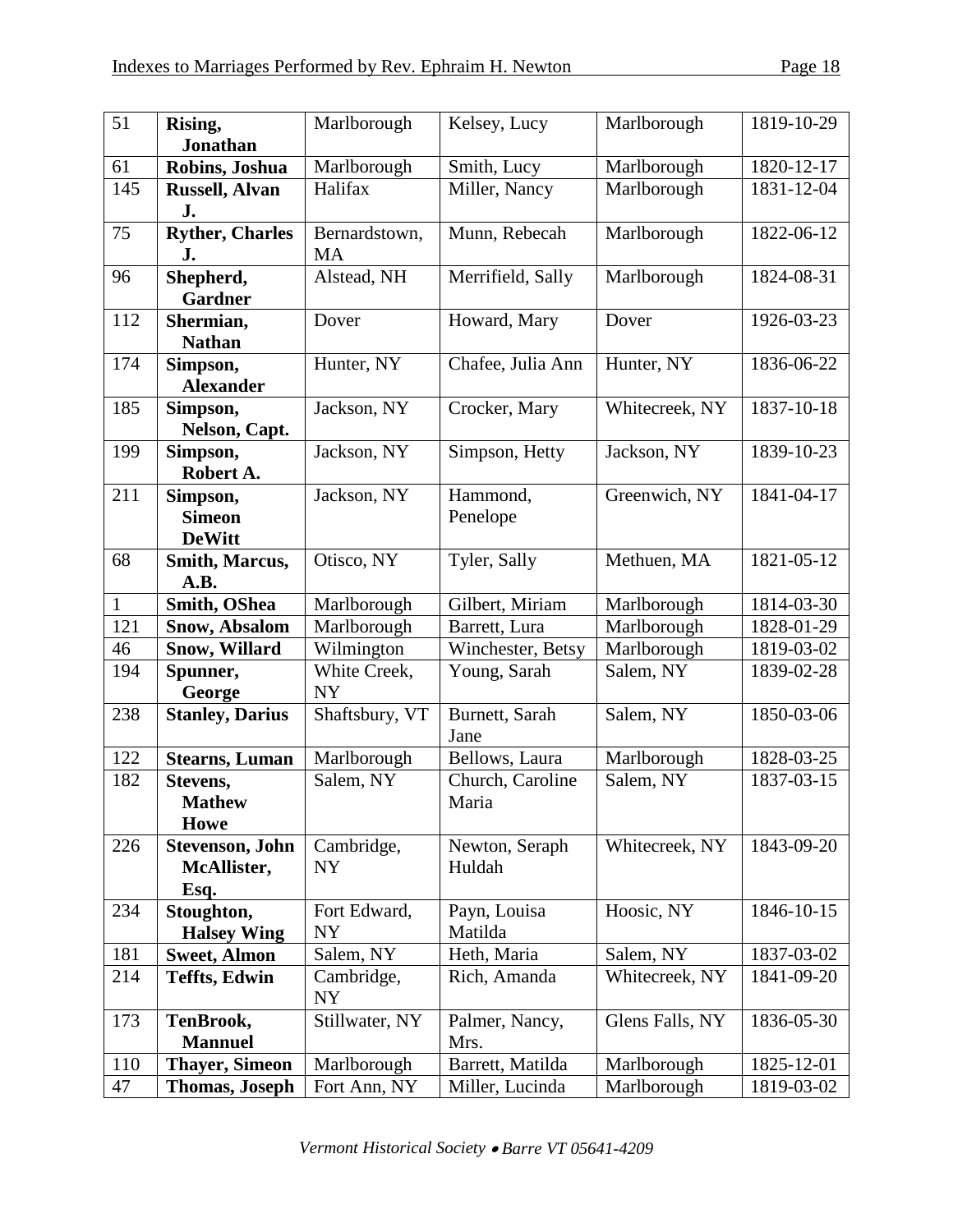| 133            | Thompson,<br><b>Jonathan</b>        | Dover                    | Fisher, Emila<br>Hyde | Marklborough       | 1830-03-28              |
|----------------|-------------------------------------|--------------------------|-----------------------|--------------------|-------------------------|
| 172            | Threehouse,<br>Lewis                | Queensbury,<br><b>NY</b> | Stay, Miranda         | Queensbury, NY     | 1836-05-02              |
| 237            | <b>Tiff, Norman</b>                 | Hoosic, NY               | Bissell, Elmira       | Brunswick, NY      | 1848-11-09              |
| 167            | Tifts, John P.                      | Greenwich,<br><b>NY</b>  | Putnam, Allmira       | Queensbury, NY     | 1836-01-27              |
| 116            | Turner,<br><b>Xenophon</b>          | Brattleborough           | Cobleigh, Sally       | Brattleborough     | 1827-04-29              |
| 21             | Underwood,<br>Thadeus, Jr.          | Marlborough              | Joy, Phebe            | Marlborough        | 1816-02-08              |
| 222            | VanBuren,<br>William R.             | Jackson, NY              | Epps, Lucina<br>Maria | Jackson, NY        | 1843-01-01              |
| 205            | Volintine, Joel,<br>2 <sup>nd</sup> | Salem, NY                | Hammond, Lydia        | Jackson, NY        | 1840-07-01              |
| 210            | Voluntine,<br>Daniel, $2^{nd}$      | Salem, NY                | Ruste, Sarah Jane     | Whitecreek, NY     | 1841-03-17              |
| 59             | <b>Wallis, Jabez</b>                | Marlborough              | Bartlett, Rebecca     | Marlborough        | 1820-11-20              |
| 64             | Warden, Isaac,<br>Capt.             | Halifax                  | Adams, Orenda         | Marlborough        | 1820-12-31              |
| 186            | <b>Warner, Gerritt</b><br>Wendell   | Cambridge,<br><b>NY</b>  | Fenton, Julia Ann     | Cambridge, NY      | 1838-01-04              |
| 197            | Warner,<br>Solomon W.,<br>Capt.     | Jackson, NY              | Tefft, Eliza          | Jackson, NY        | 1839-09-26              |
| 18             | Warren, Jared                       | Marlborough              | Pratt, Linda          | Marlborough        | 1815-11-27              |
| 89             | Warren,<br><b>Jotham</b>            | Brattleborough           | Ames, Ruth            | Marlborough        | 1823-12-11              |
| 55             | Weatherhead,<br><b>Jeremiah</b>     | Guilford                 | Kelsey, Prudence      | Marlborough        | 1820-03-22              |
| 198            | <b>Wells, Leonard</b>               | Whitecreek,<br><b>NY</b> | Allen, Eliza          | Whitecreek, NY     | 1839-10-17              |
| 244            | <b>Westfall, Daniel</b><br>M.       | Whitecreek,<br><b>NY</b> | How, Susan Maria      | Whitecreek, NY     | 1860-02-08              |
| 123            | Whitney,<br><b>Bernard</b>          | Marlborough              | Buell, Lydia          | Wilmington         | 1828-09-11              |
| 119            | Whitney,<br><b>Emery</b>            | Marlborough              | Hale, Serepta         | <b>Brattleboro</b> | $\overline{1827-10-25}$ |
| 87             | <b>Whitney</b> , Luke               | Harvard, MA              | Brown, Bathsheba      | Marlborough        | 1823-09-29              |
| $\overline{2}$ | Whitney,<br><b>Russell</b>          | Marlborough              | Lamb, Polly           | Marlborough        | 1814-04-12              |
| 39             | Whitney,<br><b>Stephen</b>          | Marlborough              | Winchester, Annis     | Marlborough        | 1819-01-18              |
| 58             | Wilbur, John,<br>Jr.                | Leyden, MA               | Mixer, Roxana         | Brattleborough     | 1820-08-22              |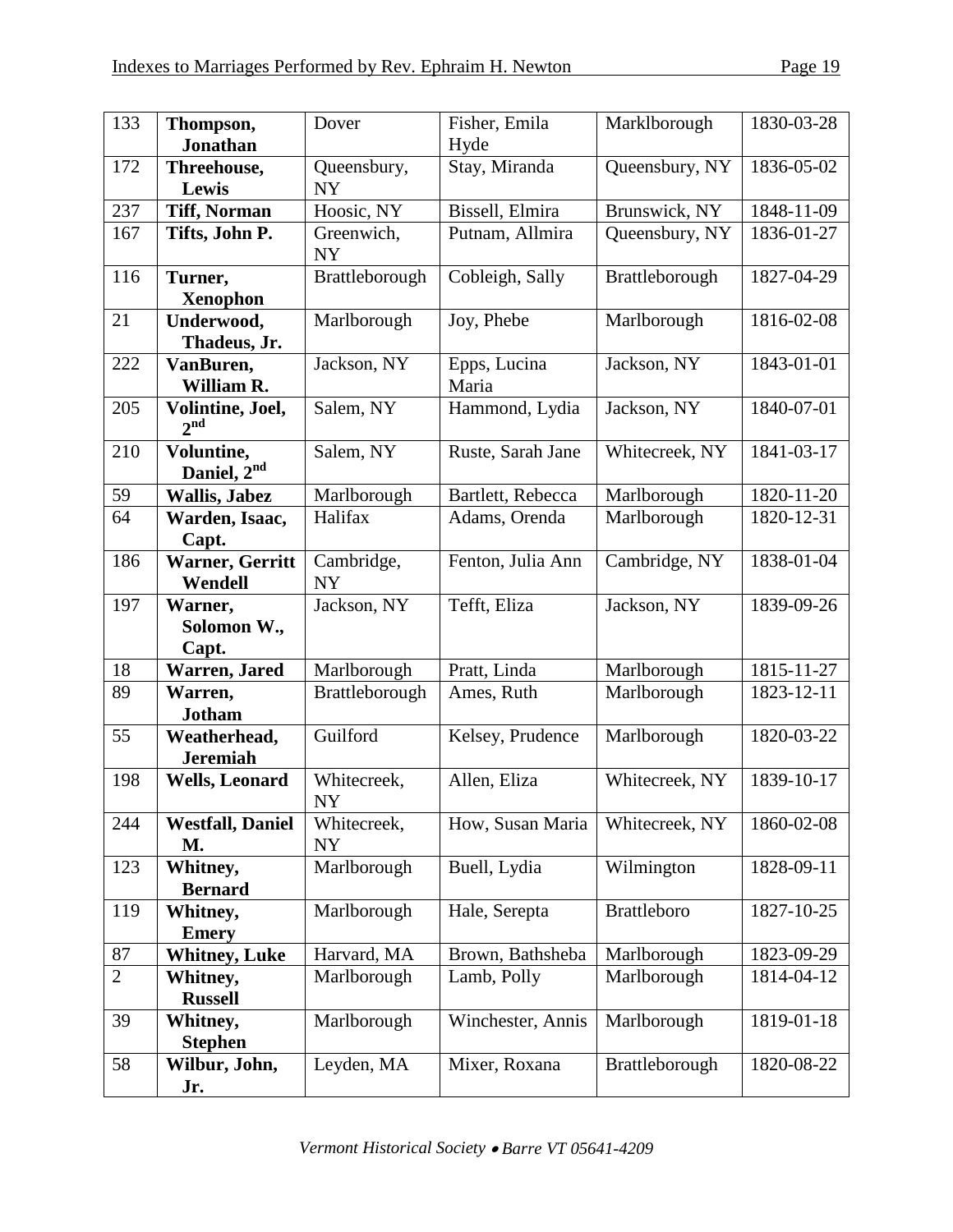| 76  | Wilson,                | Rowe, MA    | Jenks, Eunice     | Marlborough   | 1822-12-05 |
|-----|------------------------|-------------|-------------------|---------------|------------|
|     | <b>Benjamin</b>        |             |                   |               |            |
| 218 | <b>Wilson, Henry</b>   | Jackson, NY | Little, Elizabeth | Cambridge, NY | 1842-02-12 |
| 73  | Winchester,            | Marlborough | Kelsey, Louis     | Marlborough   | 1822-01-02 |
|     | <b>Antipass</b>        |             |                   |               |            |
| 150 | <b>Winchester, Asa</b> | Marlborough | Willis, Clarissa  | Marlborough   | 1832-06-13 |
|     | F.                     |             |                   |               |            |
| 140 | Winchester,            | Marlborough | Thayer, Louisa    | Marlborough   | 1831-03-23 |
|     | Clark A.               |             |                   |               |            |
| 28  | Winchester,            | Marlborough | Buell, Lydia      | Wilmington    | 1817-11-16 |
|     | <b>Hubbard</b>         |             |                   |               |            |
|     | <b>Harrington</b>      |             |                   |               |            |
| 85  | <b>Wood, Reuben</b>    | Colrain, MA | Smith, Permelia   | Marlborough   | 1823-07-23 |
| 33  | <b>Wood, Thomas</b>    | Halifax     | Swain, Meliscent  | Halifax       | 1818-03-15 |
|     | Hough, Rev.            |             |                   |               |            |
| 206 | Wood, William,         | Fork, NY    | Russell, Mary     | Jackson, NY   | 1840-10-01 |
|     | Capt.                  |             |                   |               |            |
| 219 | Woodworth,             | Salem, NY   | Park, Louisa      | Salem, NY     | 1843-03-30 |
|     | <b>Charles</b>         |             | Almena            |               |            |
|     | <b>Gilbert</b>         |             |                   |               |            |
| 105 | Worden, Joel           | Marlborough | Harris, Lodeicea, | Marlborough   | 1825-05-01 |
|     |                        |             | Mrs.              |               |            |
| 126 | Worden, John           | Marlborough | Ware, Nancy       | Wilmington    | 1828-11-26 |
| 91  | Worden,                | Marlborough | Cutter, Louisa    | Marlborough   | 1824-03-18 |
|     | <b>Roswell</b>         |             |                   |               |            |
| 136 | <b>Worden, Rufus</b>   | Marlborough | Powers, Susan     | Marlborough   | 1830-08-17 |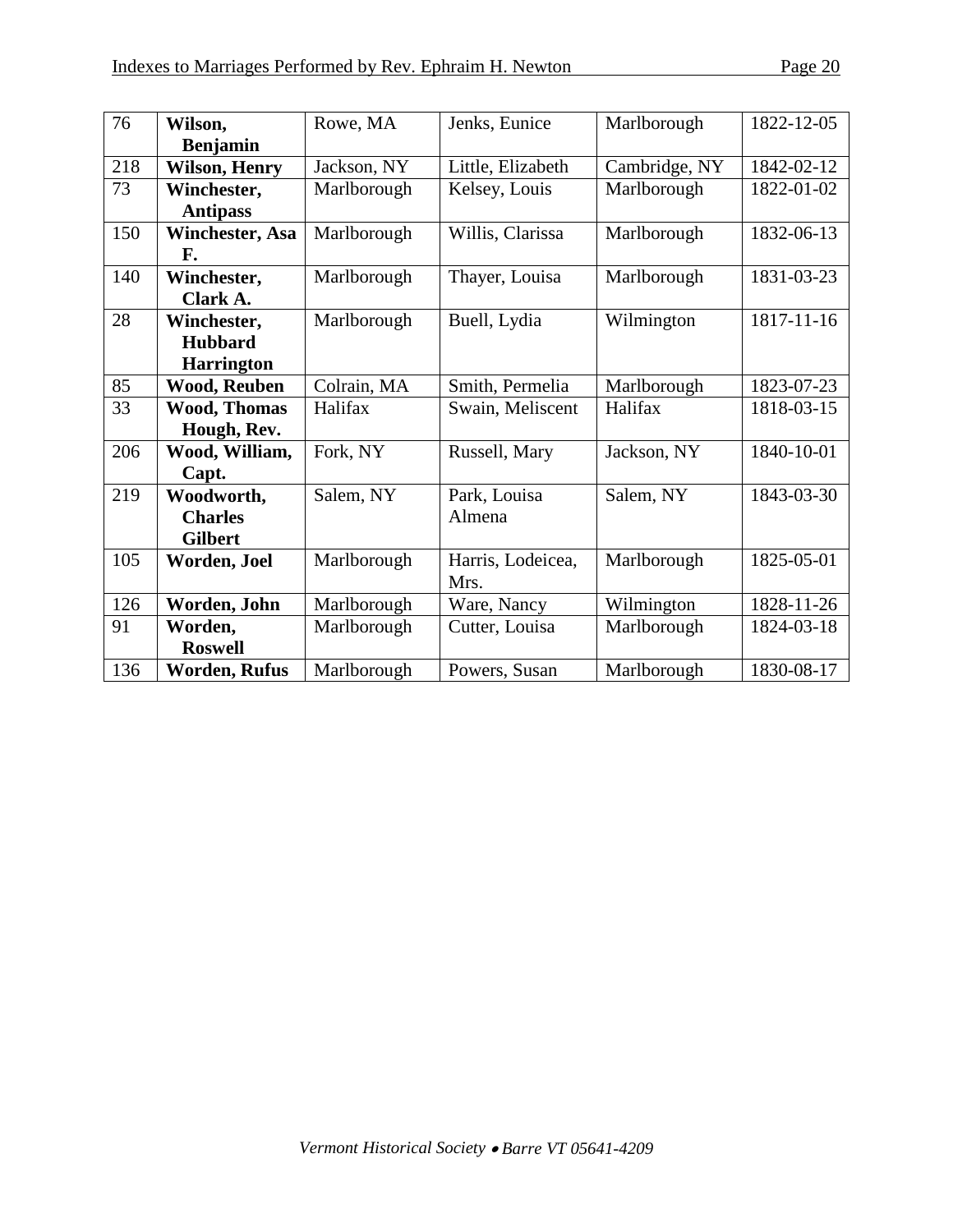|  |  | <b>Index by Bride</b> |
|--|--|-----------------------|
|--|--|-----------------------|

| No. | Groom                | <b>Town</b>              | <b>Bride</b>             | <b>Town</b>     | <b>Date</b> |
|-----|----------------------|--------------------------|--------------------------|-----------------|-------------|
| 192 | Erwin, James, Jr.    | Lansingburgh,            | <b>Ackley, Mary</b>      | Jackson, NY     | 1839-01-08  |
|     |                      | <b>NY</b>                | <b>McLean</b>            |                 |             |
| 86  | Munn, Francis        | Marlborough              | Adams, Lepha             | Marlborough     | 1823-08-27  |
|     | C.                   |                          |                          |                 |             |
| 16  | Mather, Rufus        | Marlborough              | <b>Adams, Lucy</b>       | Marlborough     | 1815-10-31  |
| 104 | Houghton,            | Wilmington               | <b>Adams, Lucy</b>       | Dover           | 1925-04-27  |
|     | <b>Bradley</b>       |                          |                          |                 |             |
| 64  | Warden, Isaac,       | Halifax                  | <b>Adams, Orenda</b>     | Marlborough     | 1820-12-31  |
|     | Capt.                |                          |                          |                 |             |
| 74  | Olds, Chester,       | Marlborough              | <b>Adams</b> , Phila     | Marlborough     | 1822-02-27  |
|     | Dr.                  |                          |                          |                 |             |
| 171 | Goodman,             | Fort Ann, NY             | <b>Adams, Ruama</b>      | Fort Miller, NY | 1836-04-27  |
|     | Elbridge             |                          | <b>S., Mrs.</b>          |                 |             |
| 22  | Mixer, Rufus         | Brattleborough           | <b>Adams, Susan</b>      | Marlborough     | 1816-03-21  |
| 198 | Wells, Leonard       | Whitecreek,<br><b>NY</b> | Allen, Eliza             | Whitecreek, NY  | 1839-10-17  |
| 113 | Higley, Elliot       | Marlborough              | Ames, Cynthia            | Marlborough     | 1826-05-24  |
| 89  | Warren, Jotham       | Brattleborough           | Ames, Ruth               | Marlborough     | 1823-12-11  |
| 141 | Hall, Cyrenus        | Marlborough              | <b>Aynes, Elvira</b>     | Marlborough     | 1831-05-02  |
| 100 | Conant, Jonas        | Warwick, MA              | Barker, Anna,<br>Mrs.    | Brattleborough  | 1825-01-23  |
| 99  | Fisher, Lyman        | Marlborough              | <b>Barker, Fanny</b>     | Marlborough     | 1824-12-26  |
| 230 | Allen, Ebenezer      | Troy, NY                 | <b>Barker</b> , Mary     | Easton, NY      | 1844-07-05  |
|     | Duel                 |                          | <b>Corrinner</b>         |                 |             |
| 121 | Snow, Absalom        | Marlborough              | <b>Barrett</b> , Lura    | Marlborough     | 1828-01-29  |
| 110 | Thayer, Simeon       | Marlborough              | <b>Barrett, Matilda</b>  | Marlborough     | 1825-12-01  |
| 45  | Lyman, Asahel        | Winchester,<br><b>NH</b> | <b>Bartlett, Lucena</b>  | Marlborough     | 1819-03-01  |
| 49  | Foster, Samuel       | Marlborough              | <b>Bartlett, Miriam</b>  | Marlborough     | 1819-06-09  |
|     | Edwards              |                          |                          |                 |             |
| 19  | Newton, Sir<br>Isaac | Newfane                  | <b>Bartlett, Patty</b>   | Newfane         | 1815-12-25  |
| 59  | Wallis, Jabez        | Marlborough              | <b>Bartlett, Rebecca</b> | Marlborough     | 1820-11-20  |
| 80  | Carpenter,           | Marlborough              | <b>Bartlett, Sally</b>   | Marlborough     | 1823-04-07  |
|     | Ebenezer             |                          |                          |                 |             |
| 187 | Duers, John          | Kingsbury, NY            | <b>Beatty</b> , Jane     | Whitecreek, NY  | 1838-05-10  |
| 183 | Port, Prince         | Cambridge,<br><b>NY</b>  | <b>Bedoni</b> , Cordelia | Jackson, NY     | 1837-07-04  |
| 52  | May, Lyman           | Marlborough              | <b>Bellows, Elenor</b>   | Marlborough     | 1820-01-11  |
| 122 | Stearns, Luman       | Marlborough              | <b>Bellows, Laura</b>    | Marlborough     | 1828-03-25  |
| 95  | Cummings,            | Windsor                  | <b>Bennet, Mary E.</b>   | Marlborough     | 1824-07-18  |
|     | Willard P.           |                          |                          |                 |             |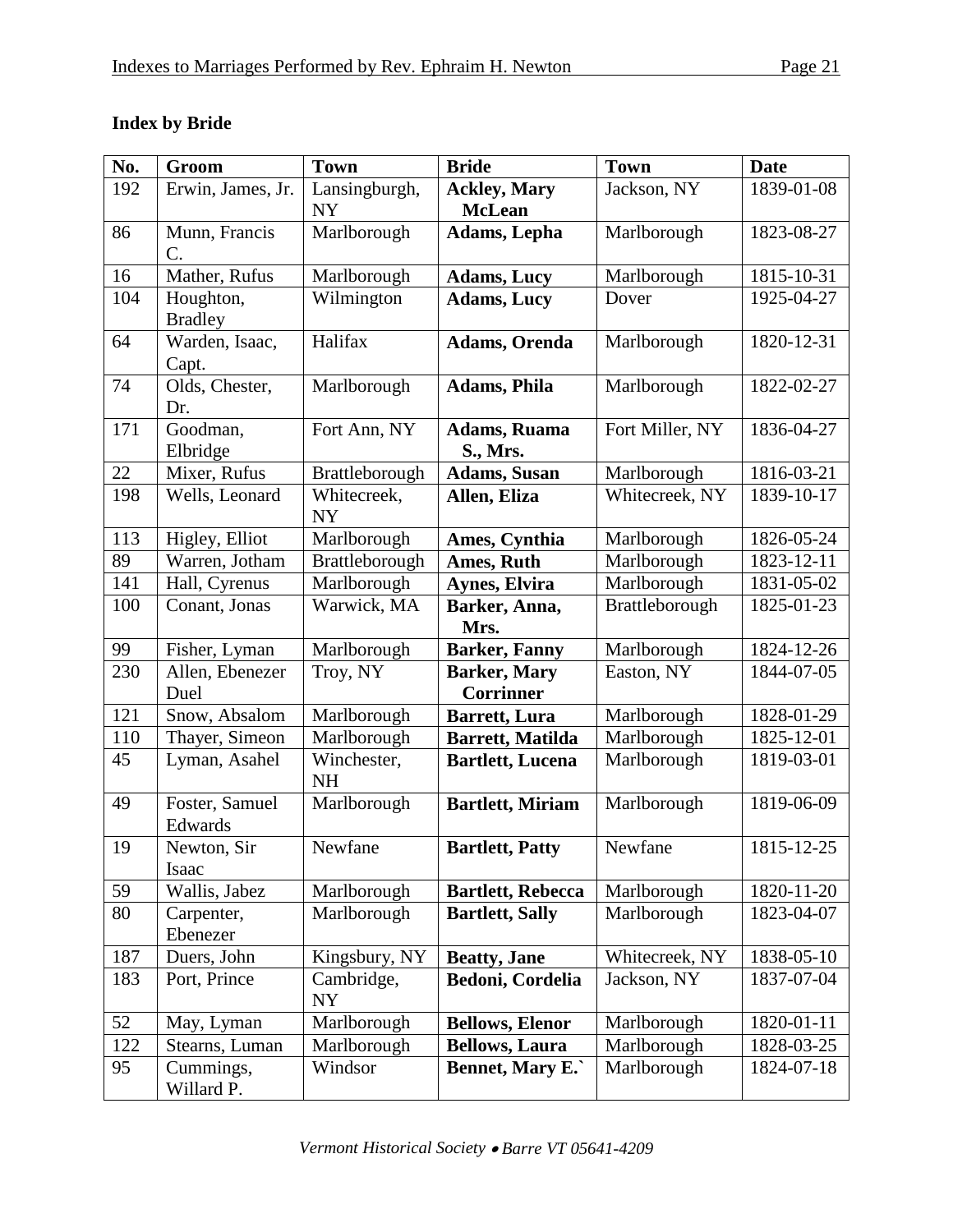| 188            | Harvey, Joseph                               | Jackson, NY                   | <b>Biggs, Rosillanon</b><br>Н.          | Jackson, NY   | 1838-09-05 |
|----------------|----------------------------------------------|-------------------------------|-----------------------------------------|---------------|------------|
| 237            | Tiff, Norman                                 | Hoosic, NY                    | <b>Bissell, Elmira</b>                  | Brunswick, NY | 1848-11-09 |
| $\overline{7}$ | Augur, Josiah                                | Marlborough                   | Bowman,<br>Cyrinda                      | Marlborough   | 1814-12-14 |
| 15             | Pratt, Elmore                                | Marlborough                   | Brittan, Lydia                          | Marlborough   | 1815-09-10 |
| 87             | Whitney, Luke                                | Harvard, MA                   | Brown,<br><b>Bathsheba</b>              | Marlborough   | 1823-09-29 |
| 134            | Rand, Joseph                                 | Worcester, MA                 | <b>Brown, Meriam</b>                    | Marlborough   | 1830-05-22 |
| 57             | Gilbert, George                              | Strongsville,<br><b>OH</b>    | <b>Brown, Phebe</b>                     | Marlborough   | 1820-08-06 |
| 200            | Quackenboch,<br>John L.                      | Hosick, NY                    | <b>Brownell, Mary</b><br>D.             | Pownell, VT   | 1839-11-14 |
| 28             | Winchester,<br>Hubbard<br>Harrington         | Marlborough                   | <b>Buell</b> , Lydia                    | Wilmington    | 1817-11-16 |
| 123            | Whitney,<br>Bernard                          | Marlborough                   | <b>Buell</b> , Lydia                    | Wilmington    | 1828-09-11 |
| 238            | <b>Stanley</b> , Darius                      | Shaftsbury, VT                | <b>Burnett</b> , Sarah<br><b>Jane</b>   | Salem, NY     | 1850-03-06 |
| 77             | Howard, Burt                                 | Dover                         | <b>Burr, Mary</b>                       | Dover         | 1822-12-21 |
| 115            | Arnold, Thomas                               | Dummerston                    | Butterfield,<br><b>Emily</b>            | Dummerston    | 1827-02-28 |
| 246            | Bardwell,<br><b>Thomas Samuel</b><br>Alanson | West<br>Brattleborough,<br>VT | Cahill, Honora<br><b>Elisabeth</b>      | Chickopee, MA | 1862-07-20 |
| 201            | Rice, George<br>Germain                      | Jackson, NY                   | Campbell,<br><b>Catherine</b>           | lJackson, NY  | 1839-11-19 |
| 117            | Mather, Cotton                               | Marlborough                   | Carpenter,<br><b>Betsey</b>             | Marlborough   | 1827-06-07 |
| 143            | Prouty, Clark                                | Marlborough                   | Carpenter,<br>Huldah                    | Marlborough   | 1831-09-22 |
| 20             | Bassett,<br>Cornelius, $2nd$                 | Lee, MA                       | Castle, Freelove,<br>Mrs.               | Wilmington    | 1816-01-08 |
| 174            | Simpson,<br>Alexander                        | Hunter, NY                    | Chafee, Julia<br>Ann                    | Hunter, NY    | 1836-06-22 |
| 146            | Briant, Joseph                               | Marlborough                   | <b>Charter</b> , Phebe,<br>Mrs.         | Marlborough   | 1831-12-13 |
| 118            | King, Joseph                                 | Marlborough                   | <b>Childs</b> , Sarah                   | Marlborough   | 1827-96-10 |
| 182            | Stevens, Mathew<br>Howe                      | Salem, NY                     | <b>Church, Caroline</b><br><b>Maria</b> | Salem, NY     | 1837-03-15 |
| 32             | Bartlett, Zarazer                            | Marlborough                   | Church, Esther,<br>Mrs.                 | Marlborough   | 1818-03-12 |
| 102            | Bartlett, Luther                             | Marlborough                   | <b>Church</b> , Lucy                    | Marlborough   | 1825-04-19 |
| 235            | Henry, William                               | Greenwich,                    | Clapp, Mary H.                          | lackson, NY   | 1846-11-25 |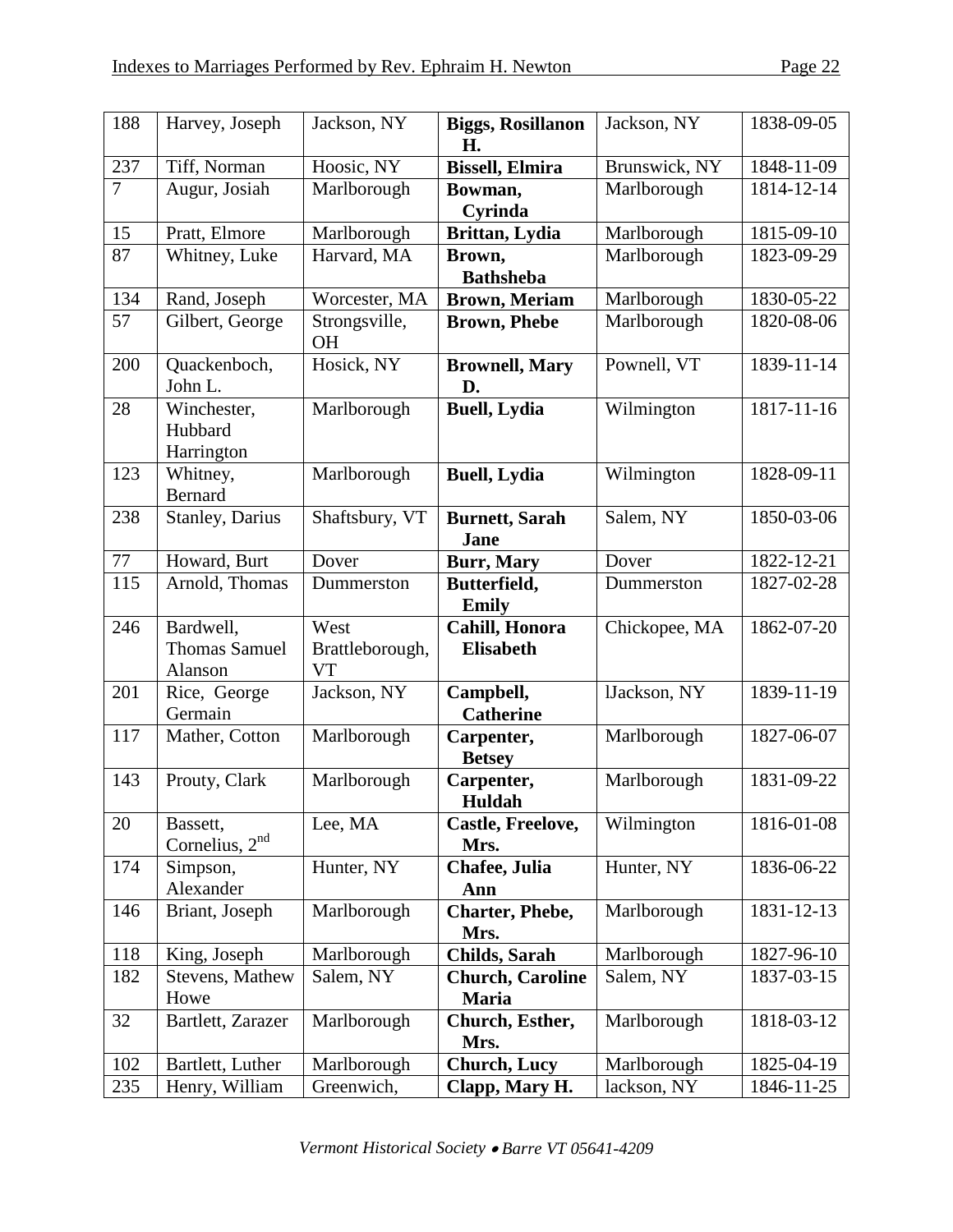|     |                                                | <b>NY</b>                  |                                                     |                |            |
|-----|------------------------------------------------|----------------------------|-----------------------------------------------------|----------------|------------|
| 213 | Bacon, Henry                                   | Tecumack, MI               | Cleavland,<br><b>Elizabeth Ann</b><br><b>Warner</b> | Cambridge, NY  | 1841-06-17 |
| 217 | Gow, James                                     | Oakland,<br>Michigan       | <b>Cleavland, Lucy</b><br><b>Marie</b>              | Cambridge, NY  | 1841-12-01 |
| 220 | Fenton, Elijah<br>Pearl                        | Whitecreek,<br><b>NY</b>   | Cobb, Lucie<br><b>Marcia</b>                        | Cambridge, NY  | 1842-09-04 |
| 26  | Goodenough,<br>John                            | Brattleborough             | <b>Cobleigh, Betsey</b>                             | Brattleborough | 1817-02-19 |
| 56  | Curtis, Chester                                | Brattleborough             | <b>Cobleigh, Phebe</b>                              | Marlborough    | 1820-04-24 |
| 116 | Turner,<br>Xenophon                            | Brattleborough             | <b>Cobleigh, Sally</b>                              | Brattleborough | 1827-04-29 |
| 27  | Fisher, Edmund                                 | Marlborough                | Colburn,<br><b>Elizabeth</b>                        | Marlborough    | 1817-06-09 |
| 144 | Mather,<br>Phinehas, Jr.,<br>General           | Marlborough                | <b>Cole, Mary</b>                                   | Marlborough    | 1831-09-28 |
| 212 | Fox, Joseph,<br>Jun.                           | Lousingburgh,<br><b>NY</b> | <b>Corbett, Martha</b><br><b>Wood</b>               | Jackson, NY    | 1841-06-12 |
| 114 | Lamb, Joel,<br>Majr.                           | Jackson, PA                | <b>Corse, Dorothy</b>                               | Wilmington     | 1827-02-20 |
| 185 | Simpson,<br>Nelson, Capt.                      | Jackson, NY                | <b>Crocker, Mary</b>                                | Whitecreek, NY | 1837-10-18 |
| 228 | Green, Emory<br>Blodget                        | Whiteford, NY              | <b>Crosbee, Mary</b><br><b>Blake</b>                | Whitecreek, NY | 1843-11-16 |
| 91  | Worden,<br>Roswell                             | Marlborough                | <b>Cutter, Louisa</b>                               | Marlborough    | 1824-03-18 |
| 179 | Crocker,<br>Nathaniel<br><b>Scudder Prince</b> | Whitecreek,<br><b>NY</b>   | Day, Sarah Jane                                     | Cambridge, NY  | 1837-01-04 |
| 241 | Hastings,<br>Pomroy                            | Shaftsbury, VT             | <b>Elwell, Melona</b>                               | Bennington, VT | 1851-09-10 |
| 222 | VanBuren,<br>William R.                        | Jackson, NY                | <b>Epps, Lucina</b><br><b>Maria</b>                 | Jackson, NY    | 1843-01-01 |
| 148 | Ingram,<br>Jonathan, Jr.                       | Marlborough                | <b>Estabrook, Lucy</b><br>W.                        | Marlborough    | 1832-04-11 |
| 186 | Warner, Gerritt<br>Wendell                     | Cambridge,<br><b>NY</b>    | Fenton, Julia<br>Ann                                | Cambridge, NY  | 1838-01-04 |
| 208 | Bayley, Calvin<br>Chapin                       | Manlius, NY                | Fisher, Ann J.                                      | Whitecreek, NY | 1840-12-01 |
| 133 | Thompson,<br>Jonathan                          | Dover                      | <b>Fisher, Emila</b><br><b>Hyde</b>                 | Marklborough   | 1830-03-28 |
| 160 | Kidd, Joseph                                   | Queensbury,<br>NY          | Folsom, Armenia                                     | Queensbury, NY | 1834-11-08 |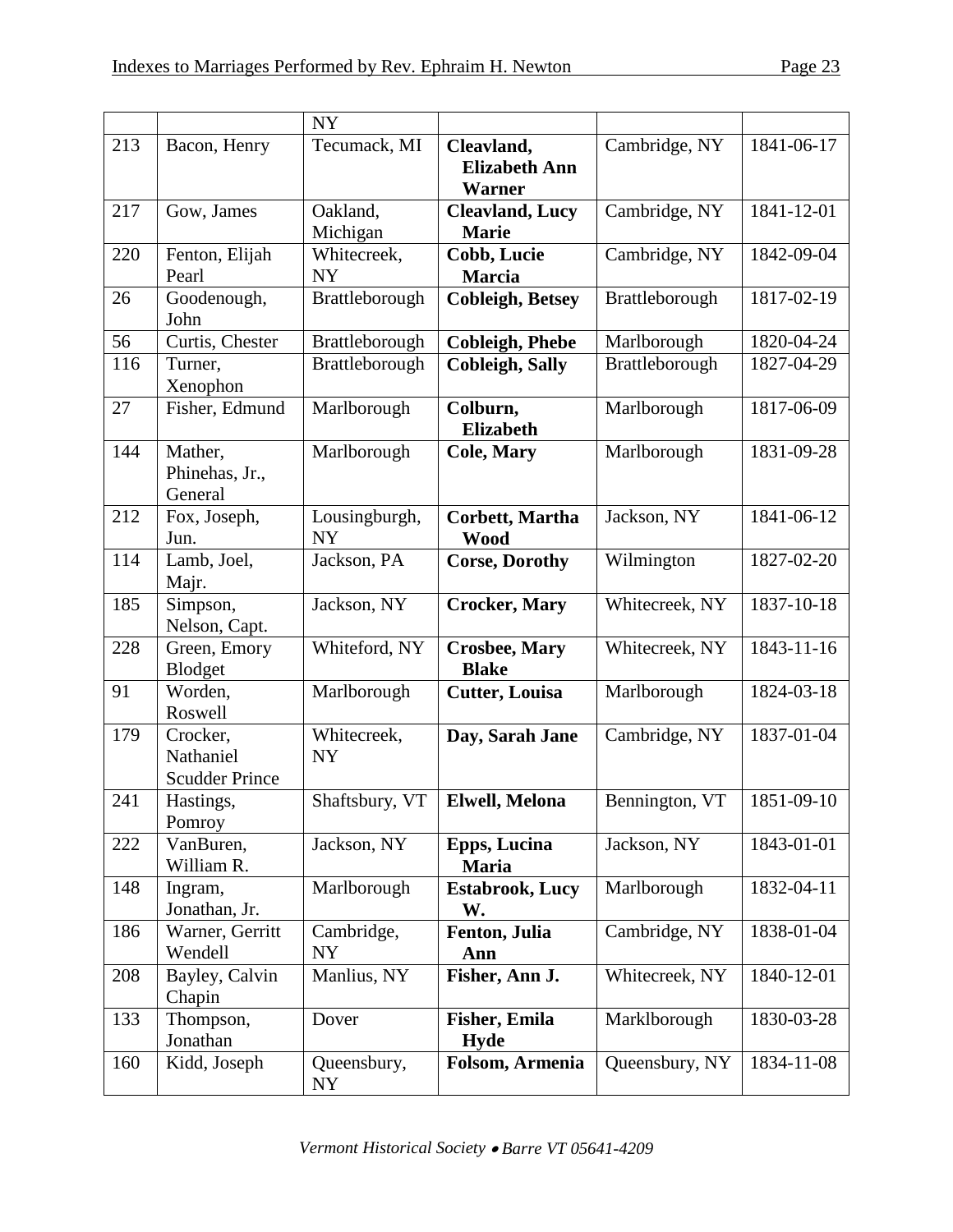| 233          | Hilt, Phinehas                      | Pittstown, NY            | <b>Fort, Catherine</b>            | Pittstown, NY      | 1846-09-24 |
|--------------|-------------------------------------|--------------------------|-----------------------------------|--------------------|------------|
| 242          | Cook, William                       | Salem, NY                | <b>Foster, Sally</b>              | Salem, NY          | 1852-02-07 |
|              | Henry                               |                          | <b>Melissa</b>                    |                    |            |
| 203          | Fowler, David                       | Whitecreek,              | <b>Fowler, Sarah</b>              | Cambridge, NY      | 1940-01-09 |
|              |                                     | <b>NY</b>                | Ann                               |                    |            |
| 191          | Dickinson,                          | Salem, NY                | <b>Fox, Eunice Lucy</b>           | Salem, NY          | 1838-10-17 |
|              | Sylvanus, Jr.                       |                          |                                   |                    |            |
| 193          | Fuller, James R.                    | Vernon, NY               | <b>Fuller, Lovina</b>             | Salem, NY          | 1839-01-29 |
| 154          | Briant, Ira                         | Marlborough              | Gains, Julia                      | Marlborough        | 1832-11-21 |
| 168          | Hitchcock,                          | Queensbury,              | Gardner, Jane                     | Queensbury, NY     | 1836-02-10 |
|              | Dwight                              | <b>NY</b>                |                                   |                    |            |
| 175          | Grandy, Horton                      | Queensbury,<br><b>NY</b> | Gibbs, Maria<br>Jane              | Queensbury, NY     | 1836-06-30 |
| 72           | Chipman, Swain                      | Halifax                  | <b>Gilbert, Dency</b>             | Marlborough        | 1822-01-01 |
| $\mathbf{1}$ | Smith, OShea                        | Marlborough              | <b>Gilbert, Miriam</b>            | Marlborough        | 1814-03-30 |
| 9            | Corse, Samuel S.                    | Wilmington               | <b>Gilbert, Rachel</b>            | Marlborough        | 1815-01-05 |
| 128          | Morse, Willard                      | Marlborough              | <b>Goodnow, Polly</b>             | Newfane            | 1829-01-08 |
| 162          | Esmond,                             | Saratoga, NY             | Gurney, Almy B.                   | Queensbury, NY     | 1835-09-30 |
|              | Hezekiah R.                         |                          |                                   |                    |            |
| 161          | Peck, Ruebin                        | Queensbury,<br><b>NY</b> | Haight, Jane                      | Queensbury, NY     | 1834-12-22 |
| 119          | Whitney, Emery                      | Marlborough              | Hale, Serepta                     | <b>Brattleboro</b> | 1827-10-25 |
| 31           | Church, Obadiah                     | Columbia, OH             | Halladay,                         | Marlborough        | 1817-12-31 |
|              |                                     |                          | <b>Clarissa</b>                   |                    |            |
| 152          | Brown, Levi                         | Dummerston               | Halladay,                         | Marlborough        | 1832-09-09 |
|              |                                     |                          | Lucretia                          |                    |            |
| 60           | Babbit, Henry                       | Colerain, MA             | Halladay, Susan,                  | Marlbrook          | 1820-12-14 |
|              |                                     |                          | Mrs.                              |                    |            |
| 205          | Volintine, Joel,<br>2 <sup>nd</sup> | Salem, NY                | Hammond, Lydia                    | Jackson, NY        | 1840-07-01 |
| 211          | Simpson,                            | Jackson, NY              | Hammond,                          | Greenwich, NY      | 1841-04-17 |
|              | Simeon DeWitt                       |                          | <b>Penelope</b>                   |                    |            |
| 229          | Chapin, John                        | Easton, NY               | <b>Handy</b> , Mercy              | Easton, NY         | 1844-02-01 |
|              | Thomson                             |                          |                                   |                    |            |
| 195          | Burtis, John                        | Hoosic, NY               | Hanks, Cyllinda<br>$\mathbf{C}$ . | Salem, NY          | 1839-03-02 |
| 227          | Hughes, Haren                       | Perrinton, NY            | Hard, Jane                        | Perrinton, NY      | 1843-11-09 |
| 105          | Worden, Joel                        | Marlborough              | Harris, Lodeicea,                 | Marlborough        | 1825-05-01 |
|              |                                     |                          | Mrs.                              |                    |            |
| 81           | Howe, Lambert                       | Dover                    | Harris, Lucinda                   | Marlborough        | 1823-04-08 |
| 3            | Morse, Brigham                      | Marlborough              | <b>Harvey</b> , Betsey            | Marlborough        | 1814-08-21 |
| 53           | Pratt, Lawson                       | Wilmington               | Haskel, Cloe                      | Wilmington         | 1820-03-13 |
| 106          | Hodges, William                     | Dover                    | Hastings,                         | Wilmington         | 1825-05-06 |
|              | Henry, Rev.                         |                          | <b>Hannah</b>                     |                    |            |
| 239          | Johnson, Edwin                      | North                    | Henderson, Jane                   | North              | 1850-09-25 |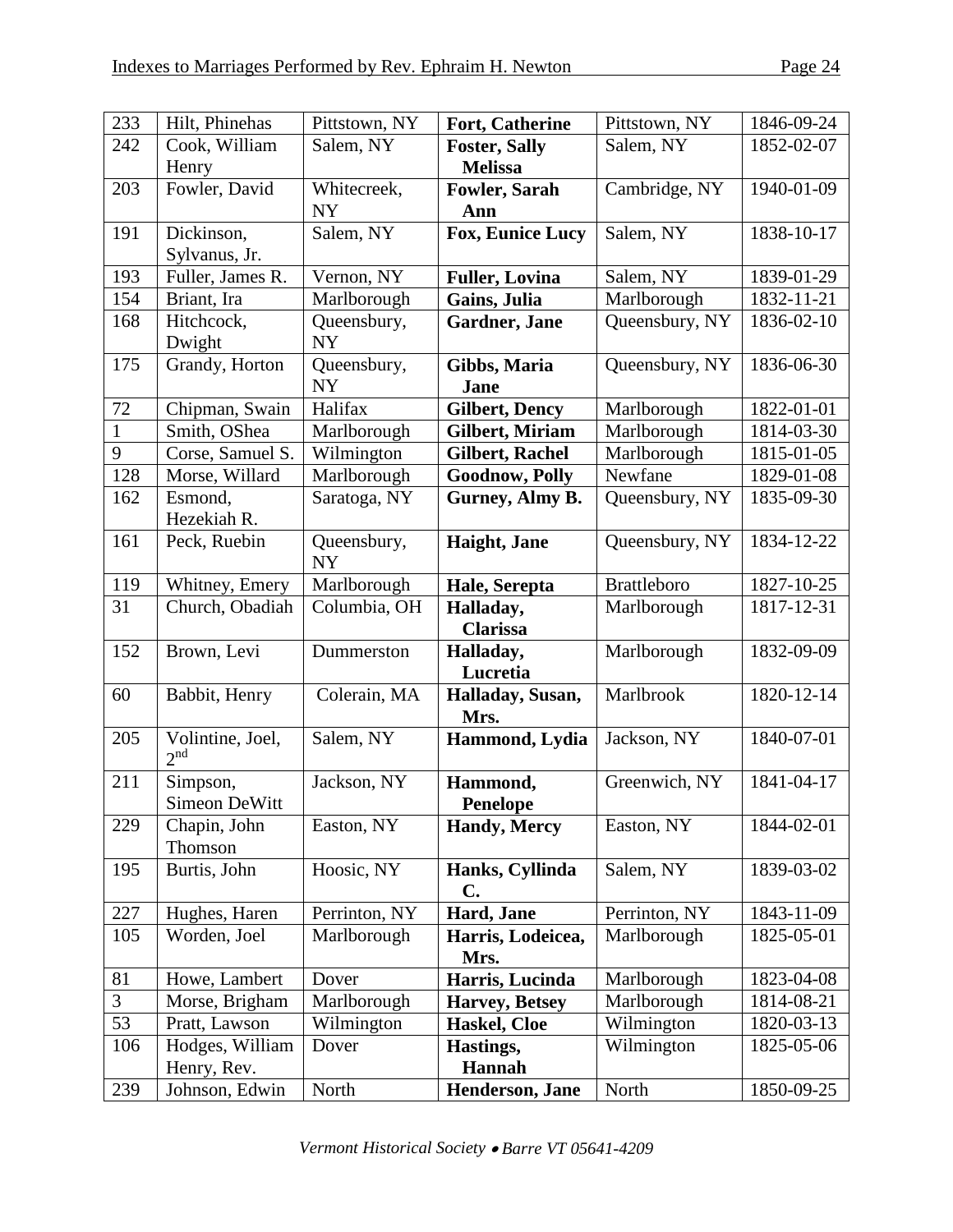|     |                            | Whiltecreek,<br><b>NY</b> | <b>Elizabeth</b>                   | Whitecreek, NY  |            |
|-----|----------------------------|---------------------------|------------------------------------|-----------------|------------|
| 181 | Sweet, Almon               | Salem, NY                 | Heth, Maria                        | Salem, NY       | 1837-03-02 |
| 159 | Fonda, William<br>A.       | Saratoga, NY              | <b>Higby, Thankful</b>             | Glens Falls, NY | 1834-08-31 |
| 142 | Jenks, Andren<br>N.        | Marlborough               | <b>Higley, Philura</b>             | Marlborough     | 1831-05-25 |
| 36  | Phillips, George           | Newfane                   | Higley, Polly M.                   | Marlborough     | 1818-09-16 |
| 101 | Knap, Asaph                | Marlborough               | <b>Higley, Relief</b>              | Marlborough     | 1825-03-08 |
| 67  | Adams, Ira                 | Marlborough               | <b>Houghton, Lucy</b>              | Marlborough     | 1821-04-25 |
| 42  | Hatch, Ezra                | Marlborough               | Houghton, Lucy,<br>$2^{\text{nd}}$ | Marlborough     | 1819-01-20 |
| 38  | Mather, Enos               | Marlborough               | Houghton,<br><b>Tamar</b>          | Marlborough     | 1818-12-31 |
| 244 | Westfall, Daniel<br>M.     | Whitecreek,<br><b>NY</b>  | How, Susan<br><b>Maria</b>         | Whitecreek, NY  | 1860-02-08 |
| 112 | Shermian,<br>Nathan        | Dover                     | Howard, Mary                       | Dover           | 1926-03-23 |
| 204 | Blossom, Zenas             | Salem, NY                 | <b>Hunt, Mary Ann</b>              | Salem, NY       | 1840-04-20 |
| 65  | Fisher, Nathan             | Marlborough               | Ingram, Abigail                    | Marlborough     | 1821-01-04 |
| 149 | Crafts, Martin             | Whatley, MA               | <b>Ingram, Emily</b>               | New Fane        | 1832-04-19 |
| 166 | Leonard,<br>Richard        | Moreau, NY                | <b>Jackson</b> , Annette           | Moreau, NY      | 1836-01-07 |
| 63  | Gould, Nathan              | Brattleborough            | Jacobs, Achsah                     | Marlborough     | 1820-12-27 |
| 34  | Howard,<br>Jonathan, Jr.   | Marlborough               | Jacobs,<br><b>Samantha</b>         | Marlborough     | 1818-03-18 |
| 37  | Nichols, John              | Marlborough               | Jenks, Aurelia                     | Marlborough     | 1818-12-03 |
| 76  | Wilson,<br>Benjamin        | Rowe, MA                  | <b>Jenks, Eunice</b>               | Marlborough     | 1822-12-05 |
| 157 | Kelley, James<br>Folsom    | Queensbury,<br><b>NY</b>  | Johnson,<br><b>Catherine</b>       | Queensbury, NY  | 1834-06-04 |
| 83  | Hatch, Reuben              | Halifax                   | <b>Jones</b> , Olive               | Dover           | 1823-06-18 |
| 21  | Underwood,<br>Thadeus, Jr. | Marlborough               | <b>Joy</b> , Phebe                 | Marlborough     | 1816-02-08 |
| 78  | Morse, Joshua,<br>Jr.      | Newfane                   | <b>Kelsey, Eunice</b>              | Marlborough     | 1823-01-01 |
| 73  | Winchester,<br>Antipass    | Marlborough               | <b>Kelsey, Louis</b>               | Marlborough     | 1822-01-02 |
| 51  | Rising, Jonathan           | Marlborough               | <b>Kelsey, Lucy</b>                | Marlborough     | 1819-10-29 |
| 55  | Weatherhead,<br>Jeremiah   | Guilford                  | <b>Kelsey, Prudence</b>            | Marlborough     | 1820-03-22 |
| 236 | McIntosh, Hiram            | Princeton, NY             | Kerr, Helen<br><b>Angus</b>        | Jackson, NY     | 1847-02-09 |
| 50  | Hazeltine,<br>Abner, Esq.  | Chautauqua,<br>NY         | <b>Kider, Polly</b>                | Wardsborough    | 1819-09-21 |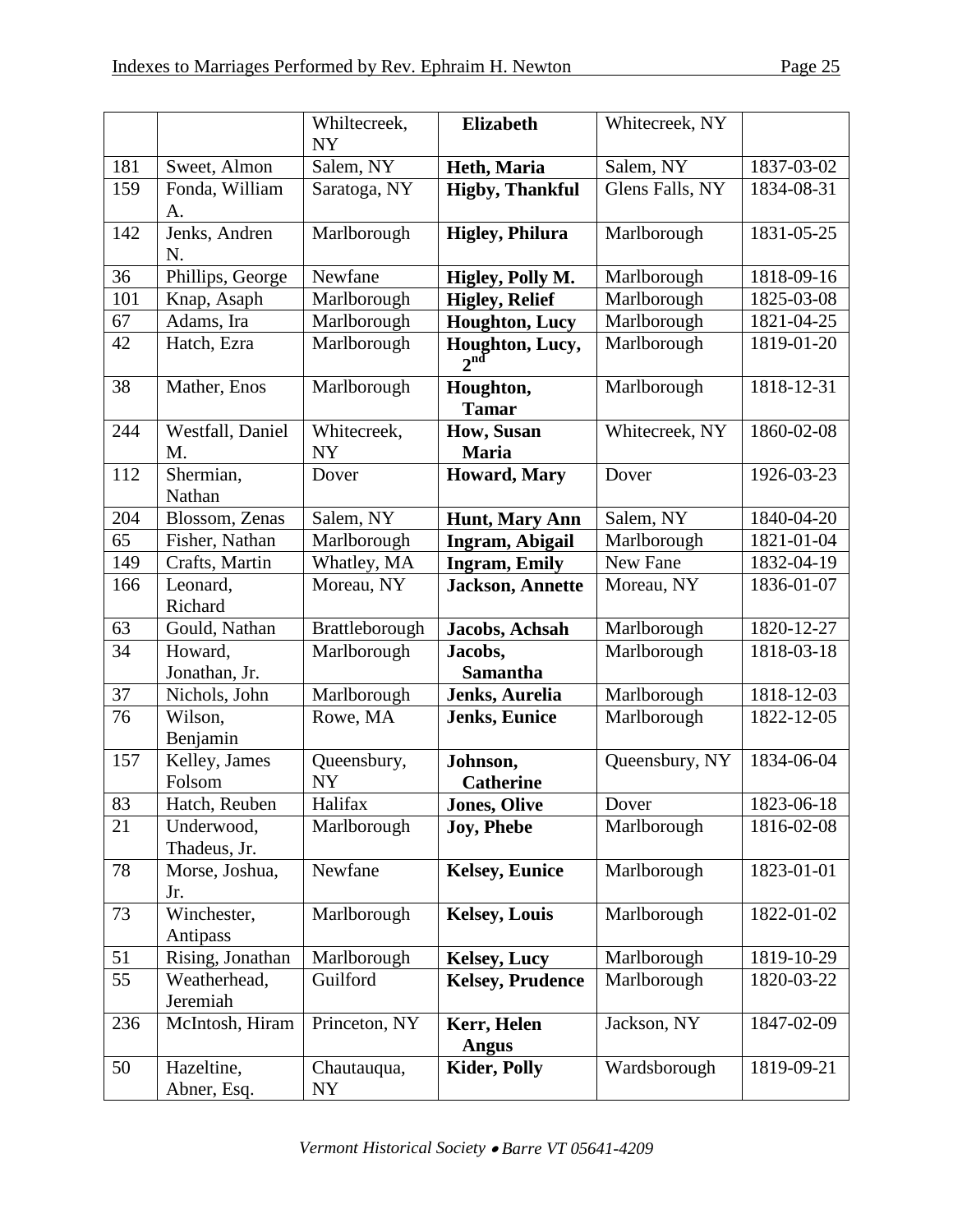| 62             | Powers, Emory     | Marlborough    | <b>King, Hannah</b>      | Marlborough    | 1820-12-26 |
|----------------|-------------------|----------------|--------------------------|----------------|------------|
| 232            | Lansing, Jacob    | Lansing, NY    | <b>King, Louis Ann</b>   | Whitecreek, NY | 1846-03-29 |
|                | Cornelius         |                |                          |                |            |
| 120            | Caldwell, Rufus   | Northfield, MA | <b>King, Lucinda</b>     | Marlborough    | 1828-01-20 |
| 11             | Howard, Levi      | Marlborough    | <b>King, Polly</b>       | Marlborough    | 1815-01-19 |
| 66             | Morse, Charles    | Marlborough    | <b>Knight, Sally</b>     | Marlborough    | 1821-01-16 |
| 10             | Hall, Martin      | Halifax        | Lamb, Emily              | Marlborough    | 1815-01-28 |
| $\overline{2}$ | Whitney, Russell  | Marlborough    | Lamb, Polly              | Marlborough    | 1814-04-12 |
| 108            | Bruice, Emory     | Marlborough    | Lamson, Almira           | Marlborough    | 1825-10-24 |
| 13             | Bartlett, Medad   | Marlborough    | Lamson, Anna             | Marlborough    | 1815-04-04 |
| 218            | Wilson, Henry     | Jackson, NY    | Little, Elizabeth        | Cambridge, NY  | 1842-02-12 |
| 245            | Allen, Squire W.  | New York, NY   | Loomis, Abbie S.         |                | 1860-05-17 |
|                |                   |                | (adopted)                |                |            |
| 231            | Newman, John      | Troy, NY       | Loomis, Syla Ann         | Cambridge, NY  | 1844-07-09 |
|                | Henry             |                |                          |                |            |
| 158            | Harris, Simon     | Queensbury,    | Loomis, Ursula           | Queensbury, NY | 1834-08-20 |
|                | Dakin             | <b>NY</b>      |                          |                |            |
| 23             | Adams,            | Marlborough    | <b>Mather</b> , Beda     | Marlborough    | 1816-07-17 |
|                | Abraham           |                |                          |                |            |
| 43             | Brown, Samuel     | Marlborough    | <b>Mather</b> , Philena  | Marlborough    | 1819-01-28 |
| 5              | Bellows, Joseph   | Marlborough    | <b>Maxum, Polly</b>      | Marlborough    | 1814-10-30 |
|                |                   |                | (Molly?)                 |                |            |
| 243            | Newton,           | Jackson, NY    | <b>McNerney</b> , Cate   | Salem, NY      | 1853-07-25 |
|                | Frederick         |                |                          |                |            |
| 96             | Shepherd,         | Alstead, NH    | <b>Merrifield, Sally</b> | Marlborough    | 1824-08-31 |
|                | Gardner           |                |                          |                |            |
| 41             | Mather, Dan       | Marlborough    | Miller, Almira           | Marlborough    | 1819-01-19 |
| 47             | Thomas, Joseph    | Fort Ann, NY   | <b>Miller, Lucinda</b>   | Marlborough    | 1819-03-02 |
| 145            | Russell, Alvan J. | Halifax        | <b>Miller, Nancy</b>     | Marlborough    | 1831-12-04 |
| 88             | Bishop, Isaac     | Marlborough    | <b>Miller, Tirzah</b>    | Marlborough    | 1823-12-04 |
| 58             | Wilbur, John, Jr. | Leyden, MA     | Mixer, Roxana            | Brattleborough | 1820-08-22 |
| 24             | Deans, John N.    | Ashford, CT    | Morse, Abigail           | Marlborough    | 1816-09-15 |
| 177            | Easman, Arthur    | Gilmanton, NY  | Moulton,                 | Gilmanton, NY  | 1836-09-15 |
|                | M.                |                | Elizabeth H.             |                |            |
| 75             | Ryther, Charles   | Bernardstown,  | Munn, Rebecah            | Marlborough    | 1822-06-12 |
|                | J.                | <b>MA</b>      |                          |                |            |
| 189            | Lambert, David    | Whitecreek,    | <b>Nelson, Ann Elisa</b> | Whitecreek, NY | 1838-09-11 |
|                | Craft             | <b>NY</b>      |                          |                |            |
| 215            | House, Hiram      | Cambridge,     | Nelson, Belinda          | Cambridge, NY  | 1841-10-26 |
|                |                   | <b>NY</b>      |                          |                |            |
| 97             | Burnap, Bliss     | Newfane        | <b>Newton, Hannah</b>    | Newfane        | 1824-11-04 |
| 98             | Bates, Chandler,  | Newfane        | <b>Newton, Louisa</b>    | Newfane        | 1824-11-25 |
|                | Rev.              |                |                          |                |            |
| 226            | Stevenson, John   | Cambridge,     | <b>Newton, Seraph</b>    | Whitecreek, NY | 1843-09-20 |
|                | McAllister, Esq.  | NY             | Huldah                   |                |            |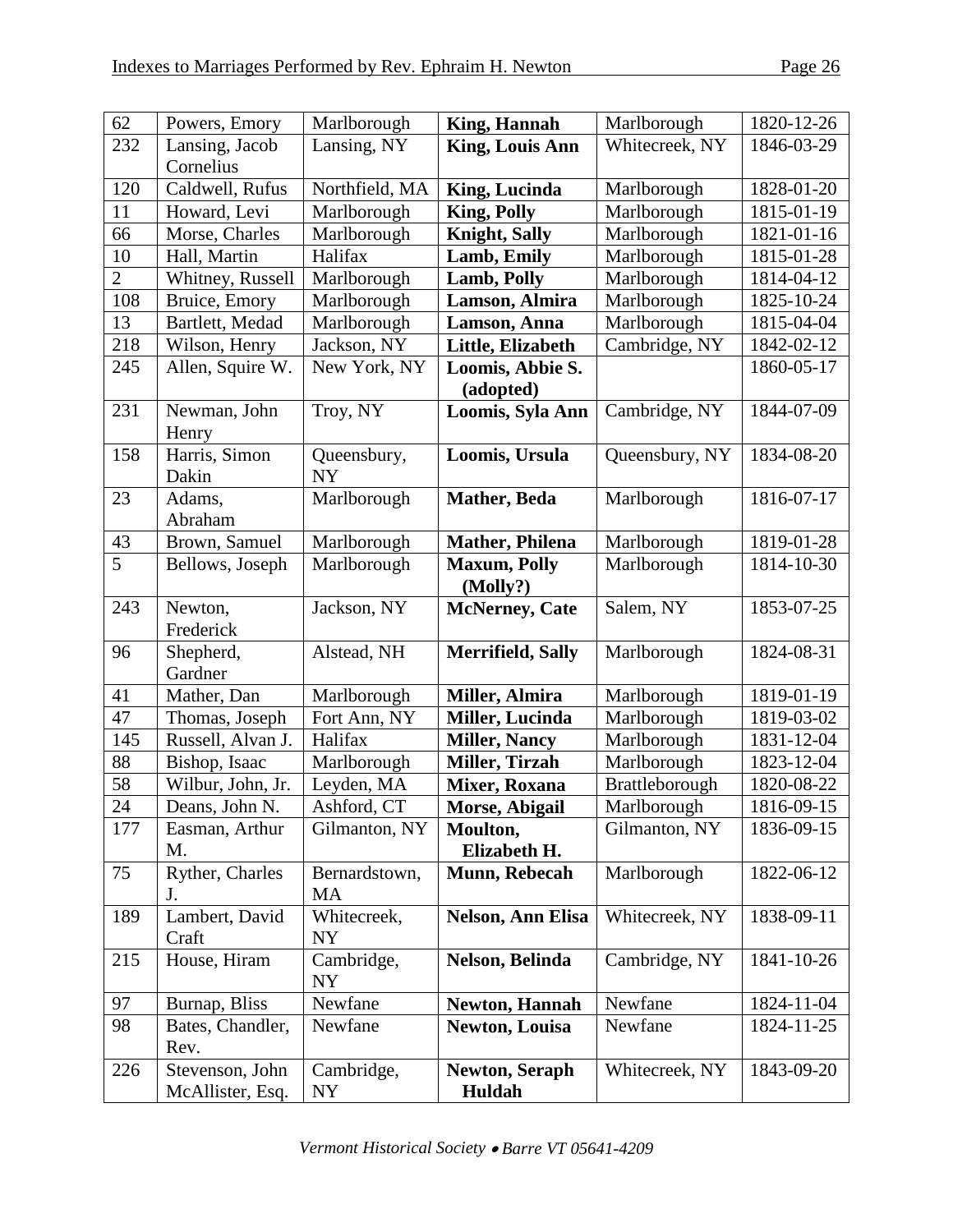| 147 | Maynard, Seth                        | Phillipston,<br><b>MA</b> | <b>Nickerson, Mary</b><br>A.    | Marlborough     | 1832-01-25     |
|-----|--------------------------------------|---------------------------|---------------------------------|-----------------|----------------|
| 178 | Peck, William                        | Queensbury,<br><b>NY</b>  | Numan, Hannah                   | Queensbury, NY  | 1836-11-30     |
| 70  | Laribee,<br>Timothy                  | Halifax                   | Olds, Cynthia                   | Marlborough     | 1821-08-26     |
| 54  | Haskel, Thomas,<br>Capt.             | Wilmington                | Orcutt, Huldah                  | Wilmington      | 1820-03-13     |
| 173 | TenBrook,<br>Mannuel                 | Stillwater, NY            | Palmer, Nancy,<br>Mrs.          | Glens Falls, NY | 1836-05-30     |
| 219 | Woodworth,<br><b>Charles Gilbert</b> | Salem, NY                 | Park, Louisa<br><b>Almena</b>   | Salem, NY       | 1843-03-30     |
| 223 | Hurd, Edwin<br>Frost                 | Whitecreek,<br><b>NY</b>  | Parsons, Jane<br>Lemira         | Whitecreek, NY  | 1843-09-04     |
| 234 | Stoughton,<br><b>Halsey Wing</b>     | Fort Edward,<br><b>NY</b> | Payn, Louisa<br><b>Matilda</b>  | Hoosic, NY      | 1846-10-15     |
| 92  | Leonard, George                      | Guilford                  | Phelps, Anna                    | Halifax         | 1824-04-06     |
| 48  | Fessenden, John                      | Townshend                 | <b>Phelps, Anstiss</b>          | Marlborough     | 1819-03-18     |
| 35  | Higley, Levi                         | Marlborough               | Phillips,<br><b>Charlotte</b>   | Newfane         | 1818-08-20     |
| 93  | May, Samuel S.                       | Sterling, MA              | Pike, Eliza A.                  | Marlborough     | 1824-05-02     |
| 225 | Billings, Peter<br>Perine            | Jackson, NY               | Porter, Abigail<br><b>Towne</b> | Whitecreek, NY  | 1843-09-12     |
| 136 | Worden, Rufus                        | Marlborough               | Powers, Susan                   | Marlborough     | 1830-08-17     |
| 130 | Clapp, Asahel                        | Worcester, MA             | <b>Pratt, Annis</b>             | Marlborough     | 1829-05-<br>06 |
| 111 | Adams, Henry                         | Hinsdale, NH              | Pratt, Assenath                 | Marlborough     | 1926-01-10     |
| 18  | Warren, Jared                        | Marlborough               | Pratt, Linda                    | Marlborough     | 1815-11-27     |
| 69  | Olds, Calvin                         | Marlborough               | Pratte, Hepzibah                | Marlborough     | 1821-08-26     |
| 25  | Pratt, Alfred                        | Brattleborough            | Proughty,<br>Cynthia            | Brattleborough  | 1817-01-26     |
| 129 | Putnam, Levi, Jr.                    | Whitingham                | <b>Prouty, Phebe</b>            | Marlborough     | 1829-03-25     |
| 71  | Blanchard, Isaac                     | Halifax                   | <b>Prouty, Philena</b>          | Marlborough     | 1821-10-03     |
| 137 | Prouty, Forsdie                      | Spencer, MA               | <b>Prouty, Sally</b>            | Marlborough     | 1830-10-19     |
| 167 | Tifts, John P.                       | Greenwich,<br><b>NY</b>   | Putnam, Allmira                 | Queensbury, NY  | 1836-01-27     |
| 221 | Jermain, James<br>B., Esq.           | Newburgh, NY              | <b>Rice, Catherine</b><br>Ann   | Jackson, NY     | 1842-11-17     |
| 224 | Hillman, James<br>Η.                 | Greenwich,<br>NY          | Rice, Lydia                     | Jackson, NY     | 1843-02-23     |
| 214 | Teffts, Edwin                        | Cambridge,<br>NY          | Rich, Amanda                    | Whitecreek, NY  | 1841-09-20     |
| 109 | Edwards,<br>Benjamin, Jr.            | Marlborough               | Richmond,<br><b>Assenath</b>    | Guilford        | 1825-11-09     |
| 207 | Griffin, James                       | Owego, NY                 | Rising, Ann D.                  | Jackson, NY     | 1840-10-05     |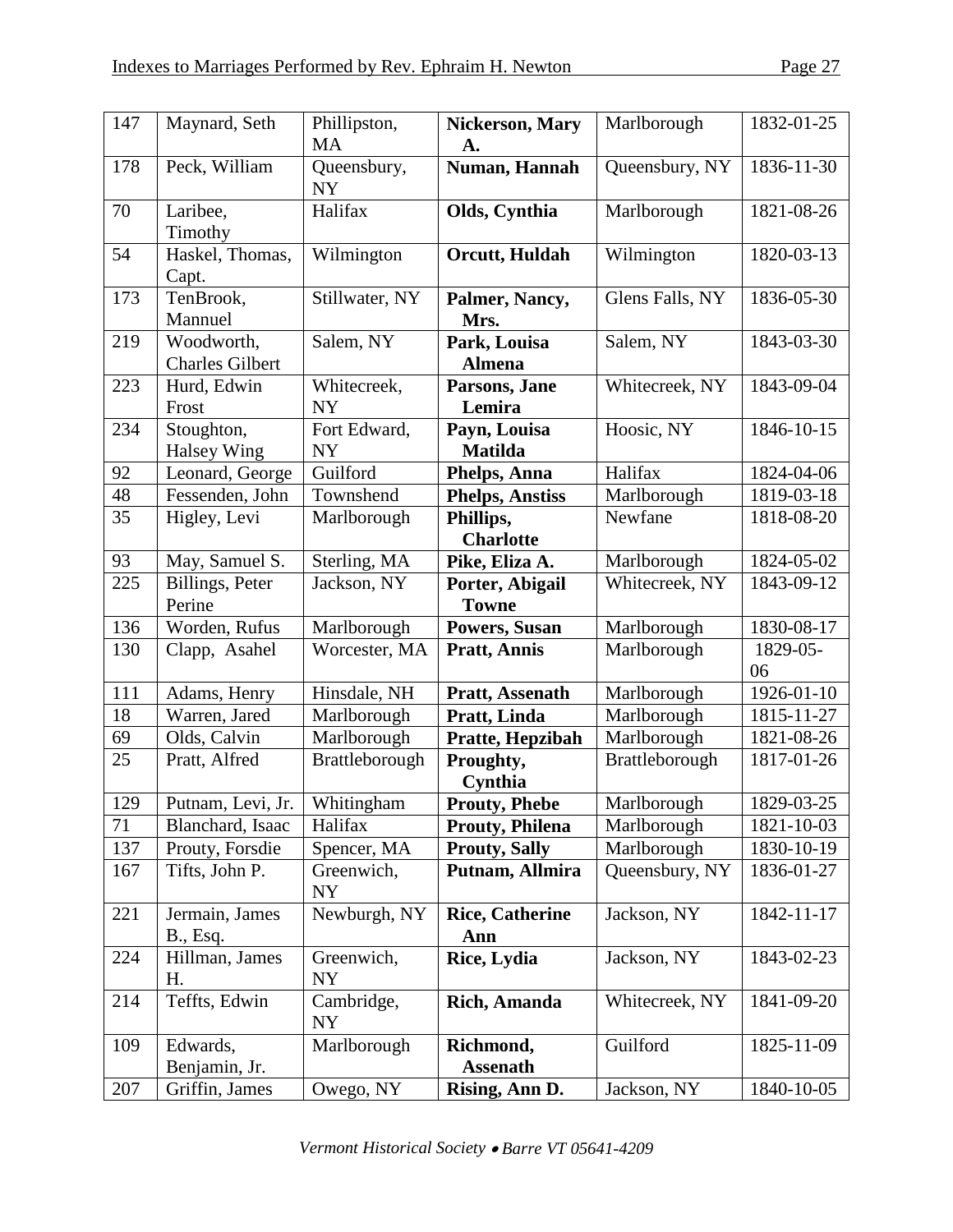|     | W.                          |                          |                          |                 |            |
|-----|-----------------------------|--------------------------|--------------------------|-----------------|------------|
| 30  | Bartlett,                   | Marlborough              | <b>Rising, Roxy</b>      | Marlborough     | 1817-12-08 |
|     | Nathaniel, Jr.              |                          |                          |                 |            |
| 202 | Livingston,                 | Jackson, NY              | Robertson,               | Vambridge, NY   | 1839-12-31 |
|     | Alexander                   |                          | Rebecca W.               |                 |            |
| 82  | Knights, John               | Brattleborough           | Rockwell, Kezia          | Marlborough     | 1823-04-27 |
| 206 | Wood, William,              | Fork, NY                 | <b>Russell, Mary</b>     | Jackson, NY     | 1840-10-01 |
|     | Capt.                       |                          |                          |                 |            |
| 210 | Voluntine,                  | Salem, NY                | <b>Ruste, Sarah</b>      | Whitecreek, NY  | 1841-03-17 |
|     | Daniel, 2 <sup>nd</sup>     |                          | <b>Jane</b>              |                 |            |
| 164 | Mead, Orlin                 | Queensbury,<br><b>NY</b> | <b>Sanford, Frances</b>  | Queensbury, NY  | 1835-12-03 |
| 127 | Adams, Simeon,              | Marlborough              | <b>Sargent, Mary</b>     | Brattleborough  | 1828-12-17 |
|     | Jr.                         |                          | Ann W.                   |                 |            |
| 29  | Halladay, Daniel            | Greenfield, OH           | <b>Sawtell, Polly</b>    | Marlborough     | 1817-12-01 |
| 209 | Graham, John                | Salem, NY                | Sele, Sarah W.           | Salem, NY       | 1840-12-08 |
| 190 | Crittenden,                 | Crittenden, NY           | Sharpe, Orra             | Whitecreek, NY  | 1838-09-19 |
|     | <b>Alpheus Carey</b>        |                          | Cornelia                 |                 |            |
| 169 | Chase, Azra B.              | Fort Ann, NY             | Shaw, Perlina A.         | Fort Ann, NY    | 1836-02-04 |
| 199 | Simpson, Robert             | Jackson, NY              | <b>Simpson, Hetty</b>    | Jackson, NY     | 1839-10-23 |
|     | A.                          |                          |                          |                 |            |
| 184 | Foster, Robert              | Jackson, NY              | Simpson,                 | Jackson, NY     | 1837-10-17 |
|     | law                         |                          | <b>Margaret Van</b>      |                 |            |
|     |                             |                          | Juyl                     |                 |            |
| 156 | Irish, Amos                 | Queensbury,              | Skinner,                 | Queensbury, NY  | 1834-04-10 |
|     |                             | <b>NY</b>                | Sophrona                 |                 |            |
| 17  | Greenleaf, Havel            | Gill, MA                 | <b>Smith, Eunice</b>     | Northfield, MA  | 1815-10-31 |
| 132 | Hyde, Zenas<br>Fitch, Major | Guilford                 | Smith, Helian            | Marlborough     | 1829-12-20 |
| 176 | Briggs, Jabes,              | Port Master,             | Smith, Hepsibah          | Glens Falls, NY | 1836-09-15 |
|     | Esq.                        | <b>NY</b>                |                          |                 |            |
| 61  | Robins, Joshua              | Marlborough              | <b>Smith, Lucy</b>       | Marlborough     | 1820-12-17 |
| 85  | Wood, Reuben                | Colrain, MA              | <b>Smith, Permelia</b>   | Marlborough     | 1823-07-23 |
| 163 | Knapp, Issac J.             | Queensbury,<br>NY        | Soper, Nancy R.          | Queensbury, NY  | 1835-11-17 |
| 172 | Threehouse,                 | Queensbury,              | Stay, Miranda            | Queensbury, NY  | 1836-05-02 |
|     | Lewis                       | <b>NY</b>                |                          |                 |            |
| 125 | Knapp, Hyram                | Dover                    | <b>Stearns, Elvira</b>   | Marlborough     | 1828-10-21 |
| 165 | Lane, Abraham               | Montgomery,              | Stephenson,              | Montgomery,     | 1836-01-06 |
|     |                             | <b>NY</b>                | <b>Sarah</b>             | <b>NY</b>       |            |
| 240 | Gifford, Ira                | Peonia, IL               | <b>Stratton, Martha</b>  | Lansingburgh,   | 1851-05-31 |
|     | Merritt                     |                          | <b>Brown</b>             | <b>NY</b>       |            |
| 139 | Ames, Almerin               | Marlborough              | <b>Strong, Henrietta</b> | Marlborough     | 1831-01-04 |
| 153 | Ingram, William             | Troy, NY                 | <b>Strong, Jennett</b>   | Marlborough     | 1932-11-07 |
| 33  | Wood, Thomas                | Halifax                  | <b>Swain, Meliscent</b>  | Halifax         | 1818-03-15 |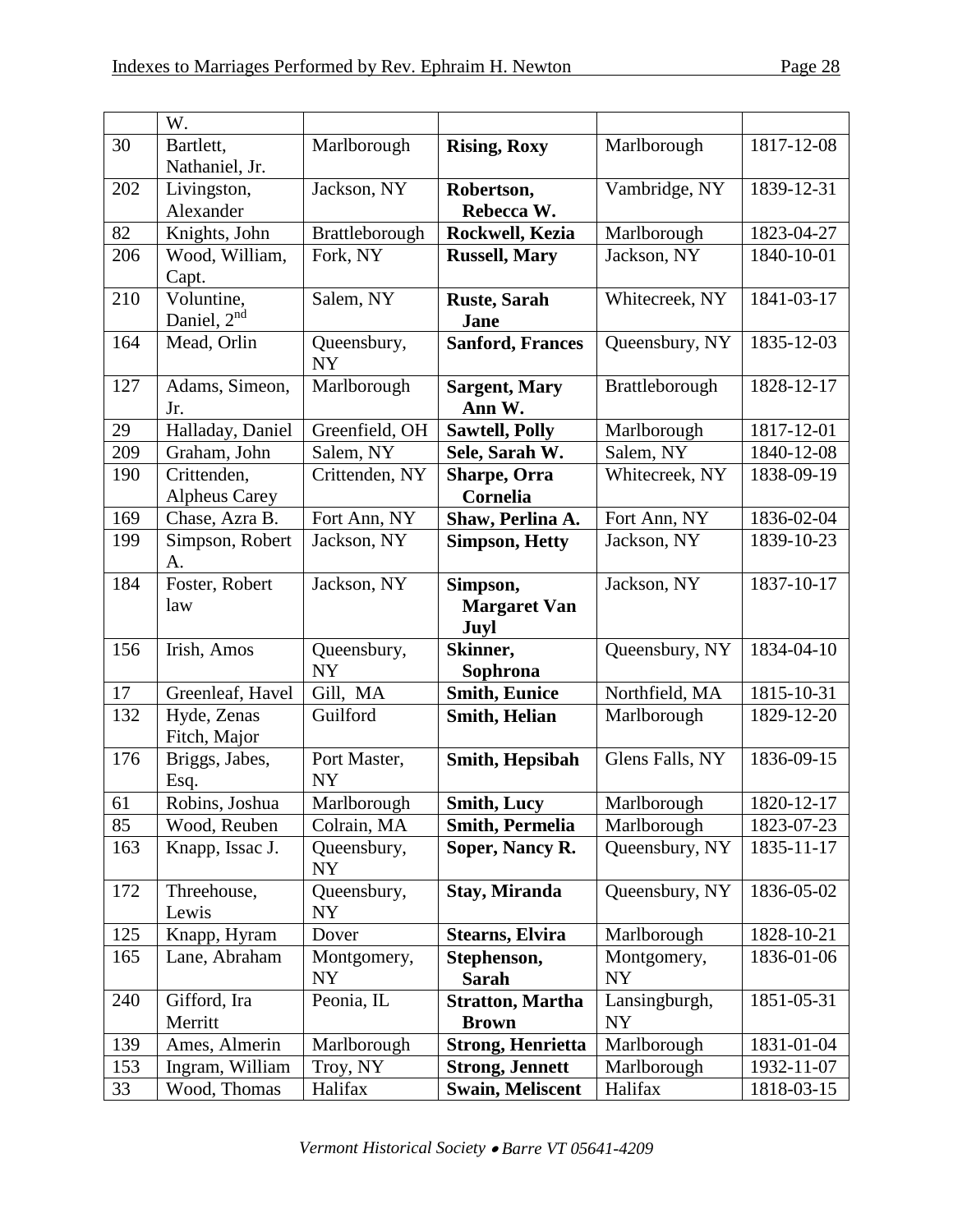|                | Hough, Rev.      |                |                         |                 |            |
|----------------|------------------|----------------|-------------------------|-----------------|------------|
| 197            | Warner,          | Jackson, NY    | <b>Tefft</b> , Eliza    | Jackson, NY     | 1839-09-26 |
|                | Solomon W.,      |                |                         |                 |            |
|                | Capt.            |                |                         |                 |            |
| 140            | Winchester,      | Marlborough    | <b>Thaver, Louisa</b>   | Marlborough     | 1831-03-23 |
|                | Clark A.         |                |                         |                 |            |
| 170            | Mott, Stephen    | Moreau, NY     | Thompson,               | Northumberland, | 1836-04-06 |
|                | Vanderburg       |                | <b>Angelina</b>         | <b>NY</b>       |            |
| 68             | Smith, Marcus,   | Otisco, NY     | <b>Tyler, Sally</b>     | Methuen, MA     | 1821-05-12 |
|                | A.B.             |                |                         |                 |            |
| 14             | Colburn, Joseph  | Langdon, NH    | Underwood,              | Marlborough     | 1815-06-27 |
|                |                  |                | Luna                    |                 |            |
| 12             | Lee, Benjamin    | Vernon         | Underwood,.             | Marlborough     | 1815-03-07 |
|                |                  |                | Deborah, Mrs            |                 |            |
| 180            | Ashton, John     | Jackson, NY    | Van Vechton,            | Jackson, NY     | 1837-01-12 |
|                |                  |                | Rebeca                  |                 |            |
| 44             | Proughty, Amos   | Marlborough    | Wallis,                 | Marlborough     | 1819-01-28 |
|                |                  |                | <b>Bathsheba</b>        |                 |            |
| 126            | Worden, John     | Marlborough    | <b>Ware, Nancy</b>      | Wilmington      | 1828-11-26 |
| 94             | Bassett, Elias   | Dover          | <b>Warner, Amy</b>      | Dover           | 1824-05-25 |
| 138            | Lamson,          | Dover          | <b>Warner, Sally</b>    | Dover           | 1830-12-02 |
|                | Louimia Bernard  |                |                         |                 |            |
| 79             | Bellows, Ward    | Marlborough    | <b>Wheelock, Sally</b>  | Newfane         | 1823-01-02 |
| 155            | Burnham,         | Queensbury,    | <b>White, Maria</b>     | Queensbury, NY  | 1833-10-29 |
|                | Thomas           | <b>NY</b>      | Louisa                  |                 |            |
| 107            | Hallady, Apollos | Marlborough    | <b>Whitney, Annis</b>   | Marlborough     | 1825-09-15 |
| 84             | Jacobs, Nathan,  | Marlborough    | <b>Whitney, Berilla</b> | Marlborough     | 1823-07-08 |
|                | Jr.              |                |                         |                 |            |
| $\overline{4}$ | Hilliard, John,  | Marlborough    | <b>Whitney, Bernice</b> | Marlborough     | 1814-10-25 |
|                | Jr.              |                |                         |                 |            |
| 151            | Gillet, Waters,  | Wilmington     | Whitney,                | Marlborough     | 1832-06-28 |
|                | Dr.              |                | <b>Brittania</b>        |                 |            |
| 135            | Closson, Henry,  | Whitingham     | <b>Whitney, Emily</b>   | Marlborough     | 1830-06-01 |
|                | Esq.             |                |                         |                 |            |
| 8              | Gilson, Peter    | Brattleborough | Williams, Sarah,        | Brattleborough  | 1814-12-28 |
|                |                  |                | Mrs.                    |                 |            |
| 150            | Winchester, Asa  | Marlborough    | Willis, Clarissa        | Marlborough     | 1832-06-13 |
|                | F.               |                |                         |                 |            |
| 39             | Whitney,         | Marlborough    | Winchester,             | Marlborough     | 1819-01-18 |
|                | Stephen          |                | <b>Annis</b>            |                 |            |
| 46             | Snow, Willard    | Wilmington     | Winchester,             | Marlborough     | 1819-03-02 |
|                |                  |                | <b>Betsy</b>            |                 |            |
| 6              | Mintley, Amasa   | Marlborough    | Winchester,             | Marlborough     | 1814-11-22 |
|                |                  |                | Lephe                   |                 |            |
| 40             | Pratt, Dolphus   | Marlborough    | Winchester,             | Marlborough     | 1819-01-19 |